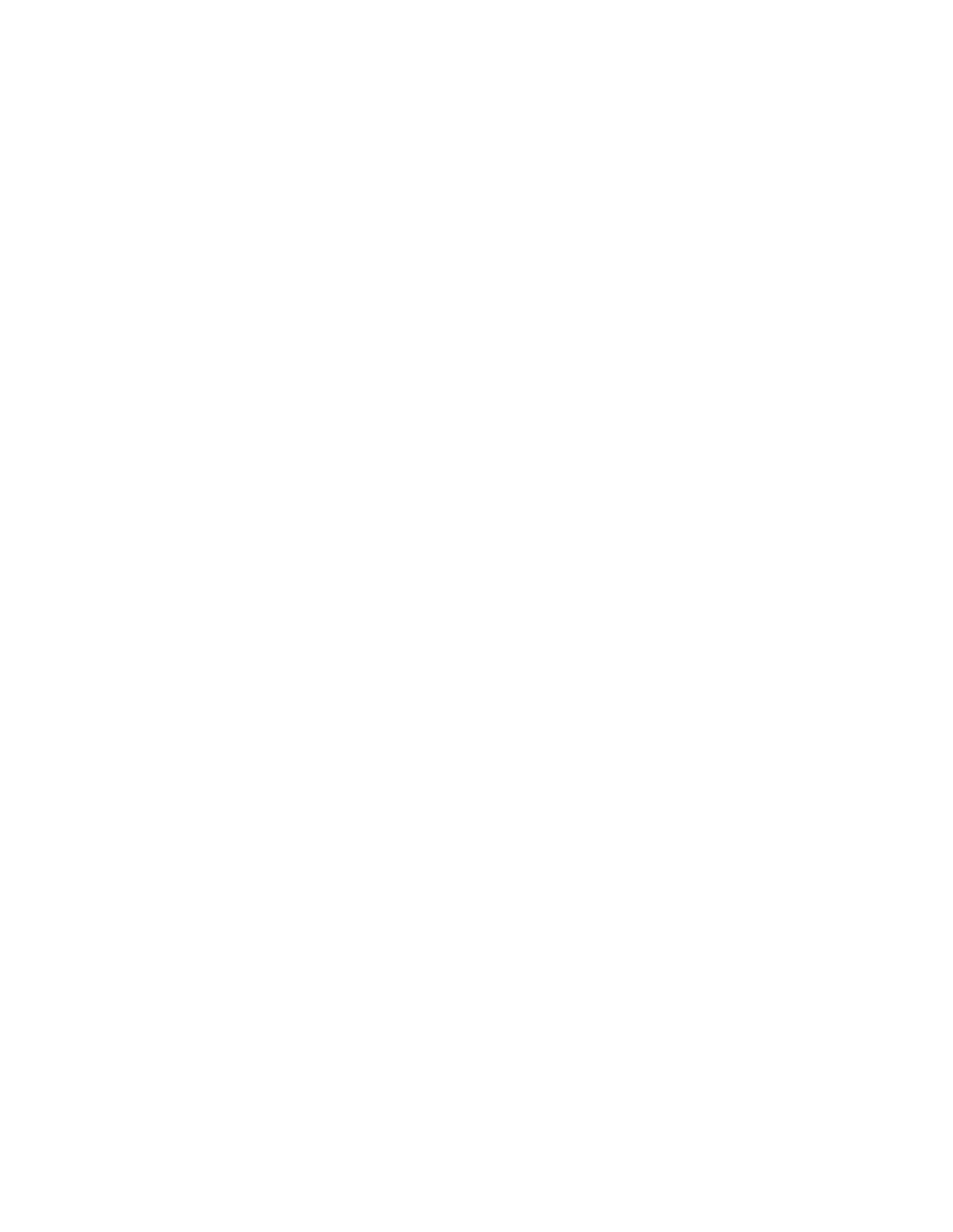# **TABLE OF CONTENTS**

| STANDARD ONE - STUDENT SUCCESS AND INSTITUTIONAL MISSION AND EFFECTIVENESS  6 |  |
|-------------------------------------------------------------------------------|--|
|                                                                               |  |
|                                                                               |  |
|                                                                               |  |
|                                                                               |  |
|                                                                               |  |
|                                                                               |  |
|                                                                               |  |
|                                                                               |  |
|                                                                               |  |
|                                                                               |  |
|                                                                               |  |
|                                                                               |  |
|                                                                               |  |
|                                                                               |  |
|                                                                               |  |
|                                                                               |  |
|                                                                               |  |
|                                                                               |  |
|                                                                               |  |
|                                                                               |  |
|                                                                               |  |
|                                                                               |  |
|                                                                               |  |
|                                                                               |  |
|                                                                               |  |
|                                                                               |  |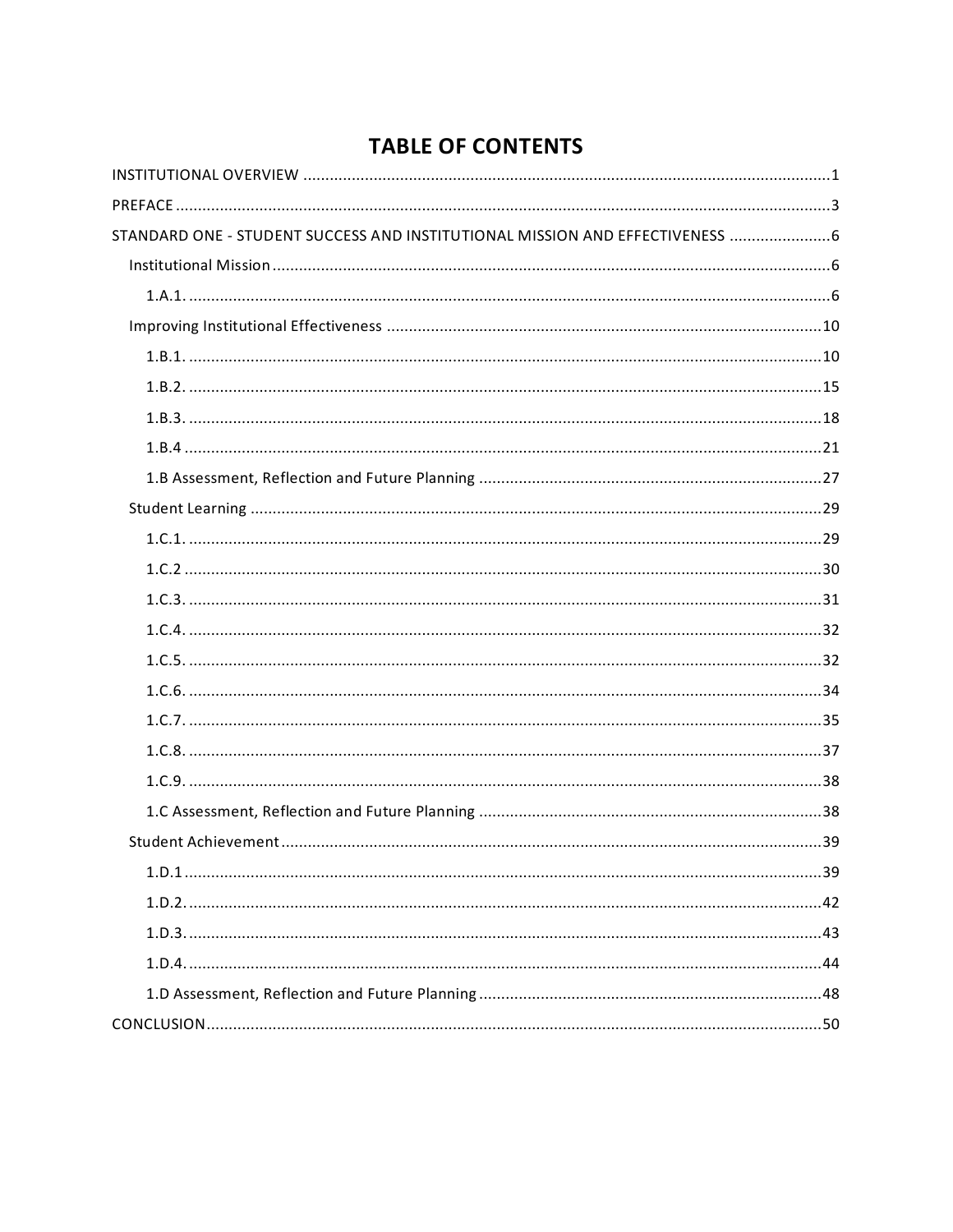# **INSTITUTIONAL OVERVIEW**

<span id="page-2-0"></span>[Bellingham Technical College](https://www.btc.edu/) is a two-year technical college located in Northwest Washington State, an area perched on the Pacific Rim and bordered by Canada. The college's service district [\(Whatcom County\)](https://www.whatcomcounty.us/) is comprised of 2,107 square miles with an estimated population of over 225,000 in 2020. BTC's service area today is within the usual and accustomed lands of the Lhaq'temish or Xwlemi (Lummi) Nation, and of the Noxws'a'?aq (Nooksack) Tribe of the Coast Salish peoples, as well as the original territory of the s?emes (Samish) Indian Tribe. The I-5 corridor, which links Seattle, WA and Vancouver, British Columbia, runs through Whatcom County. Much of the county's population is clustered along this pipeline, and in rural areas located to the north and east in the foothills of the North Cascade Mountain range. BTC has been serving its region with workforce education degrees and certificates for more than 60 years. The college provides professional technical programs and courses, adult basic education, English Language Acquisition programs, academic courses, community education, a few direct transfer degree opportunities, and two Bachelor of Applied Science (BAS) degrees. BTC works closely with regional employers and other partners to develop programs and train students to fill regional workforce demands and support economic development.

#### **[History](https://www.btc.edu/AboutBTC/BTCFacts.html)**

BTC began before World War II as an "industrial school" that was part of the Bellingham School District. After the war, the demand for an industrial skills center grew and, in 1957, Bellingham Vocational Technical Institute (BVTI) was established on the present site. The Community and Technical College Act of 1991 transferred the governance of BVTI to the State Board for Community and Technical Colleges (SBCTC) and to a local Board of Trustees. In September 1991, BVTI was renamed Bellingham Technical College (BTC) and joined the State two-year post-secondary educational system, obtaining initial accreditation in 1999. Throughout this process and today, the college has maintained a strong commitment to its original workforce development mission.

#### **[Location and Physical Structure](https://www.btc.edu/AboutBTC/HowtoFindUs.html)**



The majority of BTC students are from its service district, but students across Washington and other states commute or move to the area to enroll. The college is situated on 32 acres of land containing 17 buildings. BTC has two off-site instructional locations: the Perry Center for Fisheries & Aquaculture Sciences at Bellingham's Maritime Heritage Park, and the [Technology Development Center,](https://www.portofbellingham.com/544/Innovation-Zone#:~:text=The%20Innovation%20Zone%20includes%20the,the%20help%20of%20Bellingham%20Technical) located on Port of Bellingham property at the Bellingham waterfront.

#### **Professional Technical Education**

BTC provides an array o[f degree and certificate programs](https://www.btc.edu/Academics/DegreesAndCertificates/index.html) i[n nine areas of study:](https://www.btc.edu/Academics/AreasofStudy/index.html)

Advanced Manufacturing Business Programs

Fisheries & Aquaculture Sciences Industrial Technology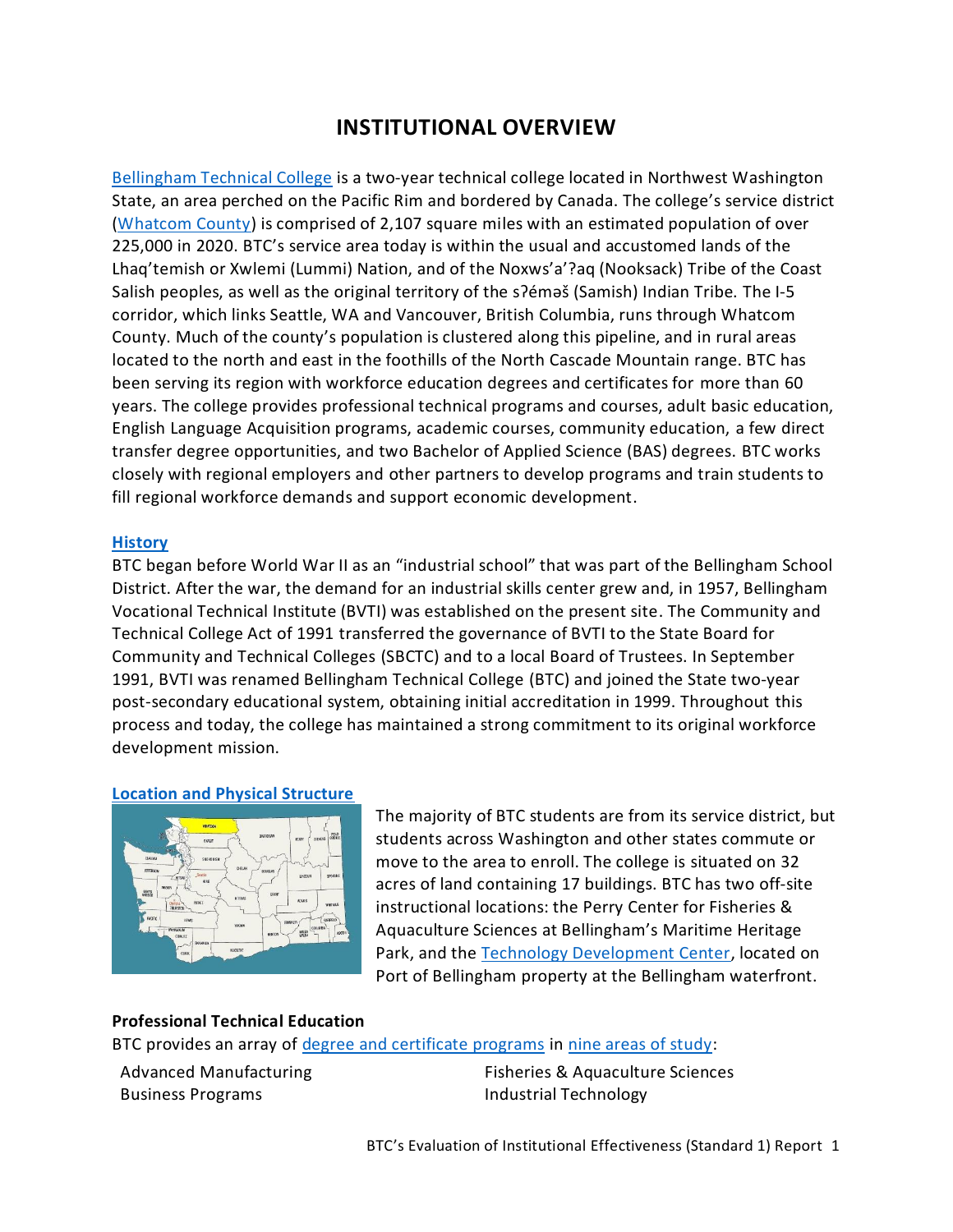Culinary & Pastry Arts Engineering Technology Information Technology Nursing & Allied Health Transportation & Mechanical Technology

#### **[Student Profile](https://www.btc.edu/AboutBTC/BTCFacts.html#StudentProfile)**

During the 2020-21 academic year, the college enrolled 2,715 degree-/certificate-seeking students, and 1,803 full-time equivalent student enrollments (FTEs). The college has experienced fluctuating enrollment levels over the past several years, with a significant decline in the 2020-21 academic year, at least in part due to the COVID-19 pandemic.

The current educational program mix at BTC is 90% professional technical, 5% non-award seeking, and 5% basic skills (Transitional Studies). Over half (55%) of all BTC students attend part-time. The average age of BTC students is 29, and 57% of students identified as female and 41% as male (2% did not report). Of enrolled students, 25% identified as students of color, with 22% not reporting: according to US Census data, this is above the service district average. Nearly half (49%) of certificate-/degree-seeking students are eligible for need-based financial aid and 60% identify as first-generation college students. 40% of certificate-/degree-seeking students leave the college with a credential within 12 quarters of starting, and approximately 72% of students who last attended BTC in 2019-20 and left with at least 45 credits or a certificate/degree were employed or continued education within nine months of leaving.

#### **Human Resources**

As of Fall 2021, BTC had a total of 262 employees. The composition of these employees includes 52 full-time tenure/tenure-track faculty members and 19 full-time temporary faculty, 69 adjunct part-time faculty, eight administrators, 41 exempt staff, and 73 classified staff. members.

#### **Accreditation History**

In 1992, the college applied for accreditation candidacy with the Northwest Association of Schools and of Colleges and Universities, Commission on Colleges and Universities, and was granted accreditation at the associate degree level effective September 1, 1999. That accreditation was most recently [reaffirmed](https://www.btc.edu/files/Documents/Publications/Reports/IPA/Accreditation_Reaffirmation_Letter_Jan2015.pdf) by the Northwest Commission on Colleges and Universities (NWCCU) in January 2015 based on [BTC's Fall 2014 Year Seven](https://www.btc.edu/files/Documents/Publications/Reports/IPA/BTCAccreditationReport.pdf) *Mission Fulfillment [and Sustainability](https://www.btc.edu/files/Documents/Publications/Reports/IPA/BTCAccreditationReport.pdf)* Evaluation. In January 2019, NWCCU granted BTC accreditation at the [baccalaureate level](https://www.btc.edu/files/Documents/Publications/Reports/IPA/BASapproval-letter.pdf) effective September 1, 2017.

The college's [Accreditation Steering Committee](https://nwccu.box.com/s/uixeeojgupr7nd1d27v1iwgftq81eke9) (ASC), consisting of faculty, staff, administrators, and students, was formed in Fall 2010 to organize college efforts related to the preparation of self-study reports and evaluative site visit in Fall 2014, and the Committee has been meeting on a regular basis since that time. Dr. RaeLyn Axlund McBride, Executive Director of Institutional Planning & Advancement, is the current Accreditation Liaison Officer and ongoing ASC co-chair. Melisa Nelson, Procurement & Contracts Coordinator, is currently serving in her third year as ASC co-chair.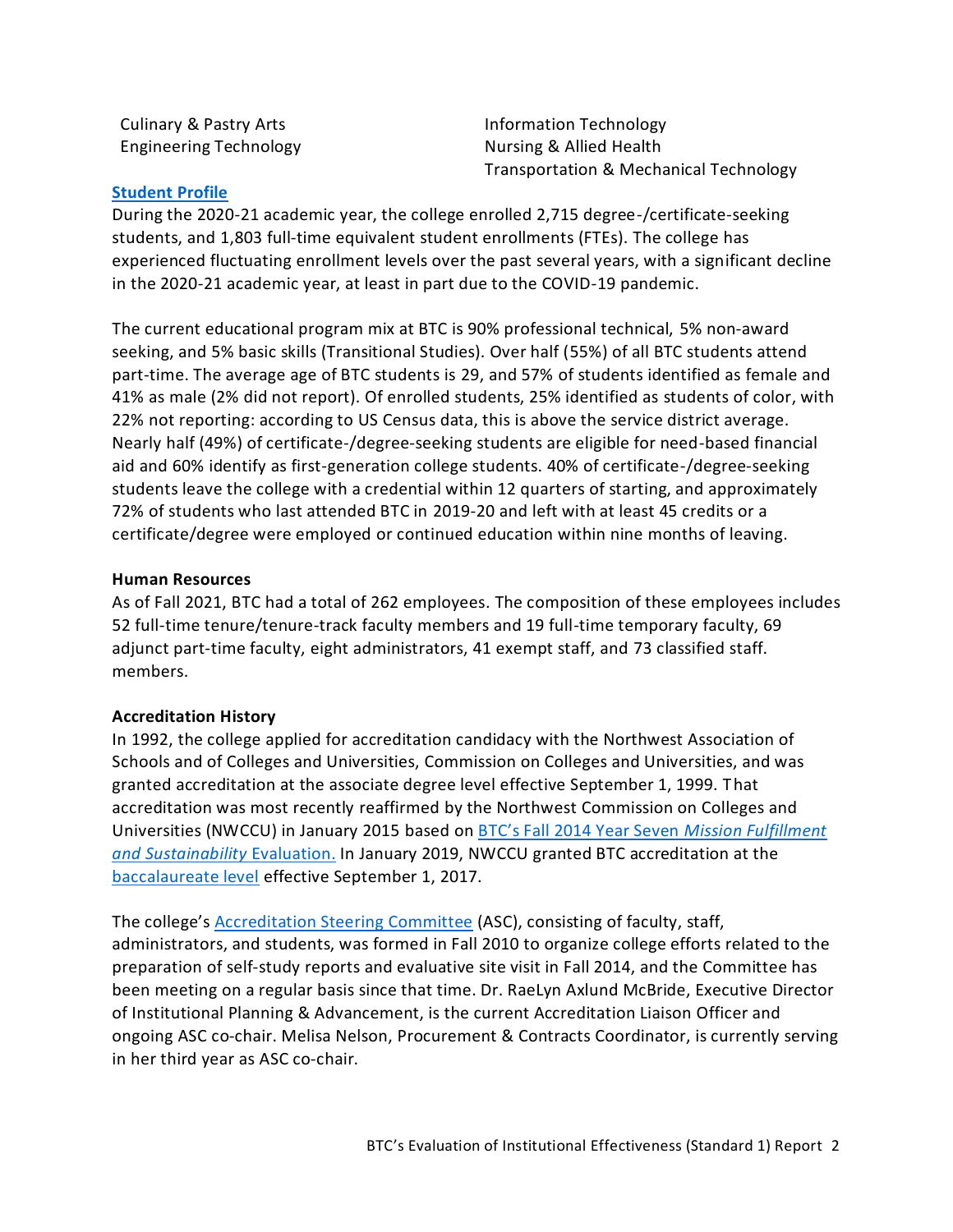# **PREFACE**

## <span id="page-4-0"></span>**Brief Update on Institutional Changes since the Institution's Last Report (Year Three Mid-Cycle Report - 2017)**

Since 2017, BTC has fully implemented it[s participatory governance model,](https://nwccu.box.com/s/7ymv9jrya4c93mccaa5fj8zq6nfbsvqu) with its [College](https://nwccu.box.com/s/xqdtznc74moap2ljy5jmxjcrmrazih81)  [Assembly](https://nwccu.box.com/s/xqdtznc74moap2ljy5jmxjcrmrazih81) (CA) and all eight governance committees in operation since the 2017-18 academic year. Major activities implemented and approved through the governance structure over the past few years have included BTC's [Planning & Resource Allocation \(PARA\) Committee](https://nwccu.box.com/s/ftmi1cp798lj0z5deq394646q7z50tec) leading a collaborative, campus-wide development process that resulted in the college's [2018-23](https://www.btc.edu/AboutBTC/ReportsandPolicies/InstitutionalEffectiveness.html)  [Strategic Plan,](https://www.btc.edu/AboutBTC/ReportsandPolicies/InstitutionalEffectiveness.html) and piloting a new campus-wide resource request process that explicitly connects the college's strategic planning and resource allocation processes in 2019-20. The college's [Instruction Council](https://nwccu.box.com/s/ntmljr9nr7jdcttfr5jnajo9yjg65hk6) implemented a new, data-informed tenure prioritization process in 2018-19, while the [Facilities Committee](https://nwccu.box.com/s/72peg1ttfzadf2o4h0vi7gf343t78baj) created BTC's new [Facilities Master Plan,](https://nwccu.box.com/s/cu8hu9ixpa88rsa9thae4egt7bhaqh5m) and the [Student Access and Success committee](https://nwccu.box.com/s/sf2o8ttdazszlxc4u7ast2vgfc1gjiuv) facilitated the launch of new, data-informed efforts such as Care Call Campaigns to support vulnerable students.

In Fall 2019, BTC was awarded a five-year Title III Strengthening Institutions Program (SIP) grant from the U.S. Department of Education. This project provides support for implementing a [Guided Pathways](https://www.sbctc.edu/colleges-staff/programs-services/student-success-center/guided-pathways.aspx) model on the BTC campus, and is aligned with a Washington State focus on implementing a Guided Pathways model on all public two-year college campuses across the state. Guided Pathways is a research-based approach that provides clear, structured, educational experiences for students through four elements, including 1) clarifying paths to students' end goals, 2) helping students choose and enter a pathway, 3) helping students stay on path, and 4) ensuring that students are learning. In October 2019, BTC's Guided Pathways Steering Committee began planning and implementation of [BTC's Guided Pathways mo](https://nwccu.box.com/s/29zje421o3eb1y85igs15fhrgig3ne80)del, which includes an intense focus on professional development for employees and development of common program cores.

Over the past few years, BTC has increased its efforts to align with State two-year degree standards. Because the college's two-year professional technical programs include a high number of theory and lab courses, the total number of credits required for these programs were often well over 100 credits. Over the past three years, many BTC professional technical programs revamped curriculum and decreased their total number of required credits to align more closely with State standards for 90-credit two-year degrees. Although the proportions of full-time and part-time student enrollments have been relatively flat since 2015-16, students are now taking fewer credits per quarter due to these changes. This impacted the college's tuition and fee revenue. For example, although BTC added new and expanded existing indemand programs, which resulted in a slight increase in student headcount in 2018-19, overall student Full-Time Equivalent (FTE) levels decreased.

BTC's student enrollments are typically tied to regional economic shifts. Traditionally, when the economy is robust and unemployment levels are low, BTC enrollments decrease. During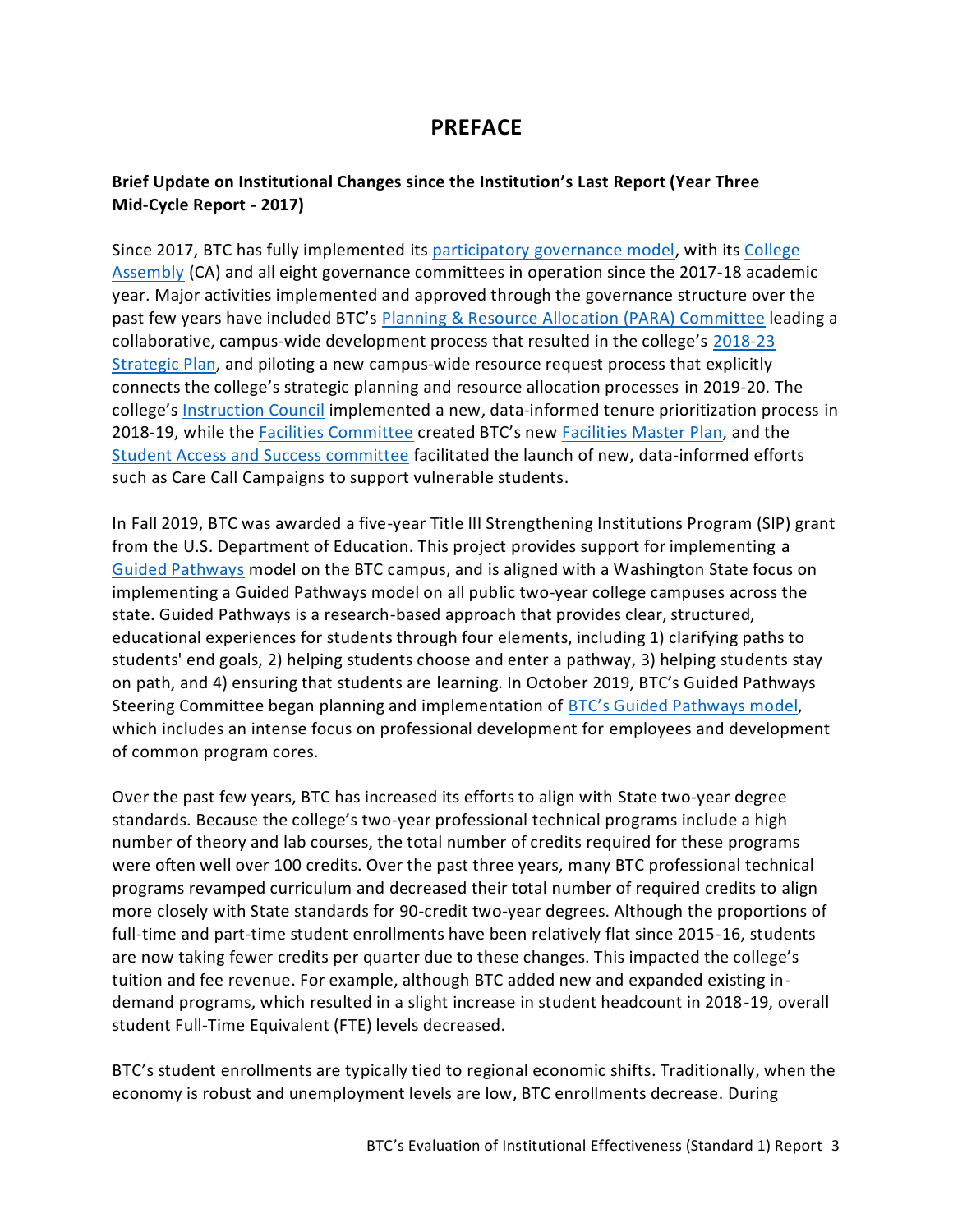economic downturns and high unemployment levels, enrollments tend to rise as regional citizens focus on retraining in high-demand fields. In 2018-19, BTC dipped to under 90% of its state enrollment target, and 83% of the state enrollment target in 2019-20.

The pandemic significantly accelerated this enrollment decline. COVID-19 disproportionally impacted enrollments at technical colleges in Washington State due to the high number of hands-on training programs that were required to shift to online and hybrid instruction and implement extensive health and safety regulations for any on-ground instructional components. In response to Washington State health and safety mandates, BTC went entirely online in Spring 2020. While BTC's professional technical programs shifted to online instruction as much as possible, most of the skills needed in these programs require on-ground practice in specialized campus labs or clinical sites. These programs shifted essential program lab or clinical courses to the Summer and Fall quarters and implemented new safety standards. Many students did not return to their BTC courses and programs during this period of upheaval.

BTC experienced a sharp decline in enrollment in Spring 2020, with 25% fewer state FTE enrolled compared to Spring 2019. Although some of these programs ran during the summer, the increased Summer FTE did not fully compensate for the substantial FTE decrease in Spring quarter. Additionally, retention of students amidst the pandemic was significantly lower than in previous years, particularly among new students. For example, only 50% of students who began in Winter 2020 returned in Spring 2020/Summer 2021 (a decrease of 22% from the previous year). These decreases are due in part to cancellation of new program cohorts (e.g. Dental), classes that could not meet the required physical distancing and/or class size restrictions, and student struggles with the change to online learning. During the pandemic, BTC received Federal and State support to continue operations in the face of substantially reduced enrollment levels. However, this aid is anticipated to end in 2023, while enrollment levels may remain depressed and negatively impact revenue potential.

Not all changes caused by the pandemic were negative. Employees came together to develop creative and, in many cases, sustainable best-practice solutions to remote learning and support challenges that helped facilitate increased student access and success. One instructor noted that "I had students for whom English is not their first language who gave me the feedback that the online flipped classroom with Panopto lecture and Zoom group work and discussion made for the most successful quarter yet for them. They were able to pause, slow down, or rewind lectures, and felt like they didn't struggle as much as past quarters. This was a silver lining in the COVID-19 curriculum changes." The college also substantially invested in new equipment and technology to help fill COVID-related resource requests on the part of professional technical programs. Supporting these requests helped BTC programs meet physical distancing requirements and change instruction modalities from traditionally in-person instruction to hybrid and remote learning environments. This work will set the foundation for more flexible, accessible structures in a number of BTC's professional technical programs.

In 2013, Washington State began migrating from an outdated, statewide student management system (HP3000) to a new system [\(ctcLink\)](https://www.sbctc.edu/colleges-staff/it-support/ctclink/) for all two-year public colleges. Initial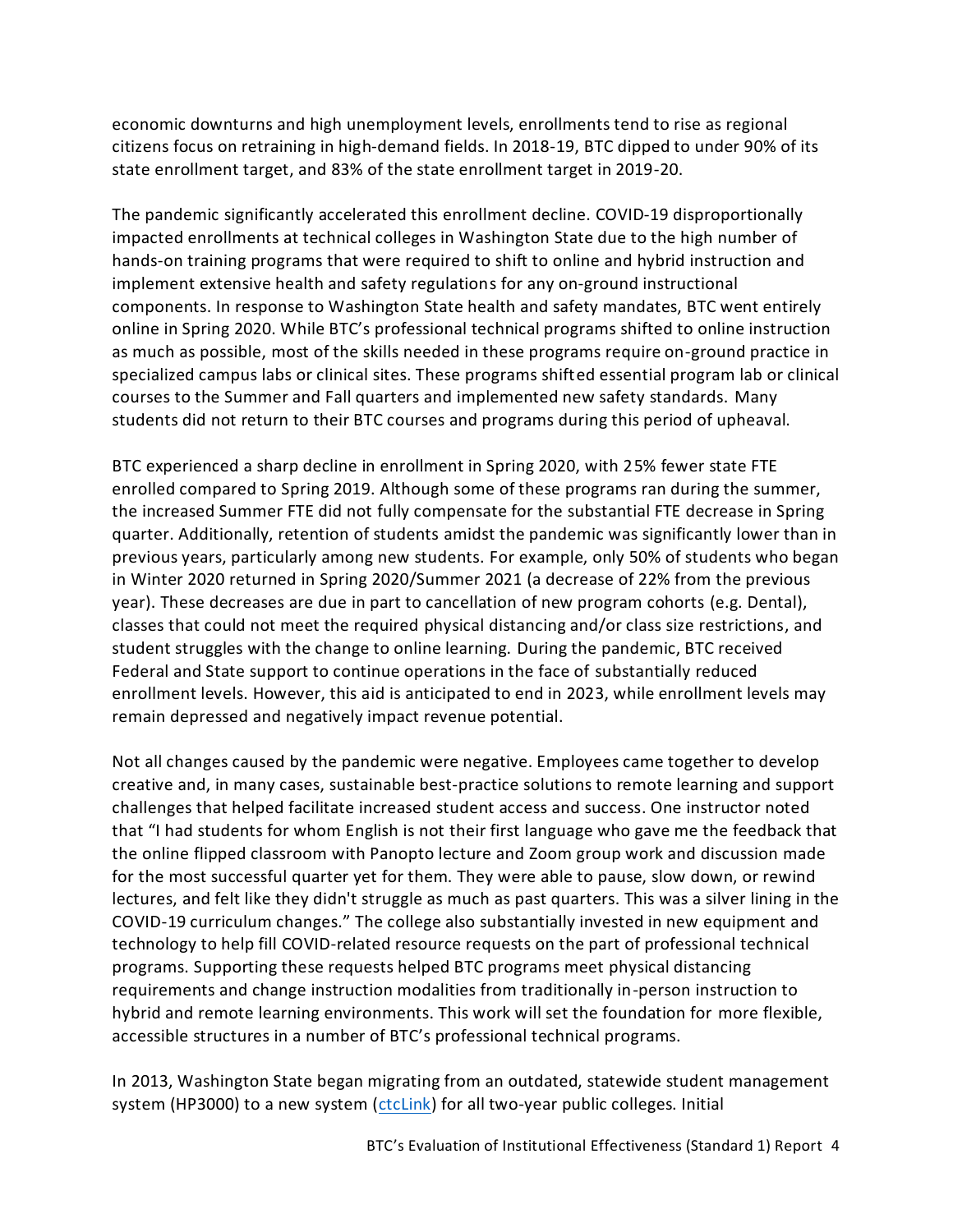implementation issues arose with the three pilot colleges, but after extensive system updates, the remaining 32 colleges began to transition to the new system in deployment groups beginning in October 2019. BTC is in [Deployment Group 5](https://www.sbctc.edu/colleges-staff/it-support/ctclink/deployment-groups.aspx) and was the first technical college to transition (in October 2021). Employees needed training and support over the past two years to help ensure that student data could continue to be tracked effectively and that basic student services could be maintained as a result of the changeover. Over 60 BTC employees led or participated in core training and testing efforts across all college work areas in preparation for transition to the new system. All BTC employees also completed basic training on general operational elements of the system (such as leave reporting or general purchasing processes) and elements related to their particular work areas. Hundreds of hours of employee time have been devoted to conversion preparation and initial implementation, and the college hired additional personnel to assist with critical elements of these processes. After ctcLink implementation in October, employees experienced transitional changes and issues in nearly all work areas; for example, current data systems "froze" (i.e., BTC still had access to all of its old data, but nothing new could be added), and the college is now rebuilding nearly all data systems (including dashboards) from scratch. Employee data access is still extremely limited and it will take significant effort to prioritize data needs for an extended period as these systems are rebuilt. In addition, it will be difficult to precisely match enrollment and outcomes data with the prior system so there may also be some fluctuation regarding outcomes reporting.

#### **b. Response to topics previously requested by the Commission (i.e., Addenda).**

<span id="page-6-0"></span>BTC completed a compressed four-year accreditation cycle (2011-2014) in Fall 2014. The Northwest Commission on Colleges and Universities (NWCCU) notified BTC in [February 2016](https://www.btc.edu/files/Documents/Publications/Reports/IPA/Accreditation_Reaffirmation_Letter_Feb2016.pdf) that the college had satisfied the Commission's expectations regarding all but one of the recommendations stemming from th[e Fall 2014 Year Seven](https://www.btc.edu/files/Documents/Publications/Reports/IPA/BTCAccreditationReport.pdf) report and visit. The college submitted an [ad hoc report](https://nwccu.box.com/s/wlm3sm0ntij8nq2rzsriuy4v6iie50t2) in March 2016 in response to the final recommendation (external fiscal audit), and NWCCU notified BTC in [July 2016](https://nwccu.box.com/s/jqjcalfa9gfi6yku7wmsq1in7w1gk2ri) that the college had satisfied expectations. BTC began its current seven-year cycle (2015-2022) in Fall 2015, submitting its [Year One Report](https://www.btc.edu/files/Documents/Publications/Reports/IPA/Year%201%20Self-Evaluation%20Report.pdf) in Fall 2015 and its [Mid-Cycle](https://www.btc.edu/files/Documents/Publications/Reports/IPA/Mid-Cycle_Self-Eval_Report_Sept.2017.pdf) Report in Fall 2017. No new recommendations resulted from these reports and visit.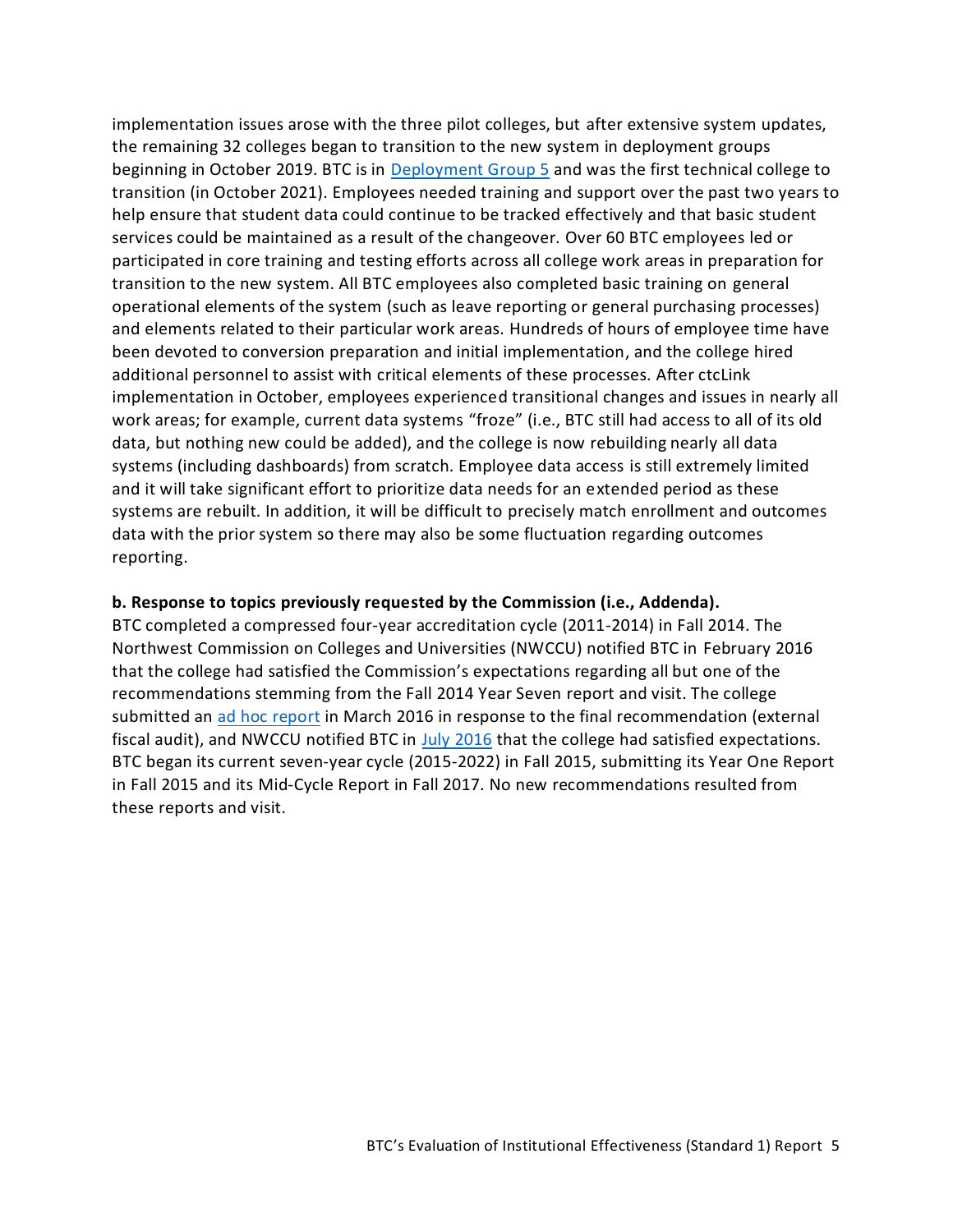### **STANDARD ONE – STUDENT SUCCESS AND INSTITUTIONAL MISSION AND EFFECTIVENESS**

*The institution articulates its commitment to student success, primarily measured through student learning and achievement, for all students, with a focus on equity and closure of achievement gaps, and establishes a mission statement, acceptable thresholds, and benchmarks for effectiveness with meaningful indicators. The institution's programs are consistent with its mission and culminate in identified student outcomes leading to degrees, certificates, credentials, employment, or transfer to other higher education institutions or programs. Programs are systematically assessed using meaningful indicators to assure currency, improve teaching and learning strategies, and achieve stated student learning outcomes for all students, including underrepresented students and first-generation college students.*

### <span id="page-7-0"></span>**INSTITUTIONAL MISSION**

<span id="page-7-1"></span>**1.A.1 The institution's mission statement defines its broad educational purposes and its commitment to student learning and achievement.** 

# *Bellingham Technical College provides student-centered, high-quality professional technical education for today's needs and tomorrow's opportunities.*

Bellingham Technical College (BTC) began as an extension of the K-12 system in Bellingham before World War II, as the Bellingham Vocational Technical Institute (BVTI). After the war, the demand for a local skills center grew, and BVTI broke ground for its campus in 1957. All over Washington State, secondary school systems had established similar vocational campuses but, with the passage of the Washington State Community College Act in 1967, the picture of postsecondary education in Washington changed dramatically.

Most of the technical institutes formerly under the umbrella of the K-12 system separated to become community colleges under the supervision of the newly created State Board for Community Colleges in 1967. Five vocational technical institutes (VTIs) resisted this change, and among them was BVTI. Much of what lay behind the resistance of BVTI to separate from the K-12 system was its determination to remain true to its original mission of vocational education. Eventually, the VTIs' break with their former system of governance became inevitable under pressure from the state to establish common data systems and governing boards. As a result of the Community and Technical College Act of 1991 [\(RCW 28B.50.020\)](https://app.leg.wa.gov/rcw/default.aspx?cite=28B.50.020) these remaining five institutes became part of the [Washington State Community and Technical College](https://www.sbctc.edu/) system.

While changes have occurred, BTC's mission has remained consistent for over 60 years – and its campus community has remained fiercely loyal to BTC's original workforce development mission. The college's current mission statement was collaboratively updated and approved in August 2012 to incorporate a strong focus on student learning and achievement by prioritizing 'student-centered' language. This mission statement was reaffirmed by the campus community in Winter 2017. Student learning and achievement, in the context of an emerging sense of equity, is at the heart of everything that employees do at BTC.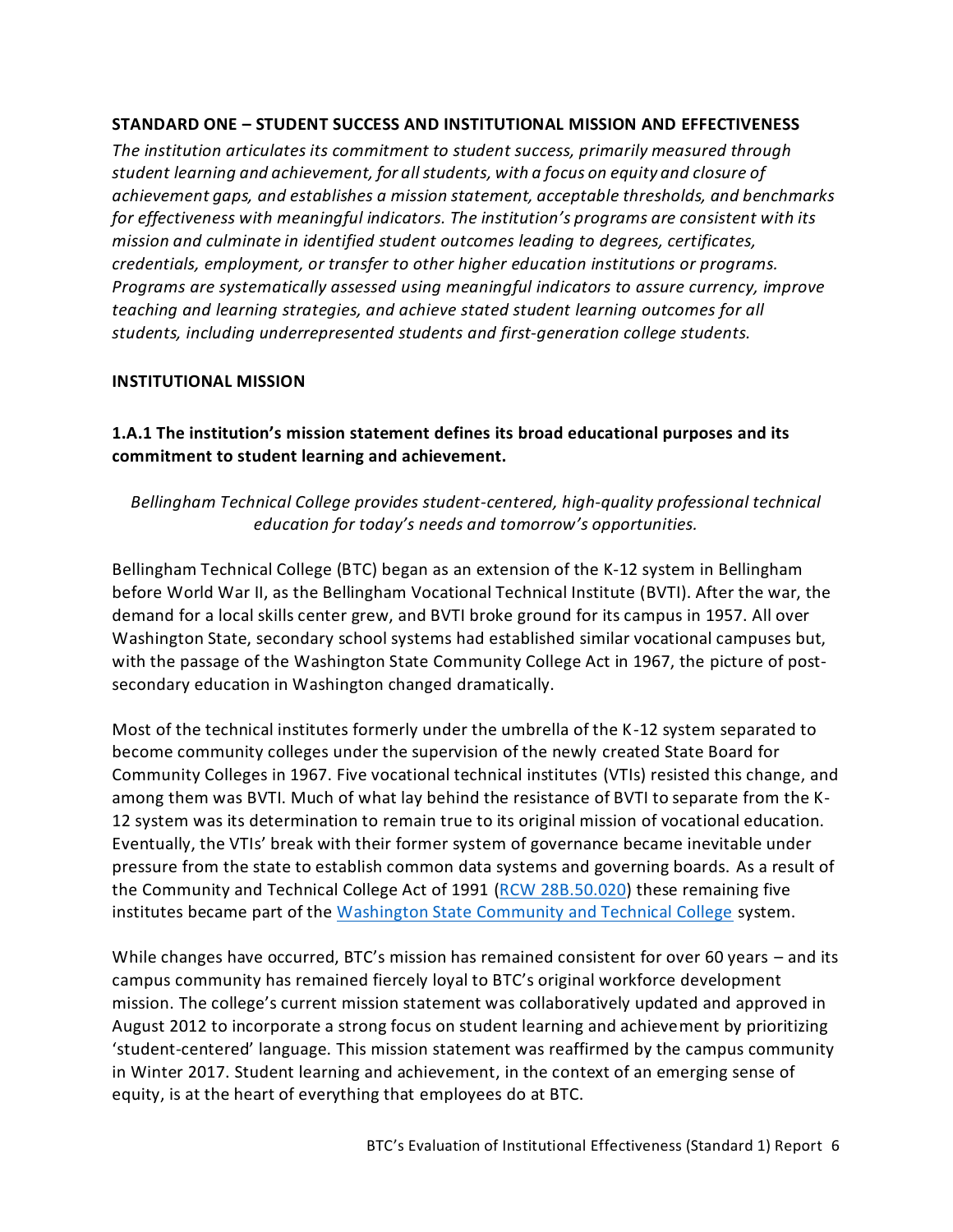In 2017, BTC established a new participatory governance system, including a cross-constituency [Planning and Resource Allocation](https://nwccu.box.com/s/ftmi1cp798lj0z5deq394646q7z50tec) (PARA) governance committee as one of its eight new governance committees. The continuing charge of this group is to develop, implement, and assess multi-year and annual strategic planning and resource allocation processes, which includes enhancing alignment between the college's strategic planning and resource allocation efforts. The cross-constituency PARA Committee and a series of strategic planning taskforces worked together to guide the reaffirmation of BTC's mission statement in 2017 and development of the college's [2018-23 Strategic Plan,](https://www.btc.edu/AboutBTC/ReportsandPolicies/InstitutionalEffectiveness.html) which was finalized and approved in March 2018.

# **INSTITUTIONAL THEMES, GOALS & KEY PERFORMANCE INDICATORS**

BTC's 2018-23 Strategic Plan was developed by the employees and students of BTC and guides our institutional work. The themes, goals and Key Performance Indicators (KPIs) that constitute the Plan form a central framework for all BTC operational, planning and self-study efforts. The college continuously works to create, evaluate, and improve college practices and policies to support—and bring to life—its Strategic Plan.

BTC's four themes and 13 goals were approved by the Planning and Resource Allocation Committee, College Assembly, Administration, and Board of Trustees in February and March of 2018. BTC's 12 Key Performance Indicators (KPIs) are a mix of quantitative and qualitative measures. Several of the KPIs include sub-KPIs to measure more specific aspects as relevant. For example, BTC's Student Learning Outcomes KPI includes measurement at the course, program, and campus levels. BTC's KPIs were approved in Winter 2019, while measurement details (including baselines, standards, and targets) for all but one KPI were approved in three phases from Winter 2019 to Spring 2020. The college established a baseline, standard and target for the remaining KPI (KPI 12a) in Fall 2021. Subsets of BTC's KPIs are used to help the college measure achievement of each goal. BTC's themes, goals and KPI subsets are listed below:

## **Theme One: Teaching and Learning**

*Foster teaching and learning through quality instructional methods, effective student learning environments, job skills training, and professional development*.

| # | <b>Goals</b>                                              | <b>Key Performance Indicators</b>                                                                                                                             |
|---|-----------------------------------------------------------|---------------------------------------------------------------------------------------------------------------------------------------------------------------|
|   | Support student learning<br>through quality instruction   | <b>Student Learning Outcomes</b><br>Course-Level<br>Program-Level<br>Campus-Level<br><b>Student Retention</b><br><b>BTC Employee Professional Development</b> |
| 2 | <b>Build clear and effective</b><br>pathways for students | <b>Student Access</b><br><b>Student Transition</b>                                                                                                            |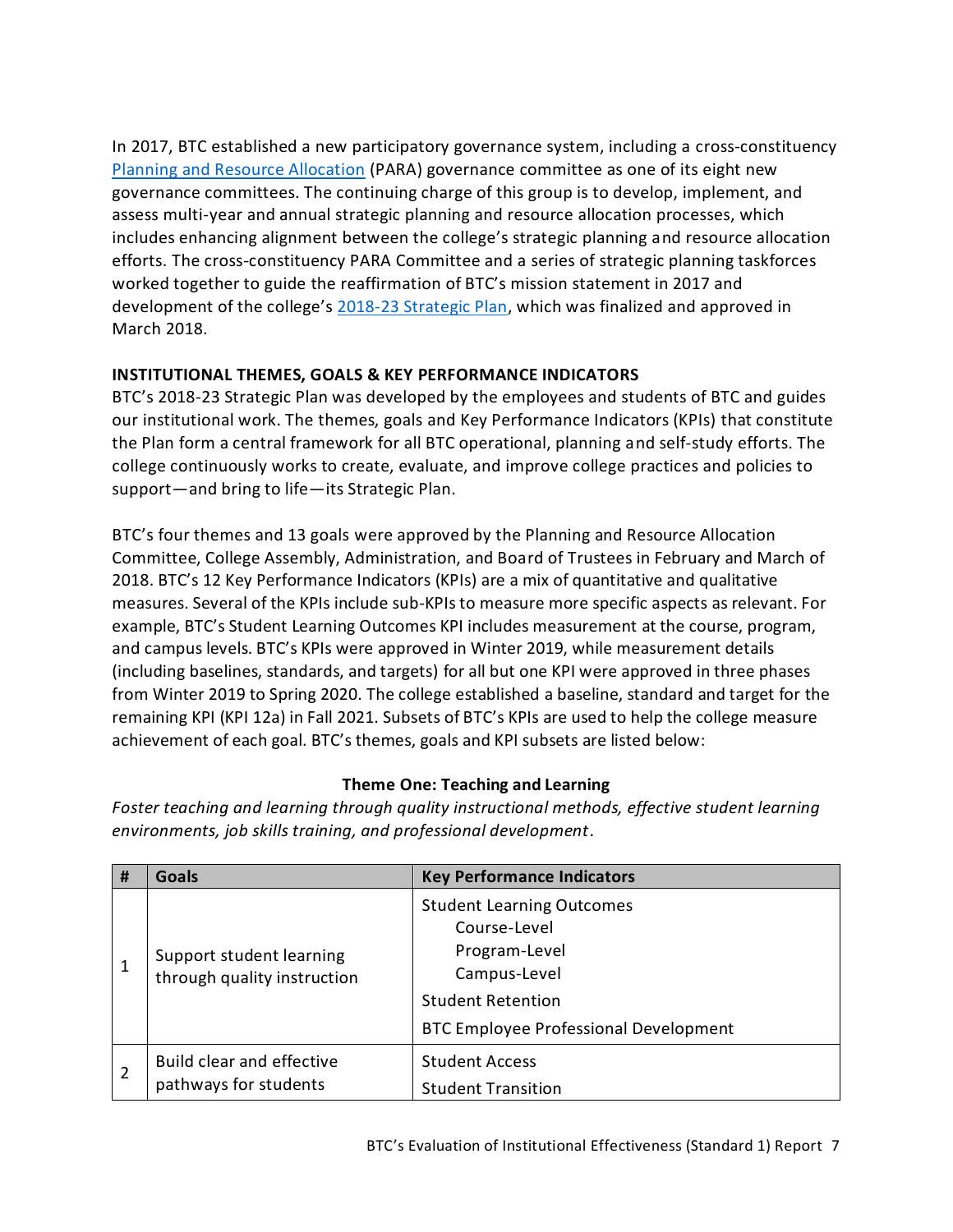|   |                                                                                       | <b>Transitional Studies to College-Level</b><br>Developmental Education to College-Level<br>Early-Program to Core-Program<br><b>Student Retention</b>                                                                         |
|---|---------------------------------------------------------------------------------------|-------------------------------------------------------------------------------------------------------------------------------------------------------------------------------------------------------------------------------|
| 3 | Identify and address barriers to<br>student learning                                  | <b>Student Educational/Career Plans</b><br><b>Student Transition</b><br><b>Transitional Studies to College-Level</b><br>Developmental Education to College-Level<br>Early-Program to Core-Program<br><b>Student Retention</b> |
| 4 | Establish systems and support<br>for employee success and<br>professional development | <b>BTC Employee Professional Development</b><br><b>Participatory Governance</b>                                                                                                                                               |

### **Theme Two: Student Career Preparation & Achievement**

*Facilitate student career preparation and achievement through career advising, workplace readiness and soft skills training, job placement support, and strong employer relationships.*

| # | <b>Goals</b>                                                                           | <b>Indicators of Achievement</b>                                                                                   |
|---|----------------------------------------------------------------------------------------|--------------------------------------------------------------------------------------------------------------------|
| 5 | Support students in identifying<br>and achieving their educational<br>and career goals | <b>Student Educational/Career Plans</b><br><b>Student Completion</b><br><b>Student Employment</b><br>Job Placement |
| 6 | Maintain and develop<br>partnerships designed to help<br>students succeed              | <b>Student Access</b><br><b>Student Employment</b><br><b>Workplace Performance</b><br><b>External Partnerships</b> |
| 7 | Strengthen student workplace<br>readiness and job placement<br>services                | <b>Student Employment</b><br><b>Career Services</b><br>Job Placement                                               |

## **Theme Three: Innovation & Responsiveness**

*Promote innovation and responsiveness by keeping up with current workplace practices, trends, and latest technology; supporting adaptation to change; and developing external partnerships.*

|   | Goals                                                                                                         | <b>Indicators of Achievement</b>                  |
|---|---------------------------------------------------------------------------------------------------------------|---------------------------------------------------|
| 8 | Prioritize continuous<br>improvement through<br>evaluation of current practices<br>and alignment of resources | <b>Strategic Planning and Resource Allocation</b> |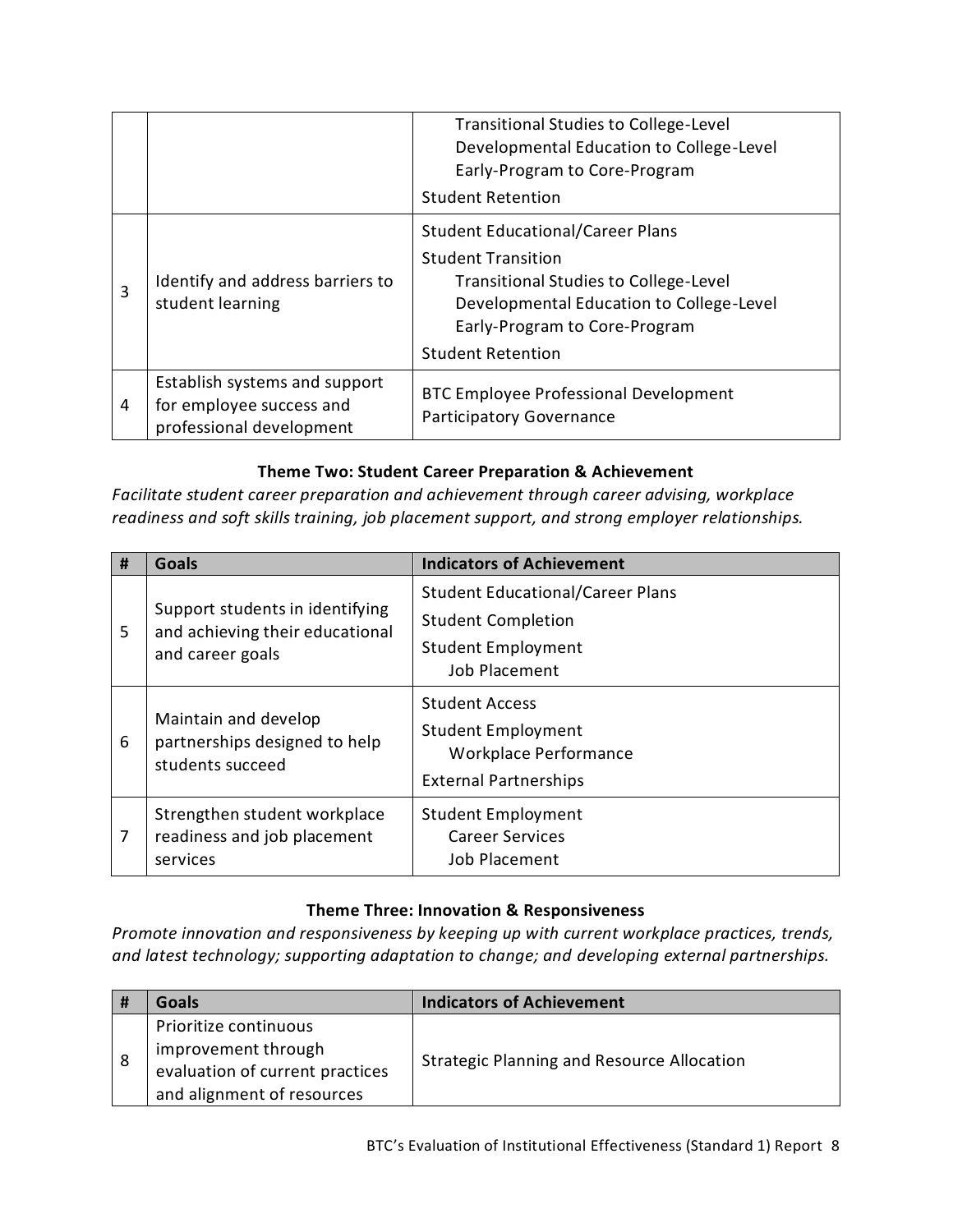| -9 | Keep pace with industry and<br>workforce needs and emerging<br>trends | <b>Student Employment</b><br><b>Workplace Performance</b><br><b>External Partnerships</b><br><b>BTC Employee Professional Development</b> |
|----|-----------------------------------------------------------------------|-------------------------------------------------------------------------------------------------------------------------------------------|
|    |                                                                       | <b>Strategic Planning and Resource Allocation</b>                                                                                         |

# **Theme Four: Campus Community & Culture**

*Strengthen campus community and culture through a collaborative workplace, connected infrastructure, transparent governance, respectful and open communication, and a welcoming and safe environment.*

| #  | Goals                                                                                   | <b>Indicators of Achievement</b>                                                                                                                                                                                                                     |
|----|-----------------------------------------------------------------------------------------|------------------------------------------------------------------------------------------------------------------------------------------------------------------------------------------------------------------------------------------------------|
| 10 | Cultivate an environment that<br>contributes to employee<br>engagement and satisfaction | <b>BTC Employee Professional Development</b><br><b>Campus Environment</b><br>Satisfaction<br>Inclusivity                                                                                                                                             |
| 11 | Strengthen college<br>commitment to diversity,<br>equity, and inclusiveness             | <b>Student Access</b><br><b>Student Transition</b><br><b>Transitional Studies to College-Level</b><br>Developmental Education to College-Level<br><b>BTC Employee Professional Development</b><br><b>Campus Environment</b><br>Inclusivity<br>Safety |
| 12 | Unify the campus community<br>through collaboration and<br>open communication           | Participatory governance<br><b>Campus Environment</b><br>Satisfaction                                                                                                                                                                                |
| 13 | Maintain a welcoming, safe and<br>accessible environment                                | <b>Student Access</b><br><b>Campus Environment</b><br>Satisfaction<br>Inclusivity<br>Safety                                                                                                                                                          |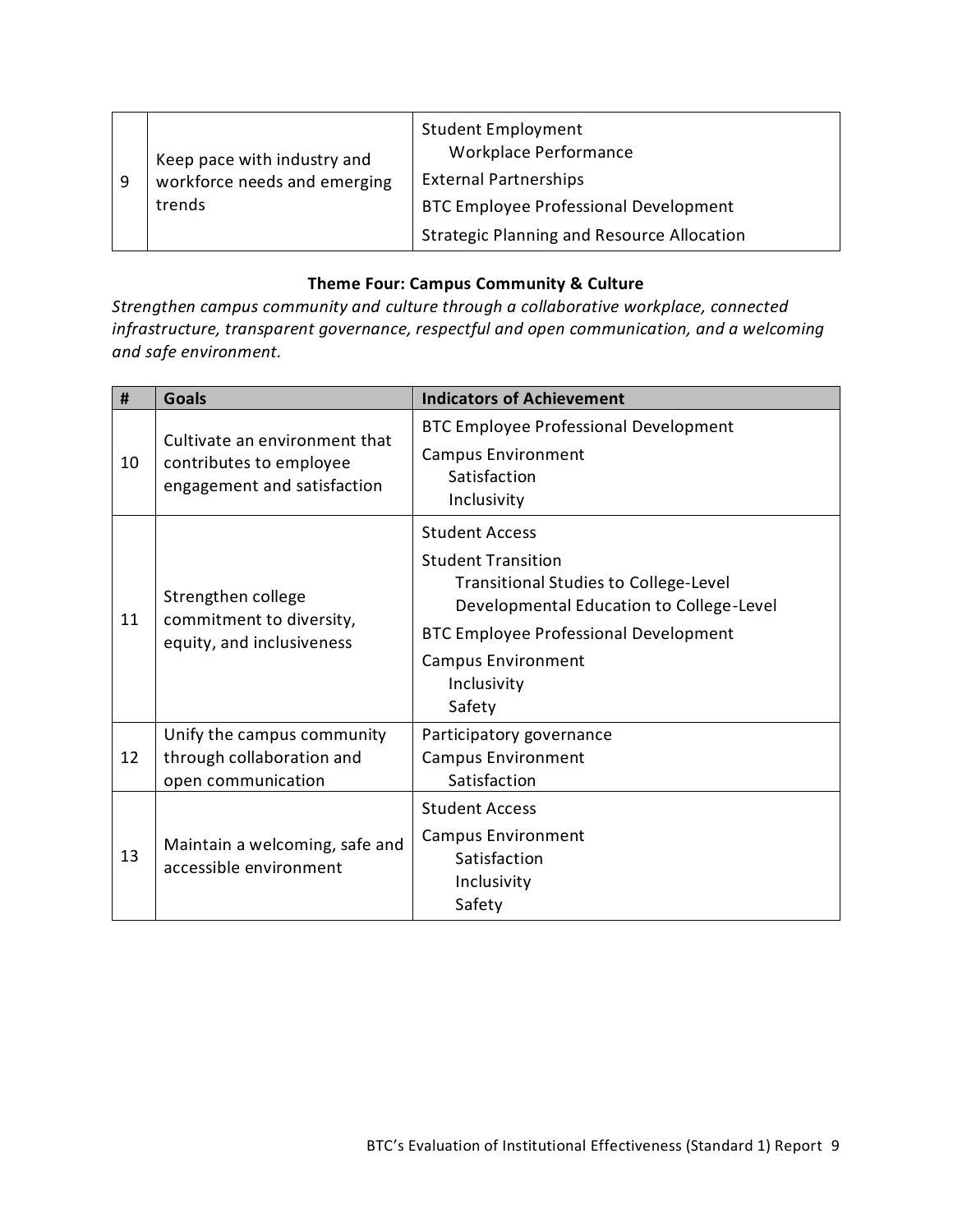#### <span id="page-11-0"></span>**IMPROVING INSTITUTIONAL EFFECTIVENESS**

<span id="page-11-1"></span>**1.B.1 The institution demonstrates a continuous process to assess institutional effectiveness, including student learning and achievement and support services. The institution uses an ongoing and systematic evaluation and planning process to inform and refine its effectiveness, assign resources, and improve student learning and achievement.**

A cycle of continuous improvement—including data-informed planning, implementation, and assessment of results—has become part of the BTC campus culture. When the college embarks on a formal planning process, the process itself is examined and changes are made to improve the outcomes.

BTC's Strategic Plan is used to guide the college's work as it strives to accomplish its goals and fulfill its mission. In 2017, BTC began the process of updating its previous Strategic Plan to develop a new five-year plan for 2018-23. This process centered around gaining a comprehensive understanding of the needs and direction of the college by using an Appreciative Inquiry approach to implement a collaborative, iterative, campus-wide discussion process which included BTC students, employees, and board members. The results of this work were used to develop new campus themes and a revised set of strategic goals organized by theme. For the [2018-23 Strategic Plan,](https://www.btc.edu/AboutBTC/ReportsandPolicies/InstitutionalEffectiveness.html) the college developed a common set of accreditation and strategic planning themes and goals to align these two major institutional processes.

After approval of the new Strategic Plan in March 2018, the college focused on further developing its related set of Key Performance Indicators (KPIs). In the first year of the 2018-23 Strategic Plan, employees and students finalized a set of KPIs and, in the second year, employees and students finalized nearly all KPI measurement details (baselines, standards and targets) through which to evaluate BTC's success in achieving its strategic plan goals and, ultimately, fulfilling its mission. The college is now focused on implementing its Plan—with ongoing data-informed planning and assessment of results.

BTC's Strategic Plan guides all major decision-making at the college. Progress on college goals and strategic initiatives is assessed on a yearly basis and is reviewed by the Planning and Resource Allocation Committee, College Assembly, Administration, and the Board of Trustees via the [Annual Review](https://nwccu.box.com/s/1pvuni3ia5b24ldaxakx6kymjcgn7tfc) (formerly State of the College reports), which also summarizes the status of each of BTC's KPIs.

BTC carefully monitors current students and their academic progression, including initial [enrollment, retention,](https://www.btc.edu/AboutBTC/BTCFacts.html#StudentProfile) transition from pre-college to college-level coursework, and [completion](https://www.btc.edu/AboutBTC/BTCFacts.html#StudentProfile) rates (vi[a BTC internal dashboards\)](https://nwccu.box.com/s/q8pax7atc3ioaierr80jqjirsixydjzw), as well as workforce success indicators for our graduates, including [placement](https://www.btc.edu/AboutBTC/BTCFacts.html#StudentProfile) rates and wages [\(Career Wages & Placement Reports\)](https://nwccu.box.com/s/igo8g7px4e9ncsvic1lfvv2lie568cyp). Annually and as part of Faculty Inservice days, professional technical program faculty—in collaboration with Data & Research (Institutional Research) staff and their deans—complete [Program](https://nwccu.box.com/s/68pmk7kf91law5dytrf1vafwoqgv7xfs)  [Effectiveness Reports](https://nwccu.box.com/s/68pmk7kf91law5dytrf1vafwoqgv7xfs) (PERs) and [Student Learning Outcomes](https://nwccu.box.com/s/8q13adu9t68qba1jwybbj6d3vo7286v7) Reports (SLORs) to evaluate each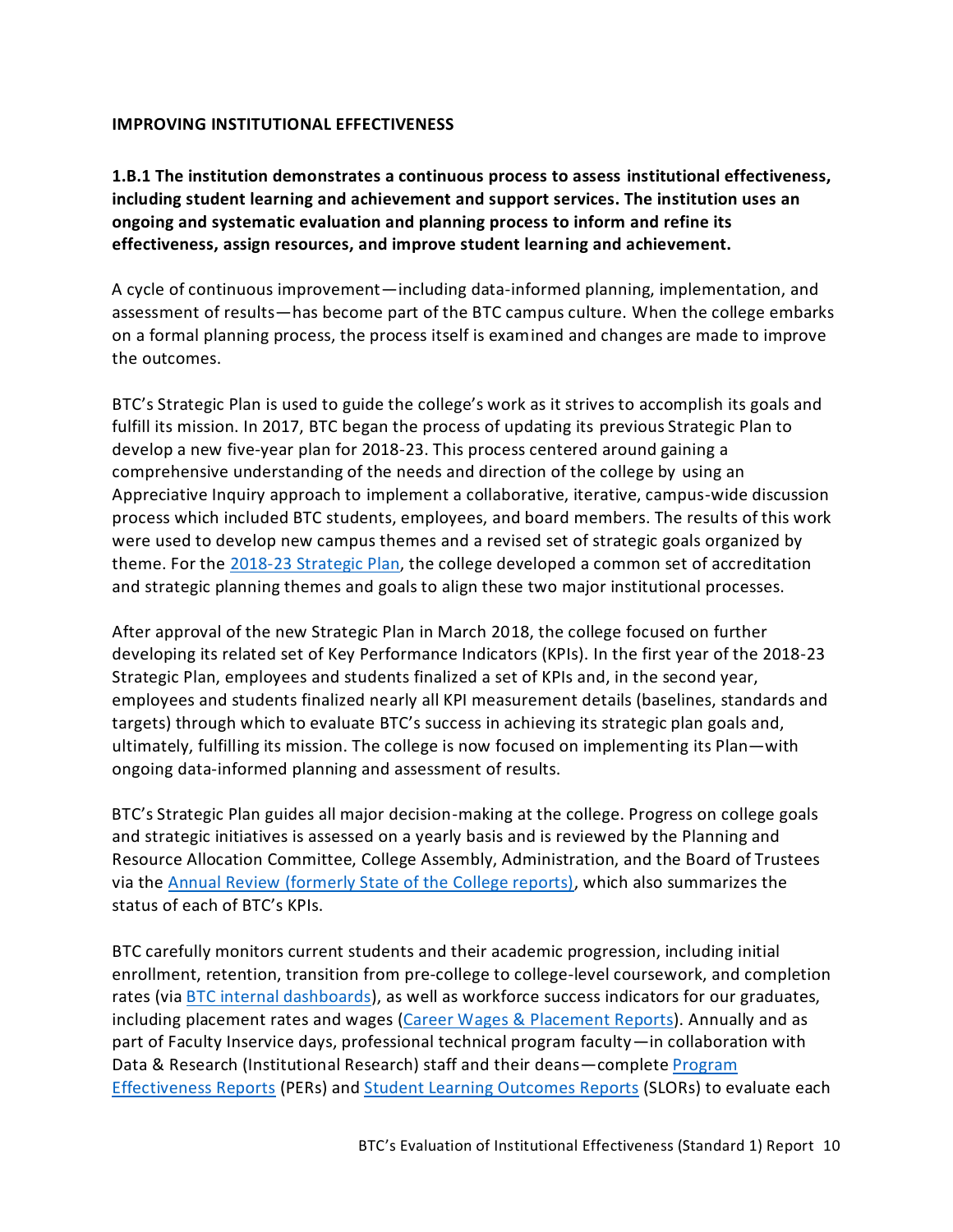individual professional technical program.

PERs are aligned with BTC's KPIs to include program-specific data on and standards for student enrollment (headcount and FTE), student retention, student completion, and completer employment. These reports also include program-level student enrollment data disaggregated by various demographic factors and compared to the local service area or the college rate, information about students who are retained at BTC but move from one program to another, and the top industries that completers enter. Faculty review their data, optionally provide their own data (e.g., a handful of faculty keep meticulous records of their graduates' employment status), respond to a set of reflection questions, and provide a reflection on the changes/improvements that they identified in the prior year's reports. Faculty and deans then review the reports together as needed to discuss the effectiveness of prior changes and identify any further changes needed or new areas for improvement.

SLORs include program- and course-specific Student Learning Outcomes (SLOs), measures/assessments, and student achievement data. Faculty select two courses each year and assess program results, discuss future plans with their deans based on their outcomes data, and complete a follow-up about the results of the prior year's course assessment and planning.

The [Facilities Master Plan](https://nwccu.box.com/s/cu8hu9ixpa88rsa9thae4egt7bhaqh5m) has a significant tie to the college's Strategic Plan. The college reviews and updates the Facilities Master Plan on a regular basis (most recently in 2020) based on BTC's strategic themes and goals, and continues to execute capital projects in accordance with the Plan. The Facilities Master Plan provides a developmental roadmap for a full build-out of the campus while retaining flexibility in order to be able to adapt to changes in the college's overarching Strategic Plan.

Four key examples of recent, campus-wide, data-informed assessment and continuous improvement efforts at BTC include:

**Improving Student Access & Success (Guided Pathways):** The majority of BTC's professional technical [degree and certificate programs](https://www.btc.edu/Academics/DegreesAndCertificates/index.html) of 45 credits and above are offered in a structured, cohort-based model. Generally, once a student starts their selected program, they are enrolled into a schedule that remains consistent throughout their educational experience, and they stay with the same one or two lead instructors. Because students are entering and progressing in a structured sequence, they rarely get off track from their educational plans. This design results in high BTC completion rates compared to national averages.

However, while the college's rigid model is successful at serving those students who can meet demanding academic and scheduling requirements, it also greatly restricts the number of students the institution can serve, and means that many members of the region's most vulnerable populations—including low-income parents, the working poor, and those with care-giving or other responsibilities—cannot enroll or persist in the college's high-demand, high-wage programs.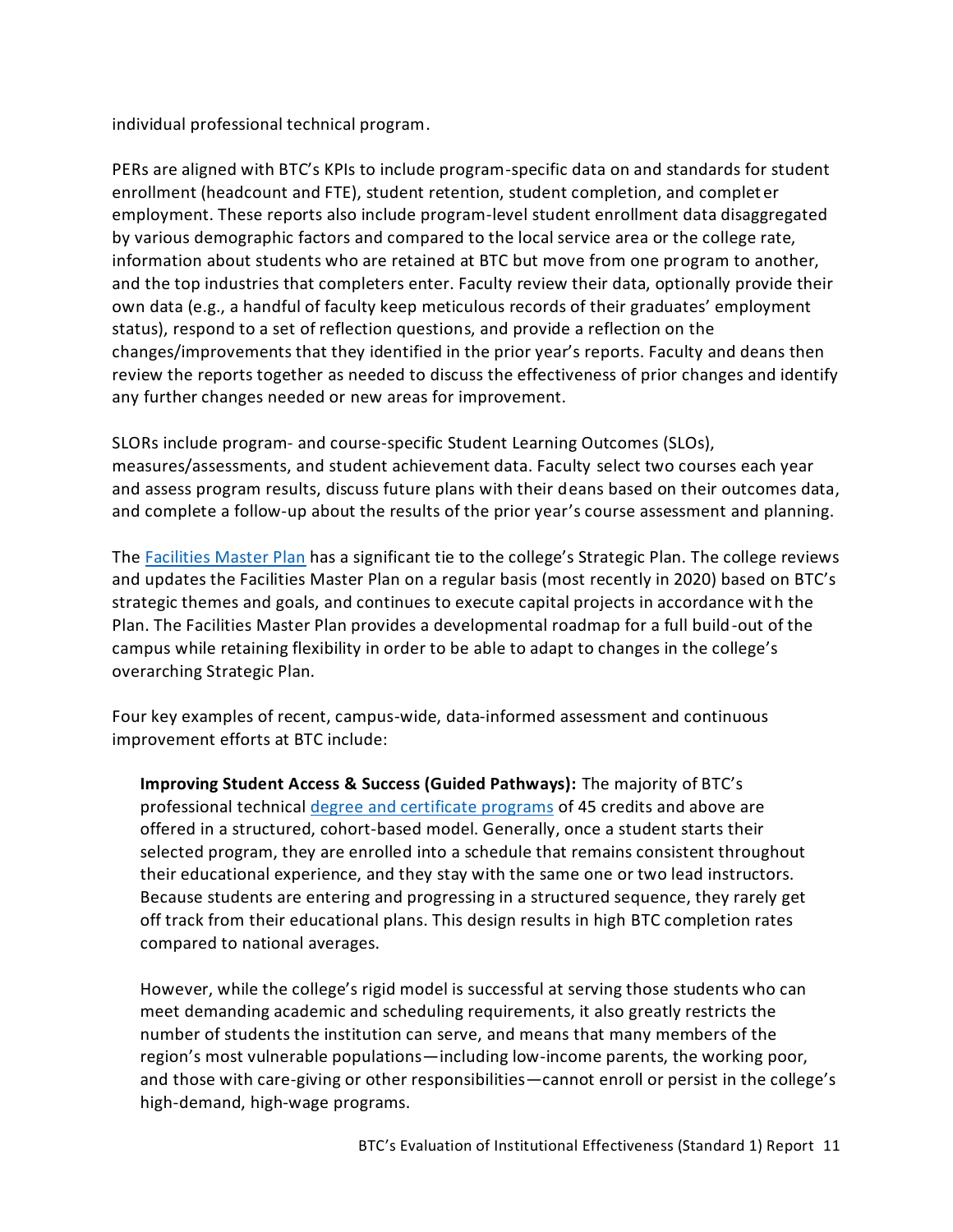BTC non-traditional (part-time, low-income, first-generation, academically under-prepared) student outcomes are lower than those of other student populations. For example, 44% of BTC's part-time students retain from fall to fall, as compared to 66% of full-time students. Overall, BTC's non-traditional student population is retained at a rate of 56% one year after starting at BTC, which is 24 percentage points lower than the rate for traditional students. Only 36% of non-traditional student populations complete their degree programs, which is 18 percentage points lower than the rate for traditional students.

This reality also impacts the college's bottom line. As a small institution, the college does not have economies of scale that would allow it to easily overcome decreases in enrollment levels, which it has been experiencing over the past few years. It has become increasingly clear to the campus community that BTC must change its delivery model to provide access to and better serve non-traditional students in order to eliminate equity gaps, ensure the future economic viability of the institution, and fulfill the demands of regional employers for a skilled workforce.

As a result of BTC study and guidance from the State Board of Community and Technical Colleges (SBCTC), which included researching evidence-based strategies for increased success outcomes for disadvantaged students, the college selected a core intervention model [\(Guided Pathways](https://www.sbctc.edu/colleges-staff/programs-services/student-success-center/guided-pathways.aspx)) to address student equity gaps. BTC's implementation of the Guided Pathways model focuses on five key areas: 1) instructional design, 2) college navigation, 3) faculty teaching and learning, 4) employee technology training, and 5) data literacy and research. This [five-year initiative](https://nwccu.box.com/s/29zje421o3eb1y85igs15fhrgig3ne80) was launched in October 2019, and reflects an institutional focus on campus priorities established through the 2018-23 Strategic Plan development process, including 1) employee professional development; 2) building clear and effective pathways for students; 3) strengthening college commitment to diversity, equity, and inclusiveness; 4) supporting students in identifying and achieving their educational and career goals; and 5) increasing student access, transition, retention, completion, and employment outcomes. The college targeted its resource development efforts to help fund this work, and has been awarded a five-year Department of Education Title III Strengthening Institutions Program grant and State allocations to move this campuswide initiative forward. As a result of this work, BTC has begun major improvement activities, including development of common exploratory core coursework across related programs, design of a sustainable college navigator advising and coaching model, and creation of a new faculty orientation and peer mentoring program. The Guided Pathways team will evaluate results – with a particular emphasis on decreasing equity gaps and improving student learning and achievement – in the coming years.

**Designing New Professional Development Systems:** During the development of BTC's 2018-23 Strategic Plan, improving BTC's employee professional development systems emerged as a top interest on the part of BTC employees. Based on this feedback, BTC developed new, collaborative approaches to the design of long-standing BTC events. For example, BTC's [Campus Kick-off](https://nwccu.box.com/s/47ymzqpj6r0xa08diajsu23vpcjaowom) and **Faculty Inservice** events are now organized by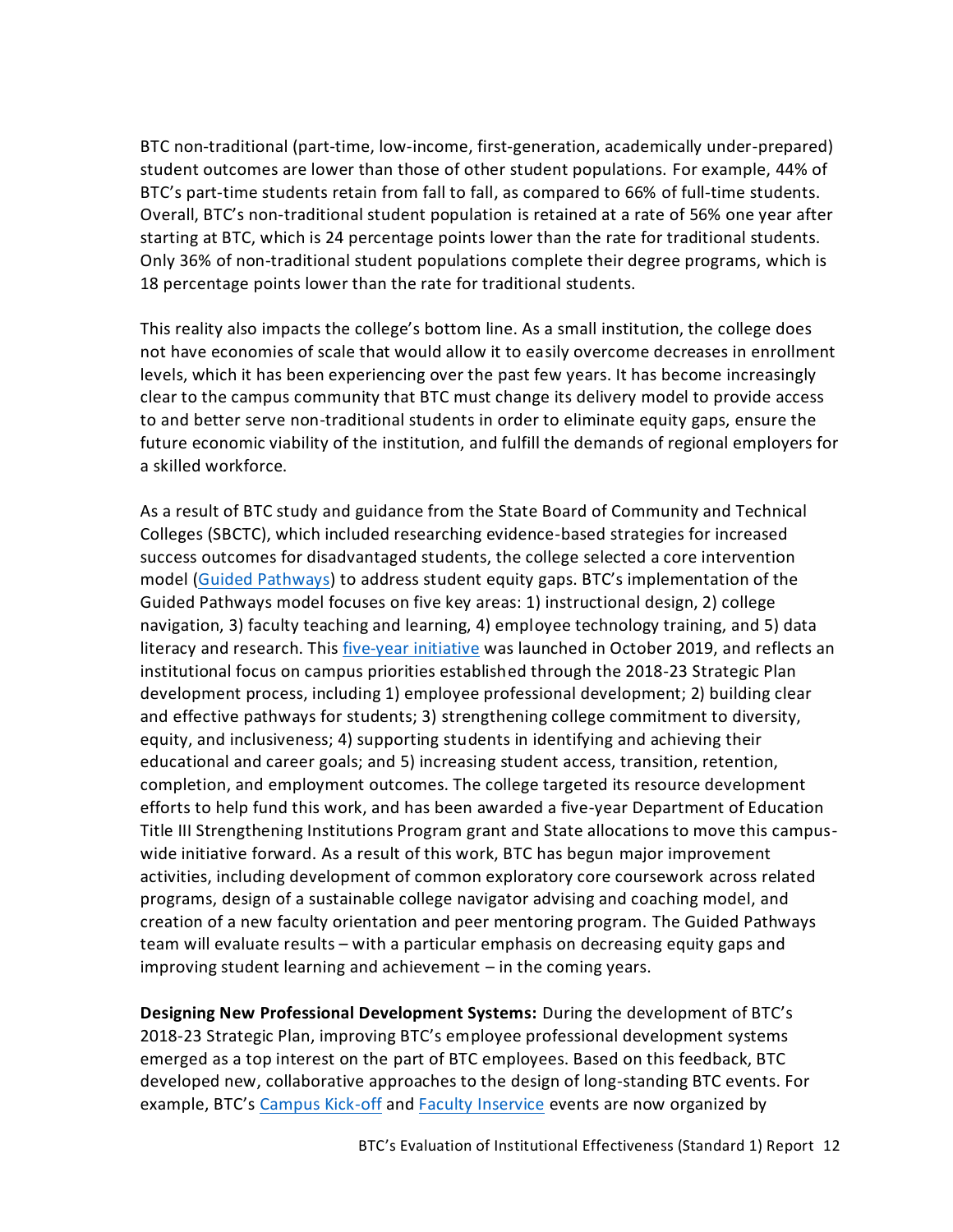planning committees and are offered in a conference style, with a variety of plenary and breakout sessions hosted by BTC employees and external presenters. In [2017,](https://nwccu.box.com/s/amtlcs8h9gyip5omqmq957y64p1xtobf) only 63% of attendees were somewhat or extremely satisfied with the Campus Kick-off event overall. In the first year that the event shifted to the new format [\(2018\)](https://nwccu.box.com/s/t55gkdz09zedfevm6fgv6v3g3ar6r6u1), 88% of attendees were somewhat or extremely satisfied with the new structure, which allowed them to select and participate in up to three workshops. This increased level of satisfaction has persisted; for example, 90% of attendees were somewhat or extremely satisfied with the plenary accreditation session in [2021.](https://nwccu.box.com/s/edpavywzaki19t90n0oaks8gi3qeh0ll)

BTC also invested in professional development resources that could be easily accessed by a wide variety of employees, including online resources such as **Innovative Educators**, and by inviting nationally-recognized speakers to deliver on-campus professional development opportunities for all employees, such as a [National Academic Advising](https://nacada.ksu.edu/)  [Association](https://nacada.ksu.edu/) (NACADA) representative who spoke at a Faculty Inservice event. College leadership continued to support on-campus peer training efforts, such as BTC's facultyled [Reading Apprenticeship](http://raprojectwa.weebly.com/) (RA) program in which members of the BTC RA community of practice support each other in implementing the RA framework (designed to help faculty facilitate increased student reading comprehension, engagement levels, and metacognition skills) in classrooms and online environments. BTC's student support staff hold training opportunities for employees to help them integrate best-practice coaching techniques into their everyday work.

The college has targeted resource development efforts to help support employee needs. For example, one key focus of the college's new Title III grant is on professional development. In addition to hiring an Instructional Designer to help BTC faculty [create](https://nwccu.box.com/s/4l7mnfi5gchdx1fp9csqxvuxb6mk4k34)  [areas of study](https://nwccu.box.com/s/4l7mnfi5gchdx1fp9csqxvuxb6mk4k34) (clusters of related programs with common cores), the college has identified faculty leaders to develop not only a [Faculty Teaching & Learning Academy,](https://nwccu.box.com/s/9suunk5uzfv9chquys1rx9hr7xrshfwi) which will assist BTC faculty adapt program content and delivery to remediate student equity gaps, but also a peer mentoring program for new faculty. As part of the Guided Pathways initiative, BTC is also developing a strong [technology training program](https://nwccu.box.com/s/j0rm16dvtm4efnkv3owyq4fobop5vi6z) that will help employees effectively research, plan and implement system improvements for teaching, learning and student support. Another component of the initiative is to help improve employee [data literacy skills](https://nwccu.box.com/s/xxod1mimql7raqsd5gr8izzt7y9wafkg) and continue fostering a culture of data-informed decision-making. This work includes developing and enhancing data dashboards and other tools to enable employees to analyze student outcomes from an equity lens in order to identify and respond to barriers and service gaps for student populations.

**Collaborative Adaptation and Resilience - COVID-19 Pandemic Response**: Over the past several years, the college has expanded its emergency planning efforts, including forming an Emergency Response Team (ERT), training members of the ERT, establishing the college's [Safety Committee](https://nwccu.box.com/s/0or9e2o5zz8r1bfo1k6xixgmzwdb1xmj) as one of nine governance committees, adding a [Safety Information page,](https://www.btc.edu/AboutBTC/ReportsandPolicies/SafetyInformation.html) and creating a dedicated BTC Emergency Preparedness and Safety Manager (now Safety Director) position, which was first filled in 2017. The college used this emergency response and safety infrastructure to [respond to the COVID-19 pandemic.](https://www.btc.edu/AboutBTC/CovidUpdates.html) BTC expanded its ERT and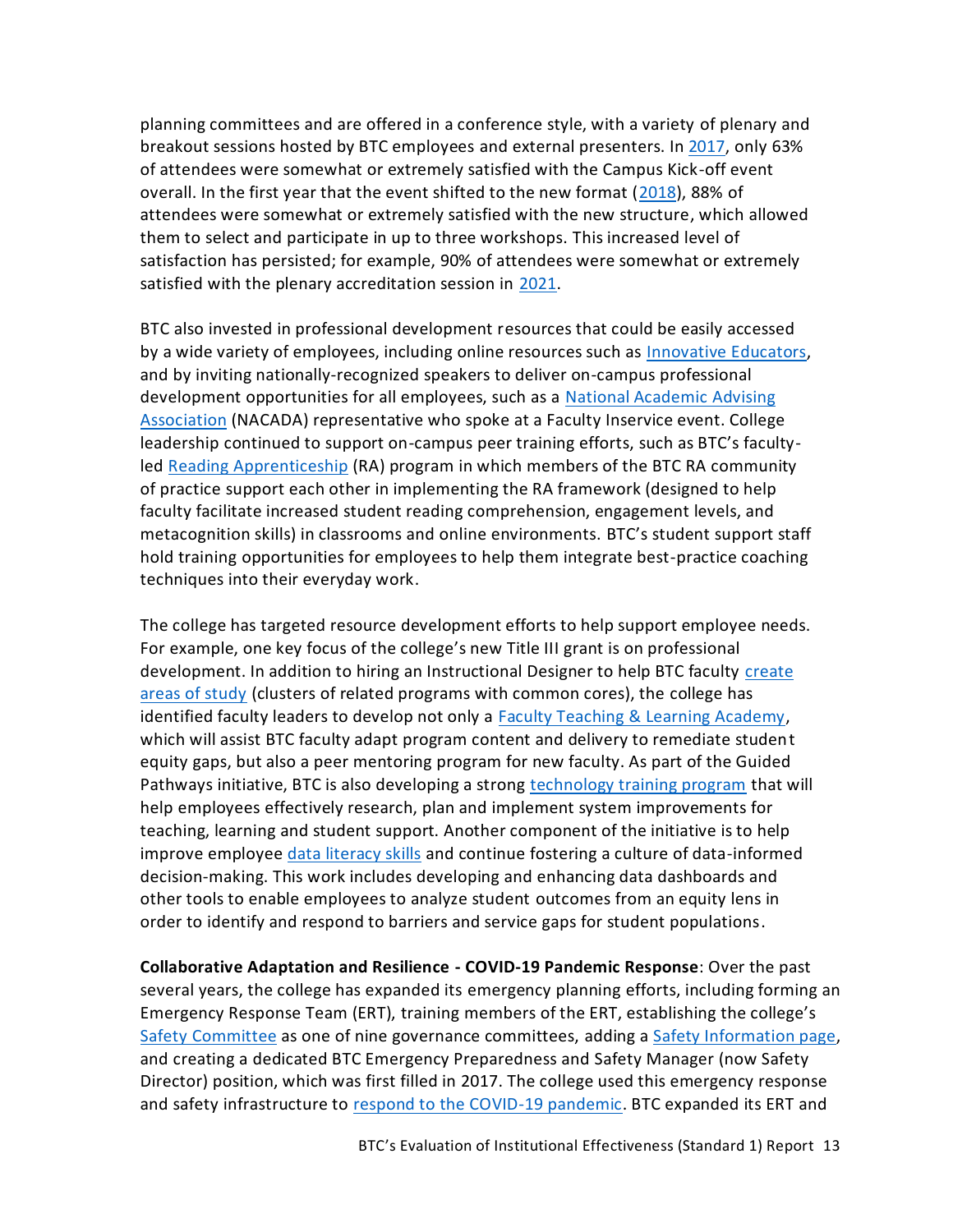engaged in an expedited evaluation and planning process as services went fully online in Spring 2020 in response to State and regional health and safety mandates related to the COVID-19 pandemic. The college responded and adapted to the COVID-19 pandemic through a variety of activities that required intense collaboration between work areas throughout campus, including converting to hybrid and online instructional formats, providing technology supplies and assistance to students and employees, checking out books and other instructional materials through the mail or drive-up services, continuing deep cleaning protocols, creating a [Virtual Assistance portal](https://www.btc.edu/VirtualAssistance.html#ZoomLobbies) for students, allocating emergency aid to provide financial support for students, and creating and implementing the college's phased plans for returning to campus. During the pandemic, the college also conducted two surveys [\(Spring 2020](https://nwccu.box.com/s/b935fjoa55pixdrqrv6h5zohymka7w6x) and [Fall 2020\)](https://nwccu.box.com/s/og59sz4esirrvbvesvfws1nhkcibzwaa) to assess and respond to student technology and service needs, as well as establishing a [dashboard](https://tableau.sbctc.edu/t/Bellingham/views/AnnualStudentSurvey_Fall2020/Surveyinstrument?%3AshowAppBanner=false&%3Adisplay_count=n&%3AshowVizHome=n&%3Aorigin=viz_share_link&%3AisGuestRedirectFromVizportal=y&%3Aembed=y) to summarize and facilitate use of survey results.

The speed and scope of these changes was memorable, with much occurring in a matter of weeks. These changes were made in order to enable BTC students to continue developing skills and progress along their pathways. These changes also greatly increased the number of resources for employees and, in many cases, increased student access to both instruction and support resources.

In Winter and Spring 2021, BTC worked with multiple employer and local government partners, including the [Whatcom County Health Department,](https://www.whatcomcounty.us/360/Health-Department) to establish Whatcom County's COVID-19 mas[s vaccination clinic](https://www.btc.edu/AboutBTC/Joint-Media-Release---Large-Scale-Vaccination-Site-Coming-March-2-17-2021.pdf) at BTC. In addition to serving a critical community health need, this project provided clinical experiences to nursing students whose access to clinical opportunities at the local hospital and other care centers had been greatly disrupted by the advent of the pandemic.

**Improving Communications and Climate:** After two strike actions on the part of BTC employees (one by faculty in Fall 2013 and the other by classified staff in Fall 2017), BTC leadership conducted an employee survey to assess interest in conducting a broad-based study of the campus climate. Based on the results of that survey, the college hired an external consultant in Winter 2018 and formed a cross-representational *Heart of BTC* Design Team [\(sample agenda/meeting notes\)](https://nwccu.box.com/s/mdlrj1gdodwbq4oukmps1wdzv0c7knvx) to explore employee concerns regarding campus communications, culture and climate. This research occurred in three phases, with the first including confidential small group and individual interviews in which all employees were asked to participate. The second phase involved compilation and analysis of data results and a series of all-campus meetings to review and discuss those results. In the third phase, BTC leadership discussed [results](https://nwccu.box.com/s/3q8ktz0u0q3sxc2oxnk05iufklvkgrr0) of the *Heart of BTC* consultation process, engaged in study of conscious leadership, and began developing and implementing strategies to help improve communication and engagement across campus.

This work resulted in a variety of improvements, including the formation of joint [Labor](https://nwccu.box.com/s/r1ohqthlaiq6v6uoobxs4f2oy3ggn2nv)  [Management Communication committees,](https://nwccu.box.com/s/r1ohqthlaiq6v6uoobxs4f2oy3ggn2nv) which include BTC administrators and leaders from each BTC employee constituency group and union. The purpose of the committees is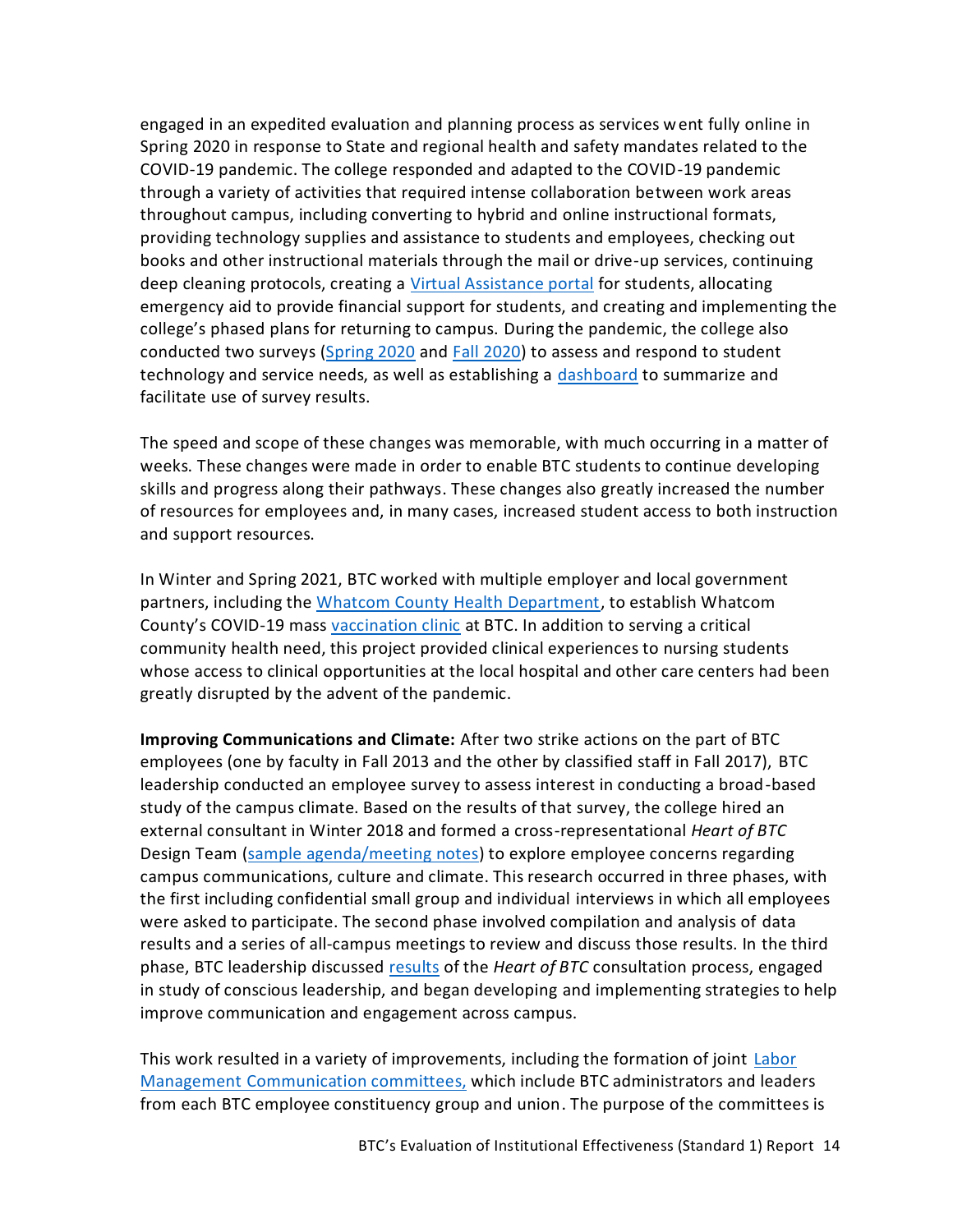to facilitate communication across groups, share information and concerns, and promote constructive, respectful, meaningful, and cooperative labor management relations.

Other improvements included BTC leadership providing additional opportunities for employees to evaluate supervisor performance. Over the past few years, leadership members have also provided multiple opportunities for employees to join them at informal and formal venues in order to establish and strengthen relationships and allow feedback opportunities. For example, prior to the pandemic the President and Board of Trustees had established regularly-scheduled lunch meetings which any employee could join, and the Vice President of Academic Affairs and Student Learning (VPAASL) established a similar, weekly opportunity for all faculty. The VPAASL published a weekly newsletter for the Instruction area called '[Alphabet Soup](https://nwccu.box.com/s/zxj72xv7t019w5w9rwf4nvl9107ucdpu)', which included updates and announcements, and the Executive Dean has continued this tradition, with a weekly '[Instruction Office News](https://nwccu.box.com/s/qfknf2m66hknbc3b8e61xypiohl72vnd)' (ION) email publication. BTC's former President focused on publishing all-campus email communications as needed. Frequency of these communications increased as the pandemic took hold. Interim President Walter Hudsick sends out regular '[Prez Sez](https://nwccu.box.com/s/xvu45w100qk044agmdicmo0vovlqe15n)' communications to campus to share pertinent COVID-19 updates and other campus-wide news and updates. Student Services has continued monthly all-staff meetings, and the Student Services Leadership Team gathers in a weekly 'morning huddle' to share information and updates, which are emailed each week to all Student Services staff members. The college also established a publicly-available monthly '[Notable News](https://nwccu.box.com/s/8ojinaqpwb8spepp1o1jiif46k1ou2bd)' publication, which is populated with information and announcements contributed by any employee and shared out to the campus community and key external stakeholders.

The full implementation of BTC's participatory governance structure, with committee representatives sharing information with and gathering input on committee decisions from their constituent groups, has greatly assisted in increasing campus decision-making transparency and communication levels. In the [Spring 2021 employee survey,](https://nwccu.box.com/s/y39nciy27xku0aiip5v50mn8ndu44vg0) 89% of employees who responded felt at least somewhat represented by the college's participatory governance structure in the 2020-21 academic year.

# <span id="page-16-0"></span>**1.B.2 The institution sets and articulates meaningful goals, objectives, and indicators of its goals to define mission fulfillment and to improve its effectiveness in the context of and in comparison with regional and national peer institutions.**

Based on extensive employee input, BTC identified four overarching themes, 13 strategic goals, and 12 KPIs (24 including all sub-KPIs) for consistent, college-wide use. The cross-constituency [Planning & Resource Allocation \(PARA\)](https://nwccu.box.com/s/ftmi1cp798lj0z5deq394646q7z50tec) committee and two PARA taskforces—one focusing on broad strategic planning and the second focusing on identifying meaningful KPIs—worked together to develop the college's 2018-23 themes, goals, and KPIs.

Several KPIs have remained consistent over the last several years, while others were developed specifically for the [2018-23 Strategic Plan.](https://www.btc.edu/AboutBTC/ReportsandPolicies/InstitutionalEffectiveness.html) This combination of KPIs are aligned with the college's mission, themes, strategic goals, and other major initiatives, and include both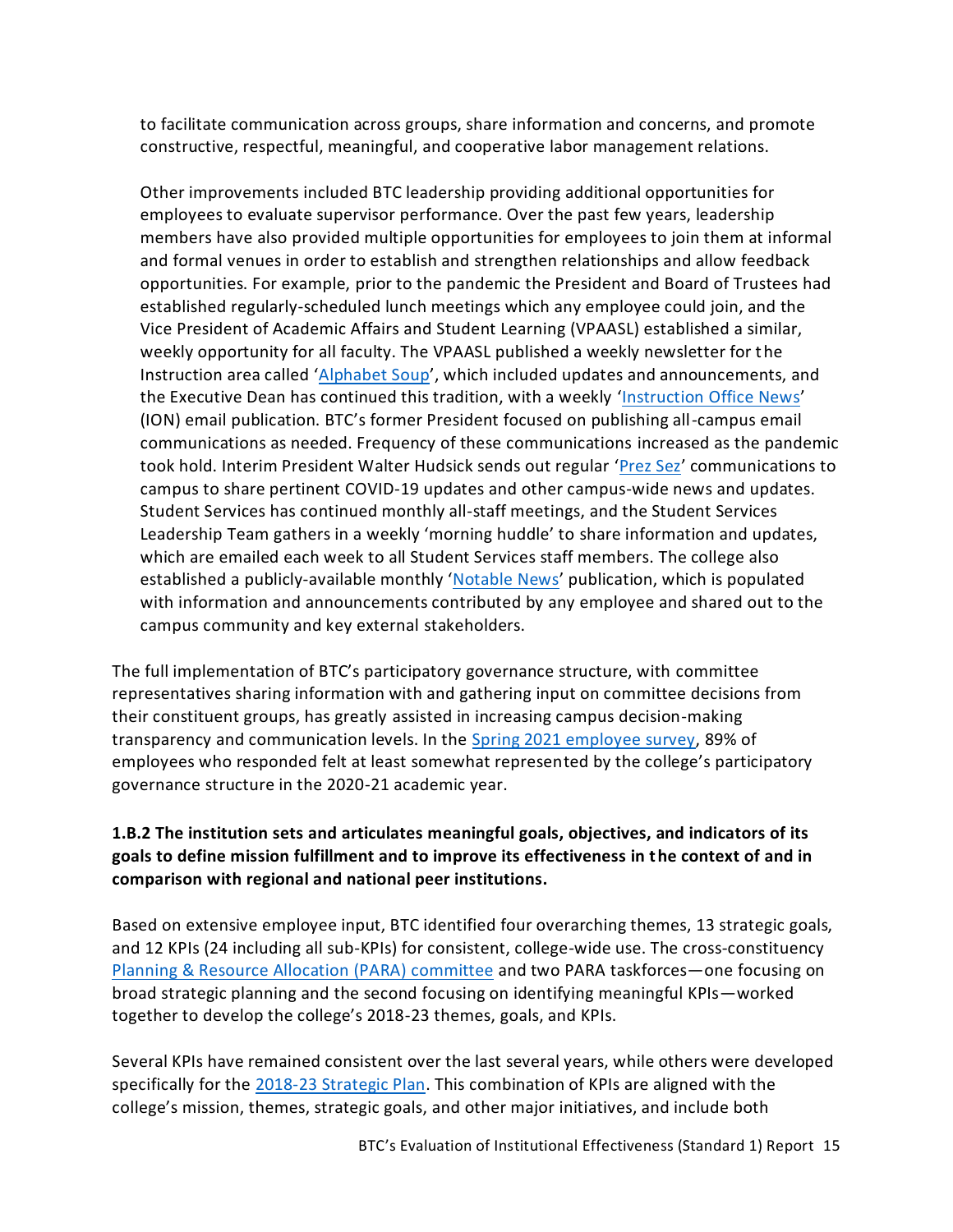quantitative and qualitative measures. One major component of the three-year KPI development process was identifying—and continuously returning to—the following guiding principles, which were informed in part by the 2010 NWCCU Standards:

- KPIs should be global, with all or most BTC employees contributing to and/or impacted by the activities related to the KPI;
- KPIs should be meaningful and actionable (2010 NWCCU Criteria 1B2, 3A3, 3B3, 4A1, 4B1, 5A2, 5B1, 5B2);
- KPIs should be assessable and verifiable (2010 NWCCU Criteria 1B2, 4A1), drawing upon data that are unbiased, reliable, and consistent;
- All KPIs should be understandable to the BTC community and to the public (2010 NWCCU Criteria 5A1, 5A2);
- KPIs should include focus on course, program, and degree SLOs (2010NWCCU Criteria 4A3, 4B2); and
- KPIs should be associated with existing or reasonably potential data and/or systems.

Other KPI development activities included reviewing relevant NWCCU standards for key metrics; exploring existing KPI examples from approximately 28 other colleges and universities, as well as state and national frameworks; drafting BTC's KPIs and measurement details (i.e., baselines, standards, and targets); and gathering campus feedback via 12 interactive events. The college's mid-cycle evaluation feedback in 2017 led to a pause and integration of evaluator feedback into the KPI development process. Draft KPIs and measurement details were revised based on this feedback, including adding an SLO-focused KPI and adding several qualitative or 'critical success activity' indicators. The college has identified a five-year standard (reflecting a minimum performance expectation) and five-year target (reflecting a stretch performance expectation) for each KPI, and sets annual targets across each year of the Plan.

BTC defines mission fulfillment as (a) making progress across its strategic goals and (b) meeting standards for 80% of its KPIs. In the 2020-21 academic year, BTC was fulfilling its mission based on meeting standards for 90% of its KPIs. The [Accreditation Steering Committee](https://nwccu.box.com/s/uixeeojgupr7nd1d27v1iwgftq81eke9) (ASC) reviewed and slightly revised its KPI evaluation framework during Winter and Spring 2019. In alignment with this structure, ASC updated BTC's three categories of indicator accomplishment: 1) Meets Target, 2) Meets Standard, and 3) Doesn't Meet Standard. Strategic goal and KPI progress is documented in an Annual Review that is shared with the Board of Trustees and campus community, and helps inform planning for the subsequent academic year. KPI results are analyzed and documented via the [BTC Annual Review,](https://nwccu.box.com/s/1pvuni3ia5b24ldaxakx6kymjcgn7tfc) [Program Effectiveness Reports](https://nwccu.box.com/s/68pmk7kf91law5dytrf1vafwoqgv7xfs) (completed by each instructional program), and [accreditation self-study reports.](https://www.btc.edu/AboutBTC/Accreditation.html#Reports)

BTC's Annual Review provides an overview of the performance targets and current status of each KPI, and the college has developed new public dashboards to help stakeholders assess institutional status and effectiveness: 1) [Key Performance Indicator](https://www.btc.edu/AboutBTC/ReportsandPolicies/InstitutionalEffectiveness.html#KeyPerformanceIndicatorStatus) Status - reflects the progress made across each of BTC's KPIs; and 2) [Student Profile](https://www.btc.edu/AboutBTC/BTCFacts.html#StudentProfile) - shows enrollment metrics, including demographics, as well as student achievement metrics, including retention, progression, completion, and job placement.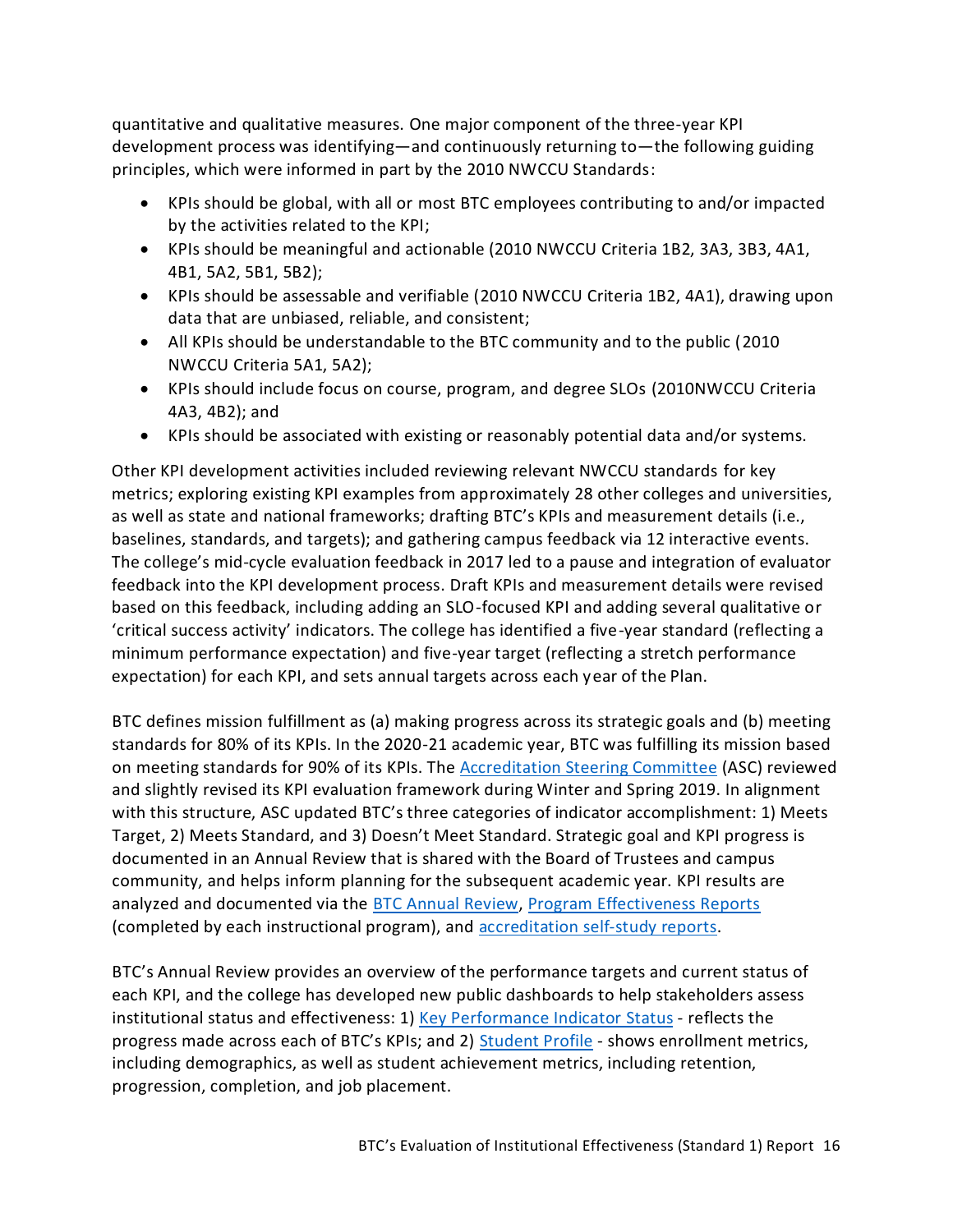An important aspect of examining institutional performance is external benchmarking. BTC uses a number of dashboards provided by the Washington State Board for Community and Technical Colleges (SBCTC) for this purpose, and has added these links and descriptions for each to its website and employee intranet. These dashboards encompass a number of metrics, including enrollment, student progress and completions, and post-college outcomes. Using these dashboards, college stakeholders can see how the college is performing relative to the other Washington State community and technical colleges.

Public-facing SBCTC dashboards most frequently used for external benchmarking and which are linked on BTC's sites include:

- *[Enrollment](https://www.sbctc.edu/colleges-staff/research/data-public/enrollment-data-dashboard.aspx)*: Quarterly and annual student headcounts and full-time equivalents (FTEs).
- *[Student Achievement Initiative \(SAI\) 3.0](https://www.sbctc.edu/colleges-staff/research/data-public/sai3-points-summary-dashboard.aspx)*: SAI is the points-based performance funding system for Washington State's community and technical colleges. Colleges receive points when students reach key academic momentum points such as completion of first 15 credits, college math, and a credential.
- *[Perkins V](https://www.sbctc.edu/colleges-staff/research/data-public/perkins-dashboard.aspx)*: BTC receives funding under the Carl D. Perkins Act, which requires the college to disaggregate student data by subgroup, special population, and program area for the three performance indicators. Though not all colleges can be viewed at once using this dashboard, BTC compares metrics with the other Washington State technical colleges in particular.
- *[Credentials Awarded](https://www.sbctc.edu/colleges-staff/research/data-public/credentials-awarded-dashboard.aspx)*: Student awards broken down by high school credential/GED certificate, workforce certificates, degrees, and apprenticeship credentials.
- *[After College Status: Professional-Technical Programs and Apprenticeships](https://www.sbctc.edu/colleges-staff/research/data-public/after-college-outcomes-dashboard.aspx)*: A large portion of BTC's students plan to enter the workforce after earning their BTC credential. As a result, job placement and job salary data are very important to BTC. This dashboard shows the rate at which students go on to be employed or transfer to other postsecondary institutions outside of the SBCTC system, and allows BTC to compare itself to the system rate.
- *[First-Time Entering Student Outcomes:](https://nwccu.box.com/s/53iuf7flih16jjuogu9t73gzhosdnyb8)* Includes progression, retention, credential completion, and post-college outcomes information for a variety of cohorts (first-time ever in college, first-time ever at institution, Running Start, College in the High School, and Alternative High School). The dashboard also allows for disaggregation and filtering, including being able to compare BTC to user-defined subset of other colleges. *(Note: This dashboard is located only on BTC's intranet site, as it requires users to access from a college IP address.)*

The Accreditation Steering Committee recently (in Summer and Fall 2021) identified regional and national peers for BTC using the following criteria: public institution, open enrollment, high career and technical focus (Carnegie classification), high nontraditional/mixed traditional/nontraditional (Carnegie classification), predominantly associate's degree granting, similar campus setting (small city or midsize suburb), similar enrollment size, similar partial/full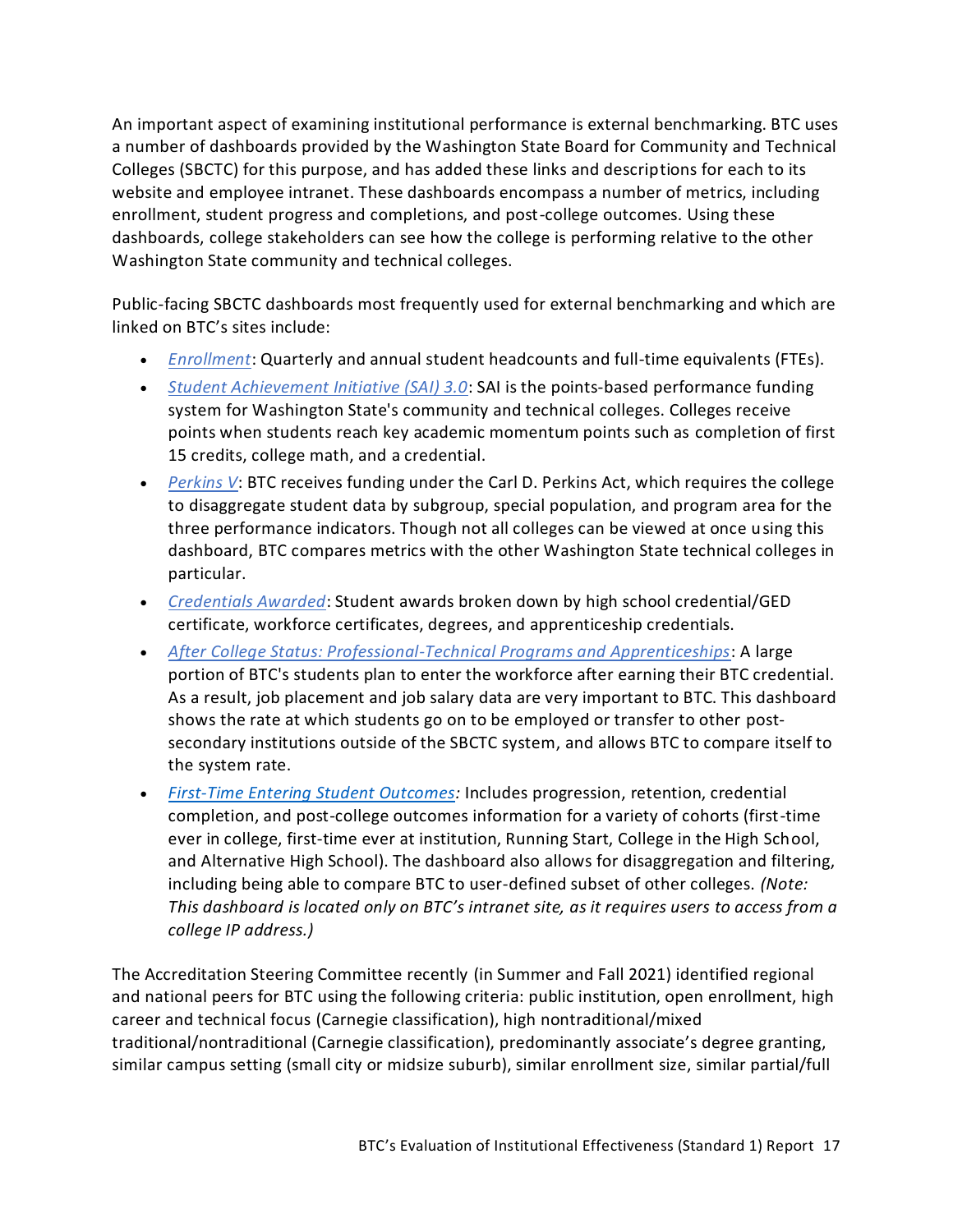distance education enrollment rate, similar part-time enrollment rate, similar student racial diversity, and similar distribution of need-based aid.

The College's regional peers include Bates Technical College, Clover Park Technical College, Grays Harbor College, Lake Washington Institute of Technology, Peninsula College, Renton Technical College, Skagit Valley College, Spokane Community College, and Walla Walla Community College (all in WA). BTC's national peers include Albany Technical College (TX), Cochise County Community College District (AZ), Eastern Maine Community College (ME), Moraine Park Technical College (WI), and Texarcana College (TX). The college will continue to assess the appropriateness of this initial set of [peer campuses,](https://www.btc.edu/AboutBTC/BTCFacts.html#ExternalBenchmarking) and will make changes as needed.

The Accreditation Steering Committee is currently identifying benchmarking metrics, and regional and national benchmarking data will begin to be published in 2022-23 on the BTC website and intranet. Data & Research staff conducted an exploratory analysis into the utility of IPEDS data for national comparisons and found that, due to a data collection issue, SBCTC was misclassifying a large portion of degree-seeking students as non-degree-seeking students. BTC addressed the issue to improve reporting, and IPEDS data appropriate for national benchmarking will be available on its online site starting in 2022-23.

# <span id="page-19-0"></span>**1.B.3 The institution provides evidence that its planning process is inclusive and offers opportunities for comment by appropriate constituencies, allocates necessary resources, and leads to improvement of institutional effectiveness.**

A major emphasis of BTC's cyclical strategic planning efforts is to foster the consistent involvement of college constituents in all aspects of development. This inclusive process helps ensure that the college's mission statement reflects its core community goals and values.

BTC's [Planning and Resource Allocation](https://nwccu.box.com/s/ftmi1cp798lj0z5deq394646q7z50tec) (PARA) Committee launched a collaborative planning process for development of the college's [2018-23 Strategic Plan](https://www.btc.edu/AboutBTC/ReportsandPolicies/InstitutionalEffectiveness.html) in March 2017, which included the following key activities:

- *[BTC Moving Forward Together: Creating our Strategic Plan Kickoff](https://nwccu.box.com/s/c67eqcp8ufttni3hxekaqavlirxxwfko) Event*. This daylong event (and a condensed evening event for night shift employees) in Winter 2017 was designed to engage the campus community in conversations through which to personalize BTC's mission and vision, and collectively identify a set of meaningful themes to guide our work. This event used an Appreciative Inquiry approach, which focuses on exploring what's working well by engaging people in asking questions and telling stories. Over 140 students, employees, and board members considered the following questions as part of the event:
	- o What about BTC as an organization do you most value?
	- o What do you think BTC does really well?
	- o What one thing would you like to see BTC focus on in the coming years?
	- o What is it that BTC is currently doing that our external stakeholders (e.g.,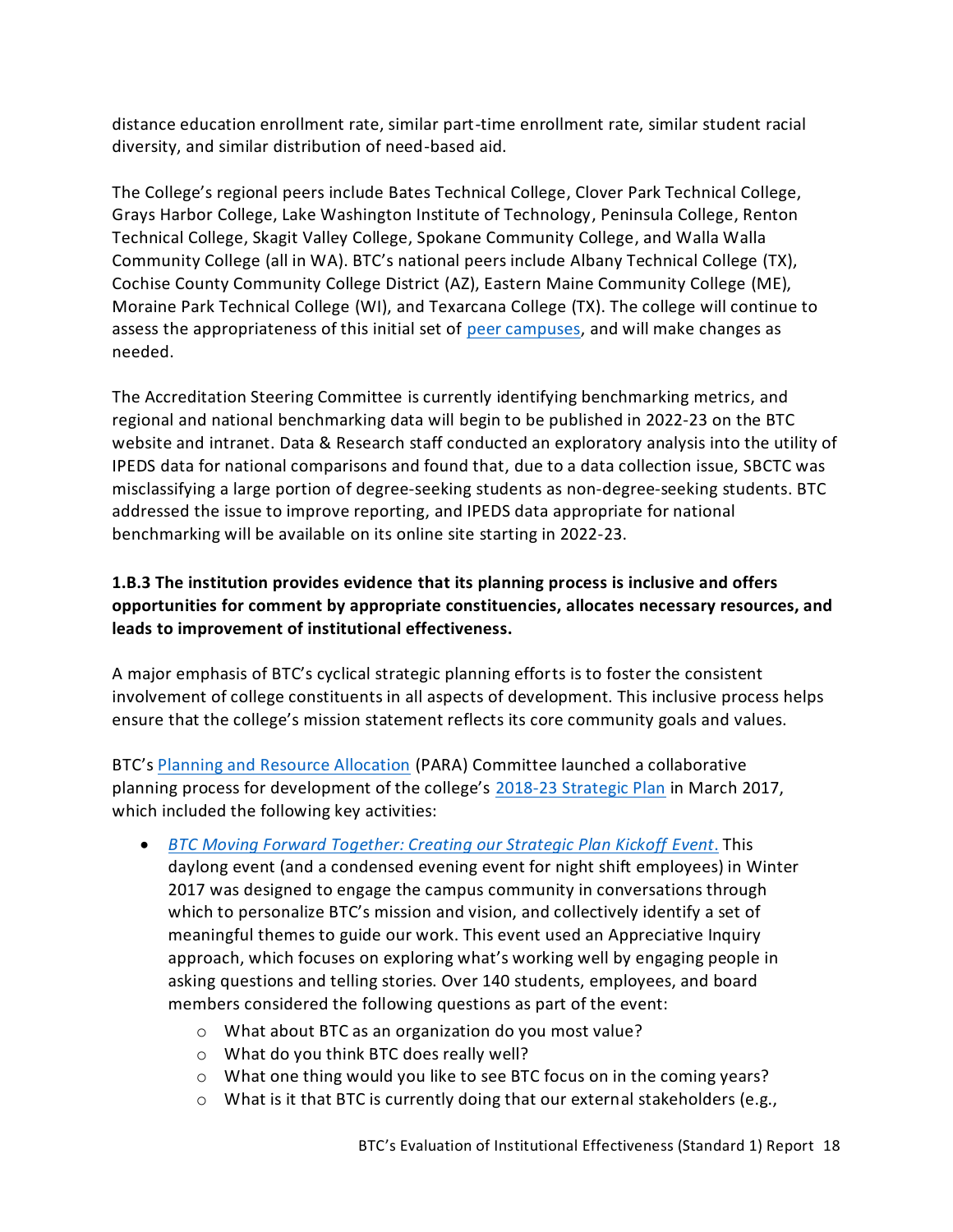prospective students, employers, educational partners) value most?

- o What else might our external partners be looking for from us?
- o What one external opportunity do you think we should focus on in the coming years?
- *[BTC Moving Forward Together: Creating our Strategic Plan Follow-up Event](https://nwccu.box.com/s/36yfwgy5ztdalgk2j2lky761hodiqlg1)*. This 75 minute event in Spring 2017 provided an opportunity for small groups to review and provide input on the draft theme concepts that emerged from the kickoff events, and begin to identify potential goals.
- *[Mid-Cycle Evaluation Visit](https://nwccu.box.com/s/wd7blby1k12mymoxyrnxwy13me2qoehm)*. In Fall 2017, two peer evaluators visited the BTC campus as part of its Mid-Cycle Evaluation process, and suggested that PARA further specify several of the draft goals, which would better allow BTC to identify one to three meaningful indicators to measure the success of each goal. Based on this feedback, PARA solicited more campus feedback and added specificity to the draft goals.
- *[Strategic Plan Feedback Event](https://nwccu.box.com/s/tsqehg5z124ilui37g0jpanh5hx8l89a)*. This 2.5-hour drop-in event in Winter 2018 was designed to solicit feedback on BTC's revised Strategic Plan themes and goals through small-group discussions and individual work. Other options for feedback included an online survey, which was emailed out to campus.
- *Key Performance Indicator Forums.* The PARA Committee hosted 12 interactive campus forums across the 2018-19 academic year—[four in Fall 2018](https://nwccu.box.com/s/d6dlkykeno7d6ubmijrnyf51nthy63nb) to discuss an initial draft list of KPIs, and [eight in Spring 2019](https://nwccu.box.com/s/nipofl086y337dpvjn80uxuo47t4sesk) to further discuss the qualitative sub-set of KPIs—to gather campus input to inform the development and refinement of BTC's KPIs.

BTC's iterative, multi-year Strategic Plan development process resulted in an intentionally simple and streamlined 2018-23 Strategic Plan that is understandable, is actionable, and both aligns with and guides the development of other campus plans (e.g., the [Facilities](https://nwccu.box.com/s/cu8hu9ixpa88rsa9thae4egt7bhaqh5m)  [Master Plan\)](https://nwccu.box.com/s/cu8hu9ixpa88rsa9thae4egt7bhaqh5m).

Additional examples of the inclusivity and collaborative nature of BTC's planning processes, and the impact of these processes on resource allocation and institutional effectiveness improvement, include:

**Resource Request Process**: Each year since its inception in 2017, the PARA Committee has built on previous work to continue designing a college-wide planning, assessment and evaluation model that is tied to annual resource allocation processes and aligned with the college's strategic goals. In the second year of BTC's 2018-23 Strategic Plan, based on employee feedback, PARA created and piloted a new, campus-wid[e resource](https://nwccu.box.com/s/ji6kdvxtgv23sct85xt9uuxzlm2gp027)  [request process](https://nwccu.box.com/s/ji6kdvxtgv23sct85xt9uuxzlm2gp027) which combines campus materials (e.g., goods, supplies, equipment) and personnel requests into one request form. This new process allows for streamlined and prioritized application of grant, private and operating resource support, and enhances transparency and record-keeping regarding all campus resource requests. Additionally, the resource request process requires each requesting program or department to describe how the specific budget request supports the achievement of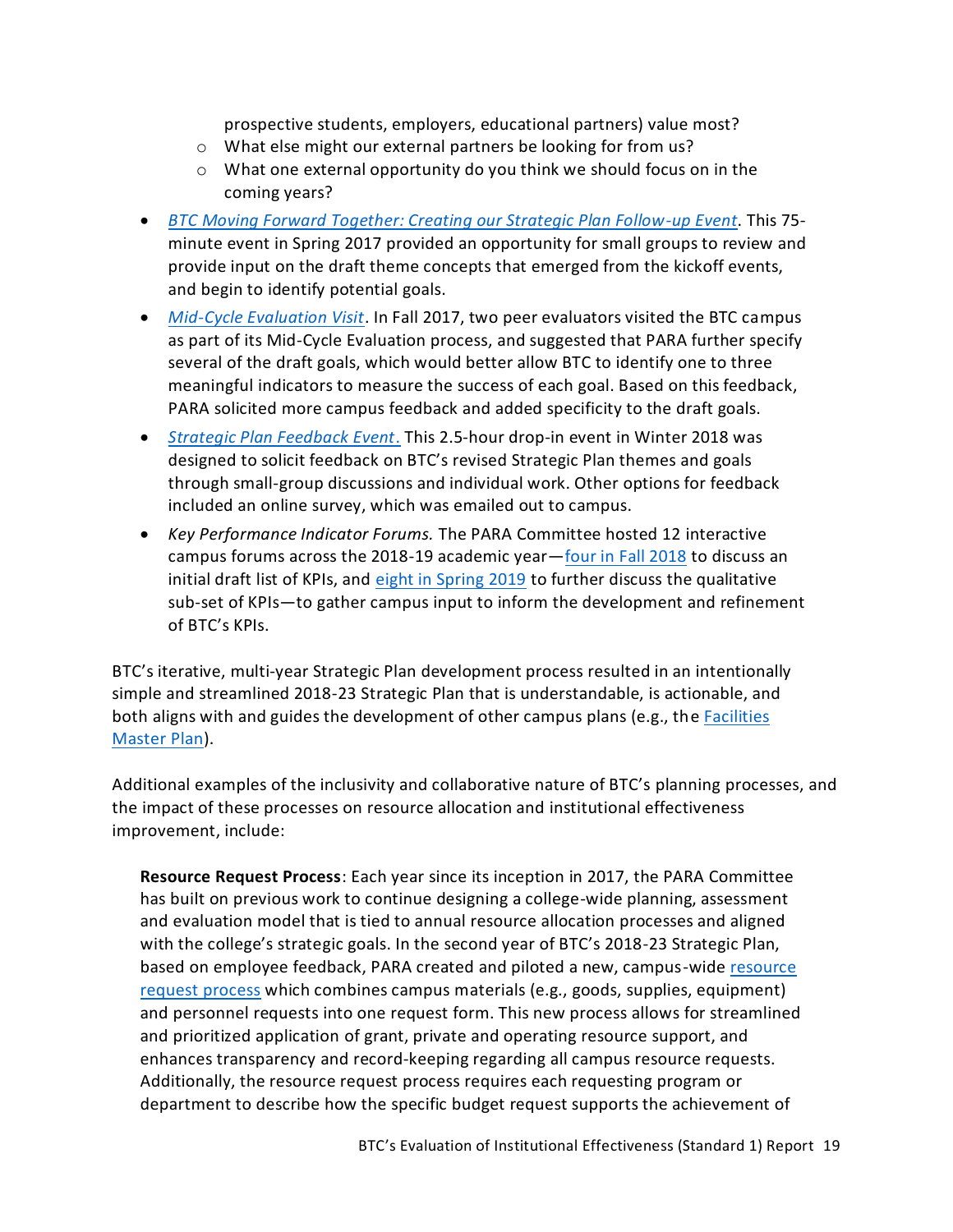BTC strategic goals. The PARA Committee created and published a review rubric, and reviews, ranks, and prioritizes all requests. Committee recommendations are submitted to the President's Leadership Team for overall administrative review, with a feedback loop in the event that administration recommends a change in the selected priorities. Prior to launch of this new system, the PARA committee held multiple all-campus training sessions to explain and introduce the new process, and has since held annual information sessions.

**Advisory Committee Work:** [Advisory committees](https://nwccu.box.com/s/b18mjbwq8gs65cmcepxrbytz7wpkcay8) at Bellingham Technical College have three major roles: to advise, assist, and provide support and advocacy for college professional technical programs. Member insights into industry training needs and competencies are of great value to professional technical program faculty members, who design their curriculum around industry standards and with substantial input from program advisory committee members. For example, over the past few academic years, BTC's [Culinary Arts](https://www.btc.edu/Academics/DegreesAndCertificates/CulinaryArts/index.html) program faculty have made a series of changes in their program's course sequencing and content as well as reductions in overall program course load. These changes were planned in consultation with the program advisory committee and are intended to help improve retention and graduation rates in the program. In another example, BTC's [Radiologic Technology](https://www.btc.edu/Academics/DegreesAndCertificates/RadiologicTechnology/index.html) program, based on input from advisory committee members, made a variety of program changes in 2018-19. Program changes included updating course content to better align with industry standards and adjusting program entry requirements to be consistent with other Allied Health programs and Guided Pathways. The program added an Introduction to Radiologic Technology course to include an observation/shadowing experience that introduces potential students to the profession. Unfortunately, the observation/shadowing experience has been temporarily placed on hold due to the changing COVID-19 pandemic requirements for healthcare workers, but the program will implement the requirement once restrictions for observations are lifted.

**Communications Relations Management System:** In 2009, feedback from campus employees indicated a need for a centralized communications and tracking system for both prospective and current students—and this campus need was also identified as part of the college's 2010 Title III Strengthening Institutions Program (SIP) application development process. Using a combination of grant and operational funds, BTC purchased Communications Relations Management (CRM) modules for both prospective and currently enrolled students in Fall 2013. A few years later, however, multiple employees concerned about the amount of resources needed for module implementation and underutilization of this technology came forward. Based on campus concerns regarding the cost and benefits of the modules, and to support the practice of evaluating major technology product purchases, the President requested an evaluation of the college's CRM modules in Fall 2017.

The college's Executive Director of Institutional Planning & Advancement (IPA) and Director of Grants & Strategic Initiatives collaborated with stakeholders to develop an evaluation design, and conducted information-gathering sessions and interviews with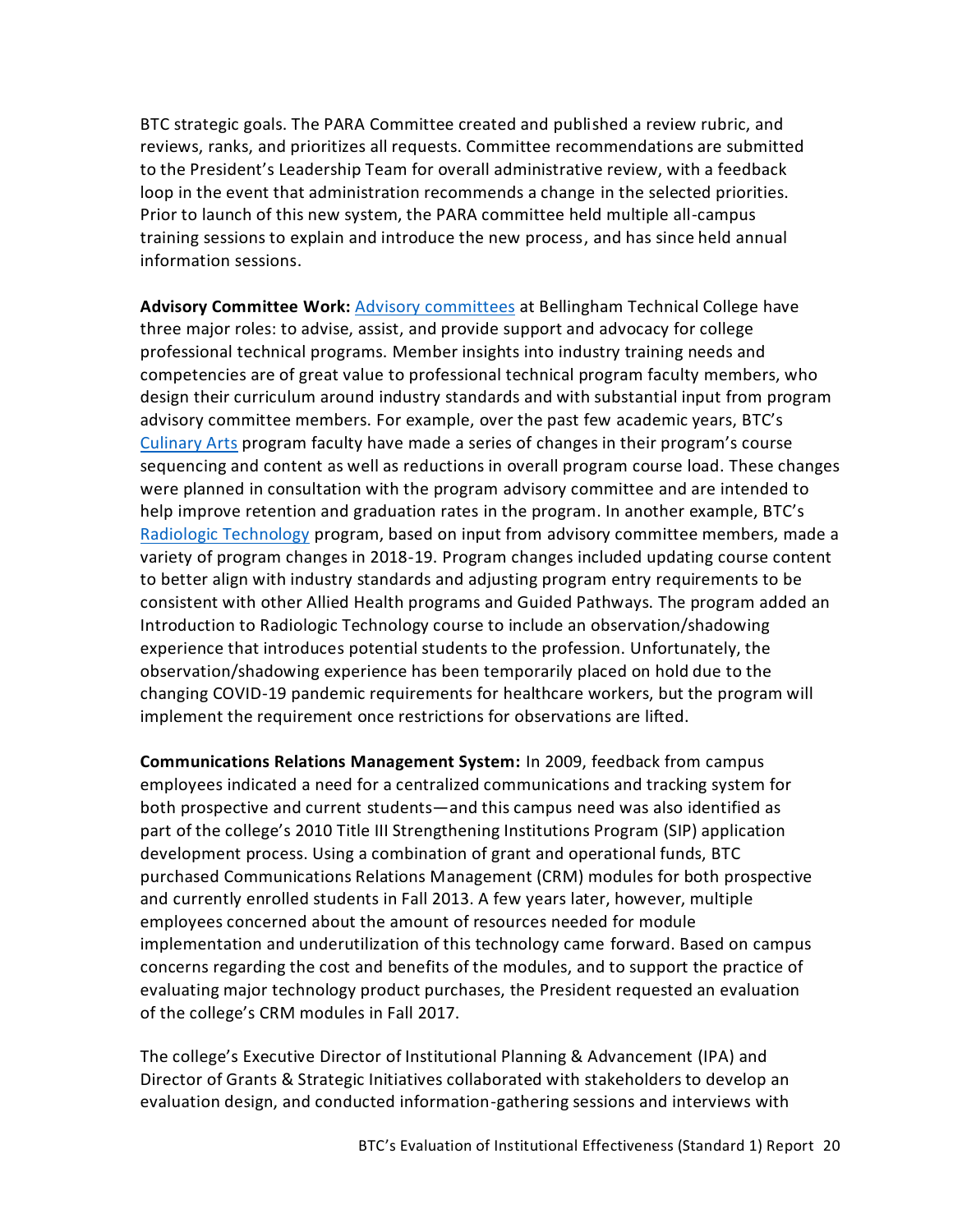approximately 32 stakeholders from Winter to Summer 2018. Additionally, IPA reviewed relevant items such as existing college documents, student enrollment data, and the results of system-wide CRM usage surveys that were conducted in Fall 2017 and Summer 2018. Data collection concluded in October 2018.

Based on analysis of key findings from the internal study [\(Connect Evaluation Report\)](https://nwccu.box.com/s/qx95zp2jmolr48zwxenfgjn8nuh1r7qt), and with employee input, the college piloted a lower-cost, more adaptive CRM system in Spring 2019. BTC employees worked with the new vendor to plan the college's use of the new educational system template and ensure that the system met student and employee needs. As part of this process, the college's Early Alert system was also revised. Employees continued to assess the new system throughout the succeeding year to make needed improvements and to confirm that the move was a positive one for the college.

<span id="page-22-0"></span>**1.B.4 The institution monitors its internal and external environments to identify current and emerging patterns, trends, and expectations. Through its governance system it considers such findings to assess its strategic position, define its future direction, and review and revise, as necessary, its mission, planning, intended outcomes of its programs and services, and indicators of achievement of its goals.**

BTC continually monitors its internal and external environments in order to inform strategic planning efforts, and the college uses the results of this process, including via its participatory governance structure, to identify campus and service area needs as well as program and service opportunities. Systems for internal and external data collection, access, and analysis have improved substantially over the past two years. BTC's Data & Research staff have added and recently updated comprehensive data dashboards that are accessible to all employees, and BTC employees have collaborated over the last few years to improve major reporting processes, including instructional program effectiveness and student learning outcome reporting processes. BTC's [advisory committees](https://nwccu.box.com/s/b18mjbwq8gs65cmcepxrbytz7wpkcay8) continue to provide robust support for the college's instructional programs.

Implementation of the college's new participatory governance structure included establishment of a [College Assembly](https://nwccu.box.com/s/xqdtznc74moap2ljy5jmxjcrmrazih81) in 2017-18. This cross-constituency group provides input, policy direction, general advice and recommendations to the Administration and Board of Trustees. This group also sets the institutional agenda for the college, monitors the college's progress toward achieving its goals (whether internally- or externally-focused), serves as a communication network, and helps maintain consistency of major college processes. As part of its governance work, BTC also developed or revitalized eight governance committees, each with new operating guidelines and broad representation, and a variety of operational committees.

The college's participatory governance committees are intentionally structured to require cross-campus constituency membership and feedback, and to review key college data as relevant. For example, in Fall 2020, a PARA subcommittee worked to update the college's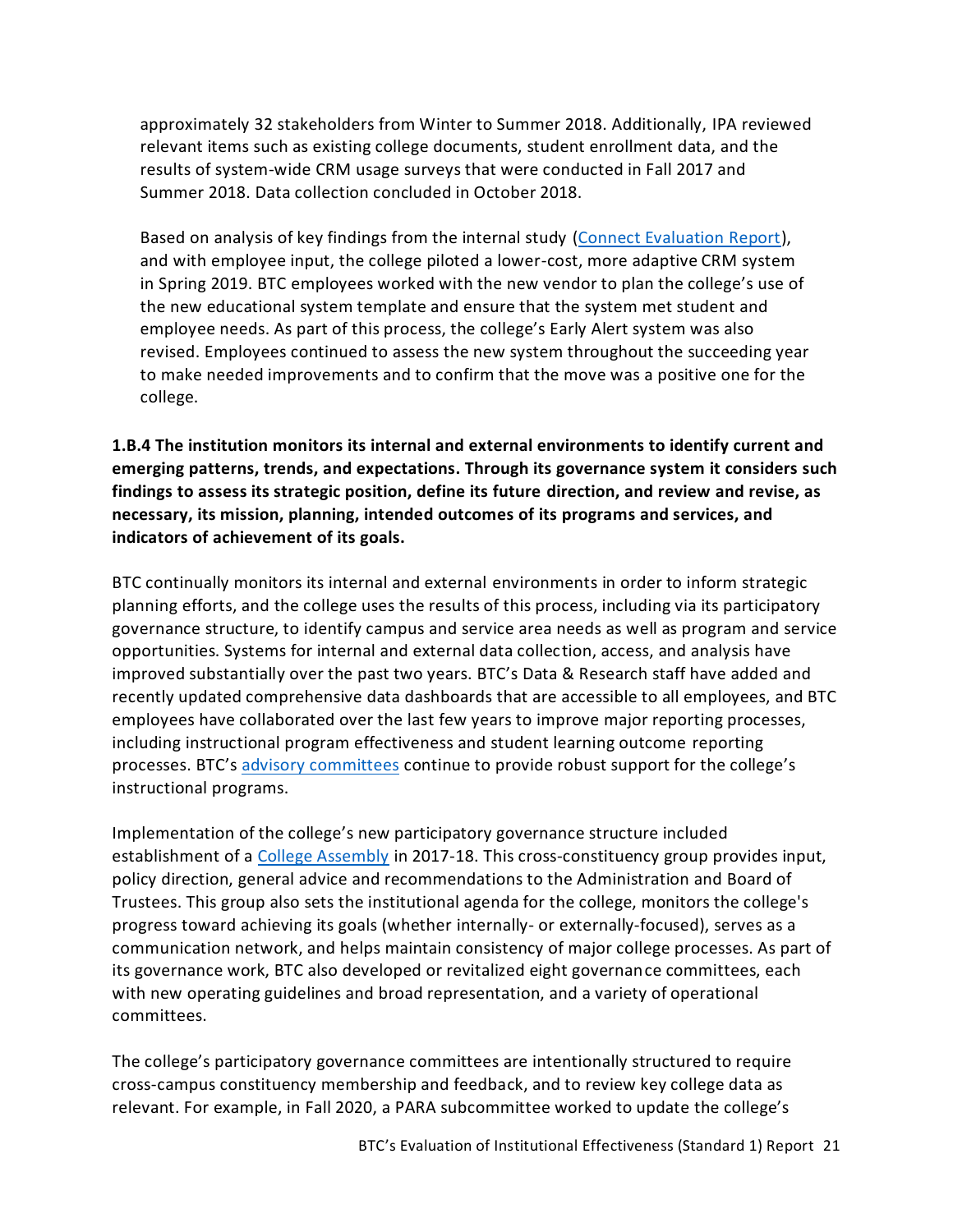annual [2020-21 KPI targets](https://nwccu.box.com/s/2yj9dv2nxnbisguxghjcqm06354yi5b1) based both on prior performance data and anticipated impacts of the COVID-19 pandemic on some measures. These annual targets were approved by the full PARA committee, College Assembly, BTC administrators, and the Board of Trustees. BTC's participatory governance structure ensures that BTC's development of key goals and indicators is highly collaborative, and that the college's performance on these goals and indicators is continuously assessed and improved as needed.

Other examples of improvements facilitated through BTC's governance structure include:

**Policy, Plan and Procedure Updates:** Over the past few years, as a result of internal monitoring efforts, BTC's College Assembly has approved a substantial number of new and updated policies, separated all procedures from policies, and approved new iterations of campus-wide plans, including the college's [Technology Plan](https://nwccu.box.com/s/uzqfbn60lx7tmh8tacczogouj3r3hngt) (developed by th[e Technology](https://nwccu.box.com/s/sflg15qqehsrk1ovlhg12ruudchloubt)  [Committee\)](https://nwccu.box.com/s/sflg15qqehsrk1ovlhg12ruudchloubt) and [Facilities Master Plan](https://nwccu.box.com/s/cu8hu9ixpa88rsa9thae4egt7bhaqh5m) (developed by the [Facilities Planning Committee\)](https://nwccu.box.com/s/72peg1ttfzadf2o4h0vi7gf343t78baj).

**Tenure Prioritization Process**: In Fall 2018, BTC's [Instruction Council](https://nwccu.box.com/s/ntmljr9nr7jdcttfr5jnajo9yjg65hk6) (IC) formed a subcommittee to develop a new tenure prioritization process. After review and recommendations from the full Council, the governance committee piloted a new tenure prioritization process to help streamline new and replacement requests for tenured faculty positions. The cross-departmental members of IC reviewed and prioritized all requests, based in part on student outcome data and the alignment of the request to BTC's strategic goals. Their recommendations were then reviewed by the PARA Committee and BTC administrators. This new process, which was implemented in 2019-20, was also based on employee feedback and helped enhance the collaborative and transparent nature of BTC resource allocation processes. In 2020-21, this tenure prioritization process was integrated into the college's new Resource Request process to better streamline and track all campus resource requests. Work on these campus-wide budget review processes continue to more closely tie resource allocation, including salaries, goods and services, and equipment, to the achievement of BTC's vision, mission, values and goals.

**Retention and Completion Research and Planning**: BTC's [Student Access and Success](https://nwccu.box.com/s/sf2o8ttdazszlxc4u7ast2vgfc1gjiuv) (SAS) governance committee has added operational subcommittees, creating two in 2020-21 (one focused on connection to enrollment, and a second focused on enrollment to completion) to allow employees to lead the critical work of coordinated recruitment, enrollment, and retention planning. The Data & Research team worked with SAS to conduct targeted analyses of BTC data with respect to enrollment, retention and completion outcomes for special populations in professional technical programs. Development of strategies to further identify student barriers and implement related interventions is underway. The two SAS subcommittees plan to engage in a strategic process to identify student support areas that may benefit from coordinated data analysis.

**Program Changes**: BTC's Instruction Council reviews and provides recommendations regarding proposals for new programs and existing program revisions. For example, in 2018,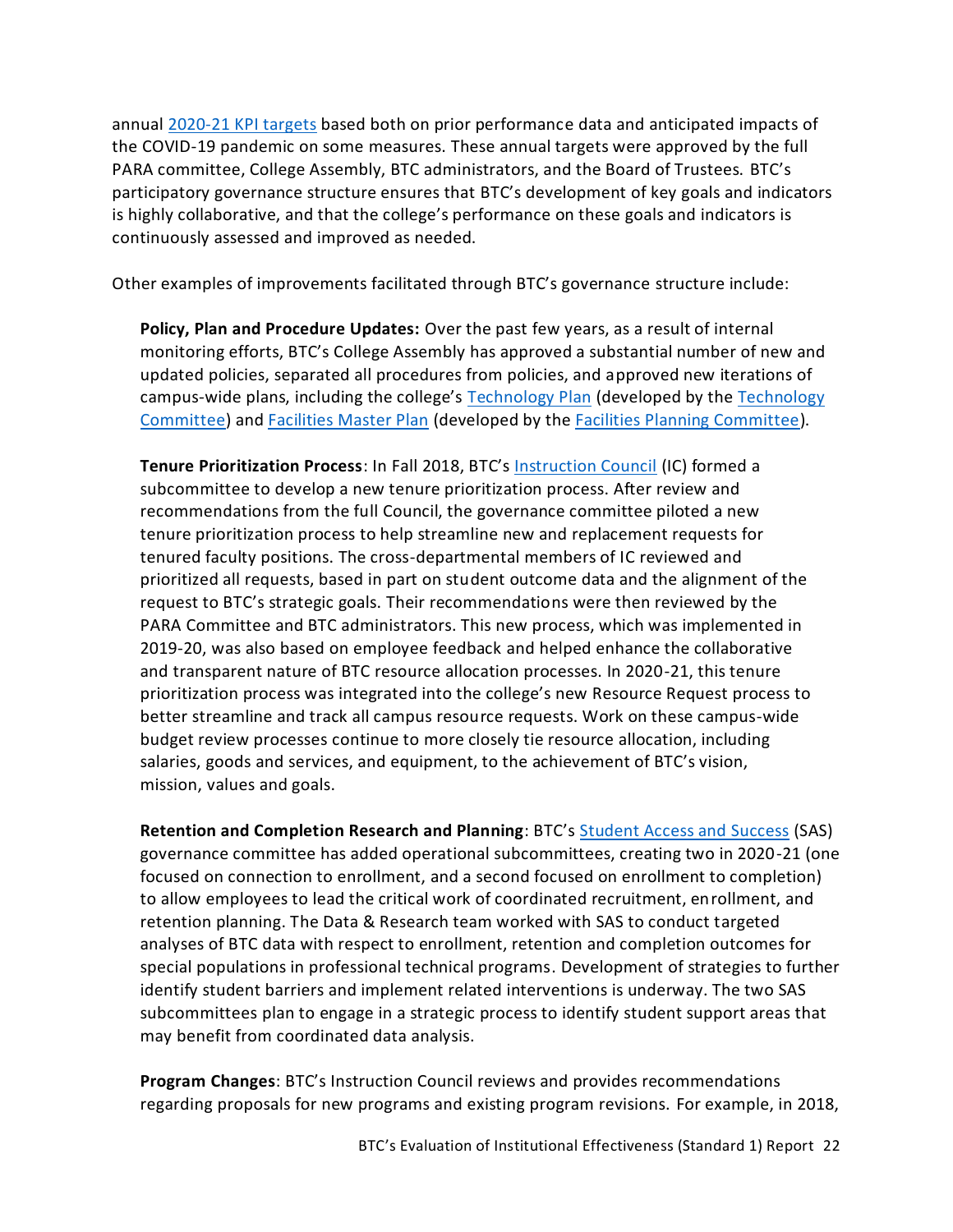based on input from their advisory committee, BTC's [Information Technology](https://www.btc.edu/Academics/AreasofStudy/InformationTechnology.html) faculty members proposed the creation of new student certificate options and pathways in both programming and cloud technologies as a response to industry changes. The Council voted to approve the Information Technology Program redesign and the new structure was implemented. In 2019, BTC's [Business Programs](https://www.btc.edu/Academics/AreasofStudy/BusinessPrograms.html) proposed and were approved to implement a programming redesign to eliminate duplication. This effort reduced program offerings and streamlined these certificate and degree programs for BTC students.

Each of the college's KPIs is designed to formally monitor key aspects of BTC's internal and external environments, as well as overall mission fulfillment. For example, review of student learning outcome achievement; educational plan development; and transition, retention, and completion rates help shed light on both success levels of our students and the effectiveness of the programs and services that are meant to support them. Evaluation of professional development systems and the participatory governance structure assists the college in monitoring levels of employee engagement and satisfaction, while assessment of campus safety, inclusivity and satisfaction levels allows BTC to evaluate whether it maintains a welcoming, engaging, and secure campus culture and environment. Appraisal of the effectiveness of the college's strategic planning and resource allocation processes enables BTC to monitor whether it is aligning strategic planning and resource development processes and implementing collaboratively developed strategies to maintain its fiscal health. Status of BTC's external partnerships and student access and employment rates, along with workforce performance, speaks to the college's ability to effectively engage with and serve its regional community.

Examples of activities based on analysis of BTC's KPIs include:

**Early Leavers**: As part of work related to BTC's retention KPI, Data & Research staff conducted an [analysis of early leavers](https://nwccu.box.com/s/jo1fm1k4svnzsp0v6s8m29vv24dva79t) (defined as degree-seeking students who dropped out after their first quarter) and found that many of these students share three common characteristics: 1) math course failures, 2) general academic underperformance, and 3) part-time enrollment. As a result of this work, BTC implemented several activities/interventions, including:

1) The Enrollment to Completion SAS subcommittee helped redesign the college's Early Alert system. The subcommittee solicited feedback from faculty members regarding what was and was not working, and worked with Computer Information Support Services (CISS) to make the alerts easier and more intuitive to use. Student Services staff also worked with the Chief Academic Officer and deans to improve regular communications with faculty reminding them to submit alerts, and analyzed data from the system to determine when the most alerts were received (weeks 4-6) to reserve sufficient time for alert responses on Student Services staff calendars. Student Services and CISS staff presented sessions at Faculty Inservices regarding early intervention resources and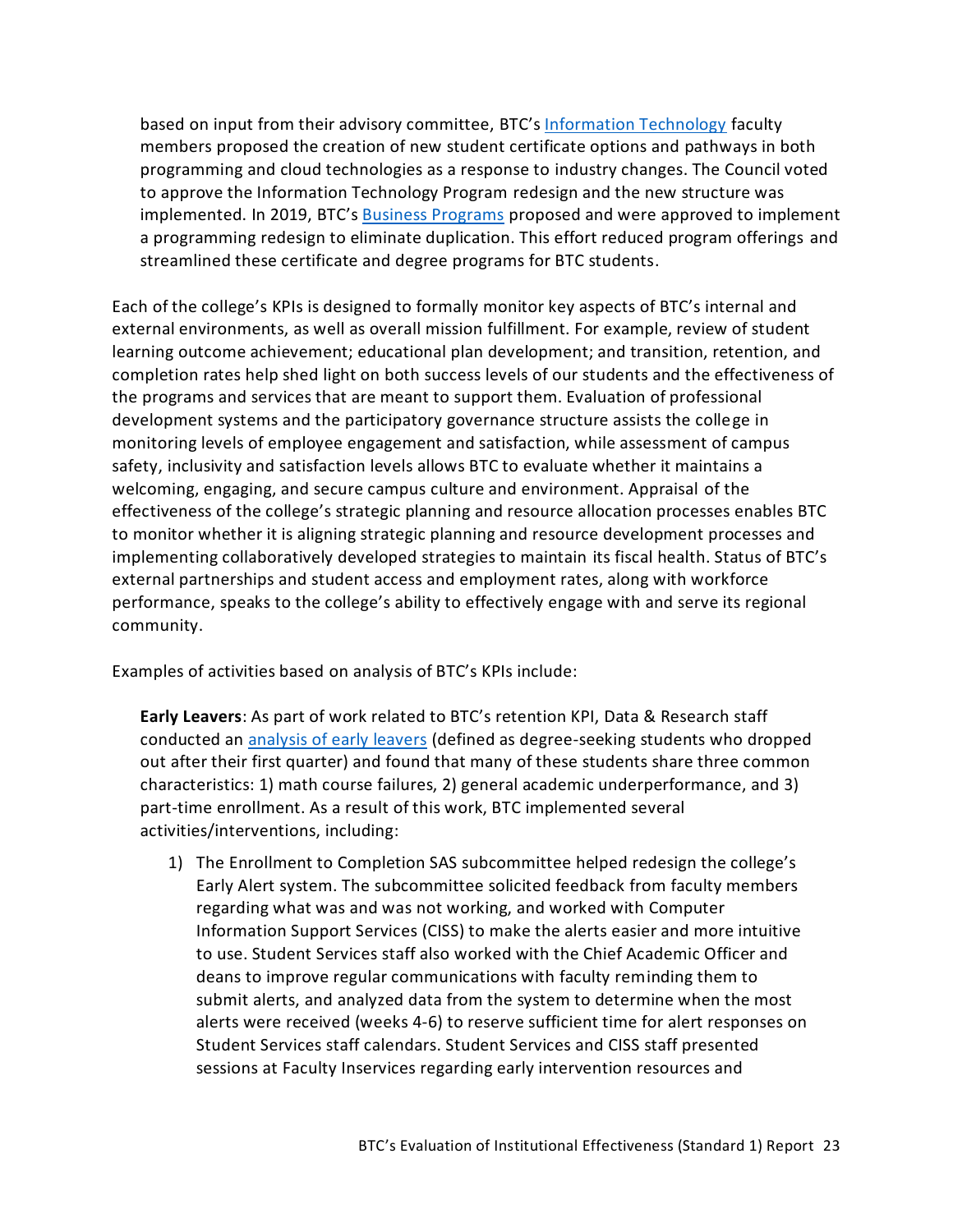practices, which helped college employees align and improve practices related to early intervention.

- 2) The SAS governance committee implemented an Early Leaver Call Campaign in late Winter 2018, which specifically targeted those students who were categorized as continuing students but had not yet registered for Spring quarter. Results showed that 35% of students who received outreach went on to register, compared with just 12% of those who were not successfully contacted. Based on these positive results, SAS continued these outreach efforts, renaming them Care Call Campaigns. For example, during the COVID-19 pandemic, a staff team reached out to over 750 students as part of the Spring 2020 Care Call Campaign to connect with, and offer assistance and resources to, those who were registered for coursework but not were connected to a special assistance program (such as [Accessibility Resources](https://www.btc.edu/CurrentStudents/AccessibilityResources/Index.html) or TRiO [Student Support Services\)](https://www.btc.edu/CurrentStudents/StudentResources/TRIO.html).
- 3) Further analysis of BTC data showed that part-time disadvantaged students benefitted most from meeting with a completion coach, and those who received coaching at least three times per quarter were predicted to be retained at similar rates to that of full-time students. As a result, coaches became more intrusive to help ensure a sufficient number of contacts with these students. The college also began to institutionalize coaches and coaching services into [Admissions &](https://www.btc.edu/CurrentStudents/AdmissionsAndAdvising/Index.html) Advising, which led to their integration into mandatory *[GET \(Goals, Education Plan and Tech](https://www.btc.edu/AboutBTC/Forms/getstarted.html)  [Readiness\) Started](https://www.btc.edu/AboutBTC/Forms/getstarted.html)* sessions for all new BTC students, allowing students to meet with coaches before they started classes. In addition, coaches began to visit classrooms and become integrated into online platforms for developmental, math and College Success courses on a quarterly basis.
- 4) As noted in [BTC's Satisfactory Academic Progress Policy](https://www.btc.edu/General/Forms/20-21%20-%20Satisfactory%20Academic%20Progress.pdf), students struggling academically progress through three stages if their academic performance does not improve: 1) academic warning, 2) probation, and 3) suspension. BTC employees have traditionally focused on intervening with students in the last (suspension) stage, but analysis of BTC data showed that a high number of students placed on academic warning do not stay at the college. Employees therefore shifted their approach to proactively intervene with these students *before* they moved to probation status. Student Services staff have begun working more closely with faculty to support students before or as soon as they are placed on academic warning. The SAS governance committee worked with BTC's Data & Research staff to build a **[Student Academic Progress dashboard](https://tableau.sbctc.edu/t/Bellingham/views/StudentAcademicProgress/Overview?%3AshowAppBanner=false&%3Adisplay_count=n&%3AshowVizHome=n&%3Aorigin=viz_share_link&%3AisGuestRedirectFromVizportal=y&%3Aembed=y)** that helps identify equity gaps—a SAS subcommittee is analyzing these data in the 2021-22 academic year to identify areas where early and intensive intervention/coaching could be most effective with both faculty and students, and how best to get those students re-enrolled.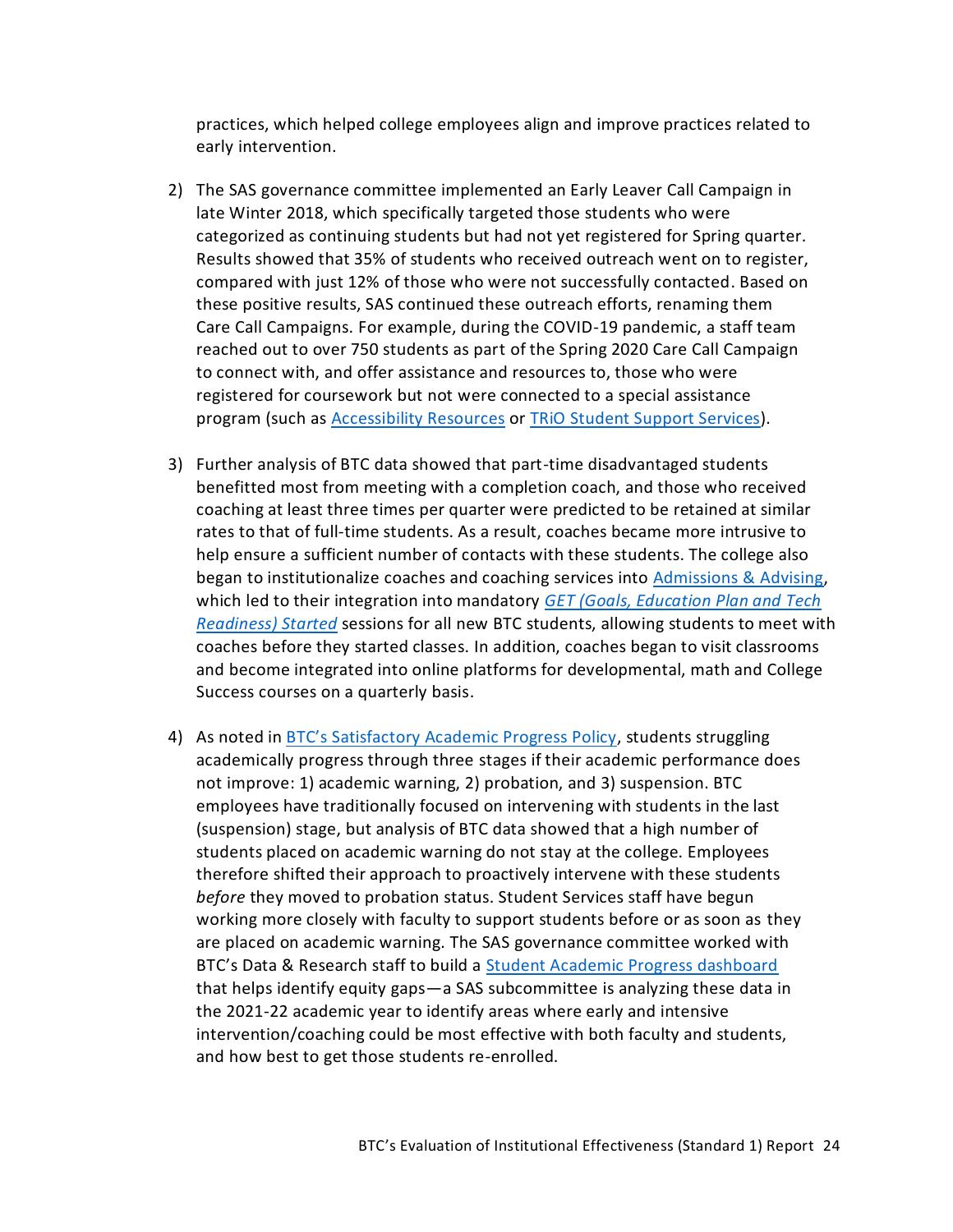**Transitional Studies Improvements:** Improving the progression rates of basic skills and English Language Learners to college-level coursework and professional technical programs has been a college priority over the last several years. The college's Instruction Council has reviewed and approved a variety of strategies to increase progression rates for these students, including implementing the [I-BEST model](https://www.btc.edu/Academics/TransitionalStudies.html#IBESTPrograms) (basic skills students take professional technical program courses and receive special assistance within and beyond the classroom); restructuring [Transitional Studies](https://www.btc.edu/Academics/TransitionalStudies.html) coursework, academic progression policies and learning environments to better prepare students for college environments; and providing Transitional Studies students with dedicated [Admissions &](https://www.btc.edu/CurrentStudents/AdmissionsAndAdvising/Index.html) [Advising](https://www.btc.edu/CurrentStudents/AdmissionsAndAdvising/Index.html) support. Recent activities to support both student access and progression have included creating specialized programs within Transitional Studies that facilitate student success and progression to college level, such as a youth reengagement program for atrisk students [\(IMPACT!\)](https://www.btc.edu/FutureStudents/HighSchoolPrograms/IMPACT.html) and high school completion programs (e.g., [HS+\)](https://www.btc.edu/Academics/TransitionalStudies.html#HighSchoolDiplomaHS+) that co-enroll [Northwest Indian College](https://www.nwic.edu/) students. College transition rates for BTC's Transitional Studies students have begun to rise over the past few years.

**Part-time Student Success**: In studies of student persistence, SAS committee members found that, while 63% of new full-time, degree-seeking students persisted from Fall 2018 to Fall 2019, only 52% of new part-time, degree-seeking students continued. This gap widened during the COVID-19 pandemic, with 63% of full-time students persisting from Fall 2019 to Fall 2020, while 39% of part-time students did. Similar gaps continued from Fall 2020 to 2021, with 69% of full-time students persisting, but only 46% of part-time students were retained. Targeted efforts to accommodate and retain these part-time students began over the next year, including implementation of the [Guided Pathways](https://www.sbctc.edu/colleges-staff/programs-services/student-success-center/guided-pathways.aspx) model, and are anticipated to help close equity gaps across BTC's student population.

BTC also monitors its internal and external environments via student, employee, and employer surveys, and posts the results of each on the Institutional Planning & Advancement (IPA) intranet site for employees to access. The '[College Surveys & Reports](https://nwccu.box.com/s/05worjl7185ng8c0jminvcrr6lqmnhp0)' page includes links to student survey reports, graduate and employer survey reports, employee survey results, program reports, campus-wide data, and state and national data.

BTC participated in the [Student Satisfaction Inventory](https://www.ruffalonl.com/enrollment-management-solutions/student-success/student-satisfaction-assessment/student-satisfaction-inventory/) (SSI) in [2014,](https://nwccu.box.com/s/4pqaefryv89g4wgzqzlktc2mz2l20xdd) [2015,](https://nwccu.box.com/s/z2ouj7nya150sgpesinufidkv91agcjt) and [2017](https://nwccu.box.com/s/14ipoayb5ysom8dms5lf0grjn9g0xvrp) and, since that time, has focused on using internally-designed survey instruments. For example, in Spring 2020, a [survey](https://nwccu.box.com/s/b935fjoa55pixdrqrv6h5zohymka7w6x) was administered to assess the technology needs (e.g., laptops, video cameras, hotspots) of students as the college transitioned online in response to statewide stay -at-home orders. The results of this survey were used to identify the highest-need students and connect them with BTC technology resources. In December 2020, another student survey was used to assess student academic and social/emotional experiences and needs by learning modality (fully remote, fully in-person, and hybrid). Data & Research staff designed a dashboard – including both [quantitative](https://tableau.sbctc.edu/t/Bellingham/views/AnnualStudentSurvey_Fall2020/Surveyinstrument?%3AshowAppBanner=false&%3Adisplay_count=n&%3AshowVizHome=n&%3Aorigin=viz_share_link&%3AisGuestRedirectFromVizportal=y&%3Aembed=y) an[d qualitative](https://nwccu.box.com/s/4oviw5qmqsf3rm2i1uavrkd7qnz8cci7) results, and an equity focus—and hosted data review sessions to inform improvements and define future directions. The [survey r](https://tableau.sbctc.edu/t/Bellingham/views/AnnualStudentSurvey_Fall2020/Surveyinstrument?%3AshowAppBanner=false&%3Adisplay_count=n&%3AshowVizHome=n&%3Aorigin=viz_share_link&%3AisGuestRedirectFromVizportal=y&%3Aembed=y)esults spurred multiple activities to help improve online instruction and access to online and technology resources, including securing grant funding to buy new laptops for Transitional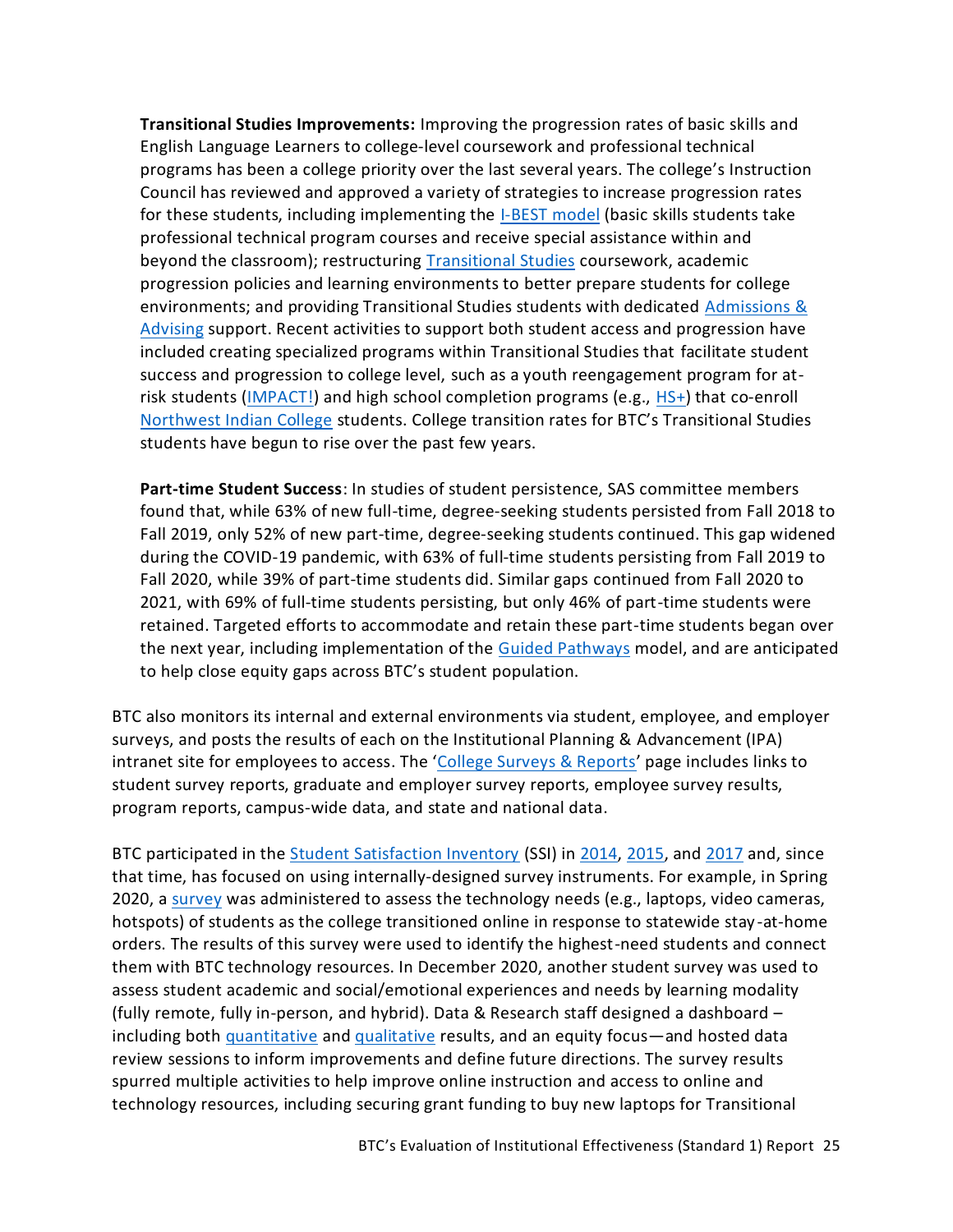Studies students, adding new digital databases and eBooks to support online teaching and learning, and connecting students more effectively with virtual services such as the [Tutoring](https://www.btc.edu/CurrentStudents/StudentResources/TutoringCenter.html)  [Center](https://www.btc.edu/CurrentStudents/StudentResources/TutoringCenter.html) an[d Library.](https://www.btc.edu/Academics/Library/Index.html) Survey data indicated that students experienced higher levels of stress, anxiety and depression during the COVID-19 pandemic, which prompted BTC's Counselor to develop a Canvas module (the [BTC Remote Learning Self-Care Package\)](https://nwccu.box.com/s/64kpgj4p67um2fu7ihhytq4piea5u7kx) with self-care tips, resources, and materials that could be uploaded into Canvas courses.

Within the last few years, the college has also developed and administered surveys intended to specifically assess employee experiences and satisfaction with participatory governance and professional development systems, and, more recently, working remotely in response to the COVID-19 pandemic. [Spring 2021 results](https://nwccu.box.com/s/y39nciy27xku0aiip5v50mn8ndu44vg0) indicate that 89% of employees feel at least somewhat represented by our participatory governance structure, which is one indicator that this structure is achieving the intended goal. Results from BTC's professional development survey [questions](https://nwccu.box.com/s/a55i8vtj9wih9on4gps3kh559g18t4x9) will be used to inform BTC's professional development system, which is currently being developed by a workgroup with input from the campus community.

BTC is currently planning to implement a student/employee campus climate survey in May 2022. The results of this survey will inform the development of the college's first-ever Diversity, Equity, and Inclusion (DEI) strategic plan and will help guide the work of the new DEI unit and ongoing [DEI governance committee.](https://nwccu.box.com/s/bt440mxcc9uvckshyez932jksrgmduao)

The college has administered an employer survey over the past few years to better understand how BTC graduates do after they leave BTC. This survey has been administered annually since Fall 2018 through BTC's professional technical program advisory committees. Specifically, this survey explores the extent to which employers believe BTC graduates have developed the soft skills (e.g., problem solving, written and oral communication, collaboration, adaptability) and technical skills (e.g., performing diagnostic work, reading blueprints or other diagrams, operating specialized equipment, using specialized software) necessary to do their work. In Fall 2020, 96% of employers reported that they were satisfied with BTC graduate workplace performance and, in Fall 2021, this rate decreased slightly to 90%. These results offer one promising indicator that BTC students are developing the knowledge and skills needed to perform well in the workforce. Industry representatives serving as advisory committee members also contribute feedback and recommendations on program facilities, materials, equipment, curricula, and student employment.

College employees use a variety of additional external scanning practices. Employees continuously monitor funding trends (e.g., state allocations, grant opportunities and focus areas), state and national data comparisons, and service area demographics to evaluate college performance compared to regional, state and national norms. The college has also created a BTC stakeholder group that meets quarterly in 'Economic Summit' meetings to discuss shared partner information regarding the local, regional, and state economy and BTC responses to current or emerging economic/workforce needs. With a primary focus on employing graduates, the college conducts labor market research on an annual basis, proactively seeks feedback from [advisory committee members,](https://sharepoint2013.btc.ctc.edu/sites/accreditation/Shared%20Documents/Instruction/Faculty/rptActiveMembers-ByProgram.pdf) and works with workforce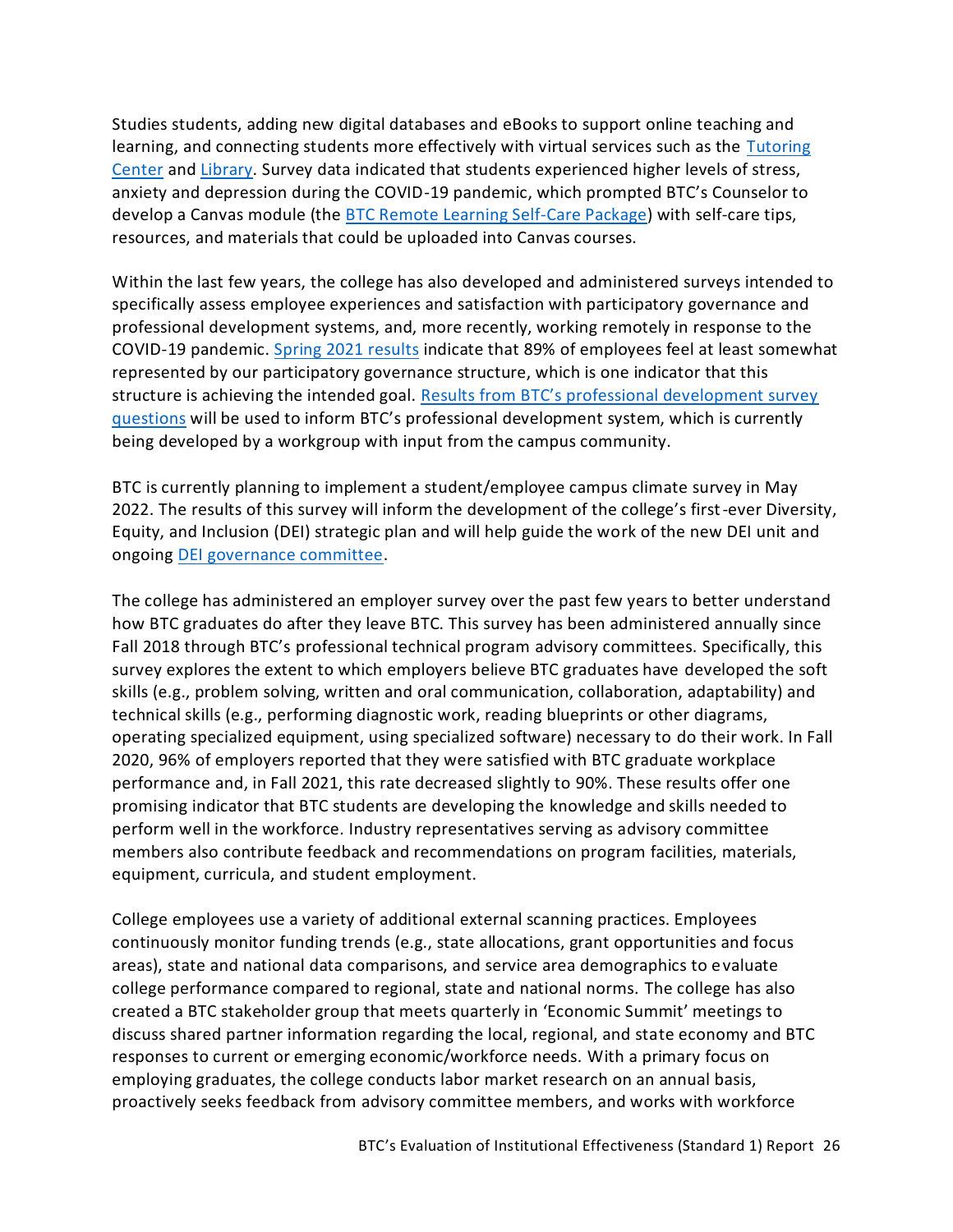and economic development councils and other similar groups to identify workforce trends. The college's partnerships with school districts, peer educational institutions, labor, industry, industry association partners and community organizations allow it to build comprehensive program advisory committees, form focus groups and skills panels to address emerging issues and demands, enrich curriculum development processes, and provide informed and targeted support for students. BTC employees participate in multiple local, statewide, regional, national, and international industry groups and councils, and bring information and ideas back to the campus community.

These processes have resulted in the college developing new, expanding existing, and reintroducing multiple programs over the last few years. For example, BTC's [Fisheries and](https://www.btc.edu/Academics/DegreesAndCertificates/FisheriesAndAquacultureSciences/index.html)  [Aquaculture Sciences](https://www.btc.edu/Academics/DegreesAndCertificates/FisheriesAndAquacultureSciences/index.html) program instructors proposed a new certificate in Aquaculture Science in 2019 in response to industry requests/needs for current employees to have the option to brush up on fundamentals and maintain employment. Another example is BTC's [Nursing](https://www.btc.edu/Academics/AreasofStudy/NursingandAlliedHealth.html) program. In collaboration with industry and labor partners, BTC launched a part-time, LPN to RN degree option in Spring 2019, and reinstated a part-time Practical Nursing (PN) program in Spring 2020.

BTC develops plans and reports annually regarding its use of Federal Perkins funds. New Perkins V regulations also require BTC to develop a biannual [Comprehensive Local Needs](https://nwccu.box.com/s/hoknrmrthy79o47p48ngoaxq72v8z360)  [Assessment](https://nwccu.box.com/s/hoknrmrthy79o47p48ngoaxq72v8z360) (CLNA). This assessment process and related document requires the involvement and input of a broad range of secondary, post-secondary, economic development, parent, student, and special population representatives, and results in an extensive, evidence-based report which summarizes the college's current and desired states in response to questions under five broad categories. The CLNA also requires BTC to document action plans which enables the college to achieve its desired state for each category. The five CLNA categories include: 1) Improving Equity and Access; 2) Evaluation of Student Performance; 3) Evaluation of Career and Technical Education (CTE) Programs: Alignment including Size, Scope & Quality; 4) Implementation of Programs and CTE Programs of Study (dual-enrollment programs); and 5) Recruitment, Retention and Training of CTE Educators. BTC has completed its first CLNA assessment process and report, and will repeat this biannual scanning and reporting process in the 2021-22 school year. To assist this process, the college has created a BTC stakeholder group that meets quarterly in 'Economic Summit' meetings to discuss shared information regarding the local, regional, and state economy and BTC responses to current or emerging economic/workforce needs.

#### <span id="page-28-0"></span>**1.B Assessment, Reflection and Future Planning**

BTC's mission statement resonates with campus stakeholders, and levels of campus engagement in the multi-year 2018-23 Strategic Plan development process—including identification of Key Performance Indicators and metrics—was high. College administrators value feedback in decision-making, and the campus community has opportunities to contribute to institutional planning and development: BTC employees attend gatherings; actively participate in discussion, idea development and/or problem-solving regarding campus-wide initiatives and issues; bring back specific or campus-wide issues to their individual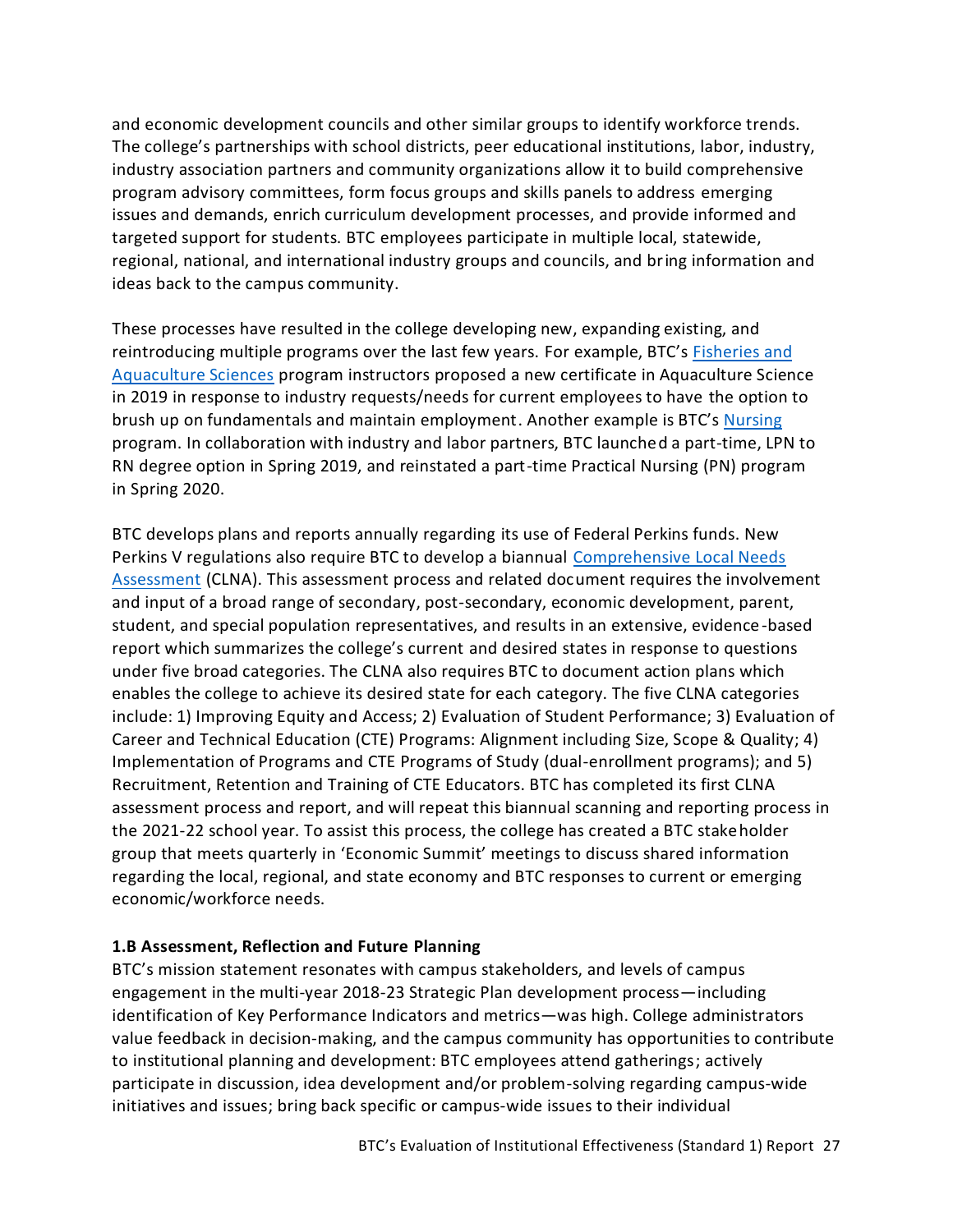constituencies; and provide feedback. Faculty engage in Program Effectiveness and Student Learning Outcomes reporting processes, which allow them to review student achievement and program-specific data in alignment with BTC's KPIs, reflect on past practices and outcomes, and engage in data-informed planning for the future. BTC's Planning & Resource Allocation (PARA) governance committee has been instrumental in setting up new, campus-wide budget planning and resource allocation systems that are intentionally connected to the college's strategic planning efforts. The college is making progress in implementing data and alert systems to help identify students who need extra support.

BTC has long-standing and active advisory committees, employees who participate in regional, statewide and national training and information-sharing networks, and a robust set of data dashboards, which provide support for internal monitoring. The college needs to strengthen its suite of assessment and monitoring tools through activities such as incorporating further disaggregation capability into its dashboards and consistently comparing its outcomes to regional and national peers.

In a Fall 2021 accreditation report review event, faculty praised the development of exploratory core course sequences between related programs as part of the college's Guided Pathways initiative – noting that development of these cores will "help students really understand the career and networking opportunities in the field." Faculty also praised campus-wide communication efforts through venues such as the Prez Sez, Instruction Office News, and Notable News publications, and noted that the college's response to challenges caused by the COVID-19 pandemic was perceived as both high-quality and supportive of faculty members.

<span id="page-29-0"></span>The college will work towards implementing unit-level and cross-functional (beyond instructional programs) planning and assessment processes in alignment with the institutional strategic plan. BTC will continue to explore creating stronger links between instructional assessment and budget allocations; for example, intentionally using Program Effectiveness and Student Learning Outcome Report results and planning to inform resource requests and allocation decisions. BTC used internal comparisons as part of its 2018-23 Strategic Plan and will need to work on establishing external benchmarking resources to help assess its performance in alignment with NWCCU's 2020 Standards. Now that key elements of BTC's participatory governance structure (College Assembly and other governance committees) have been in place for several years, the college plans to strengthen its assessment processes regarding the effectiveness and structure of the college's governance system.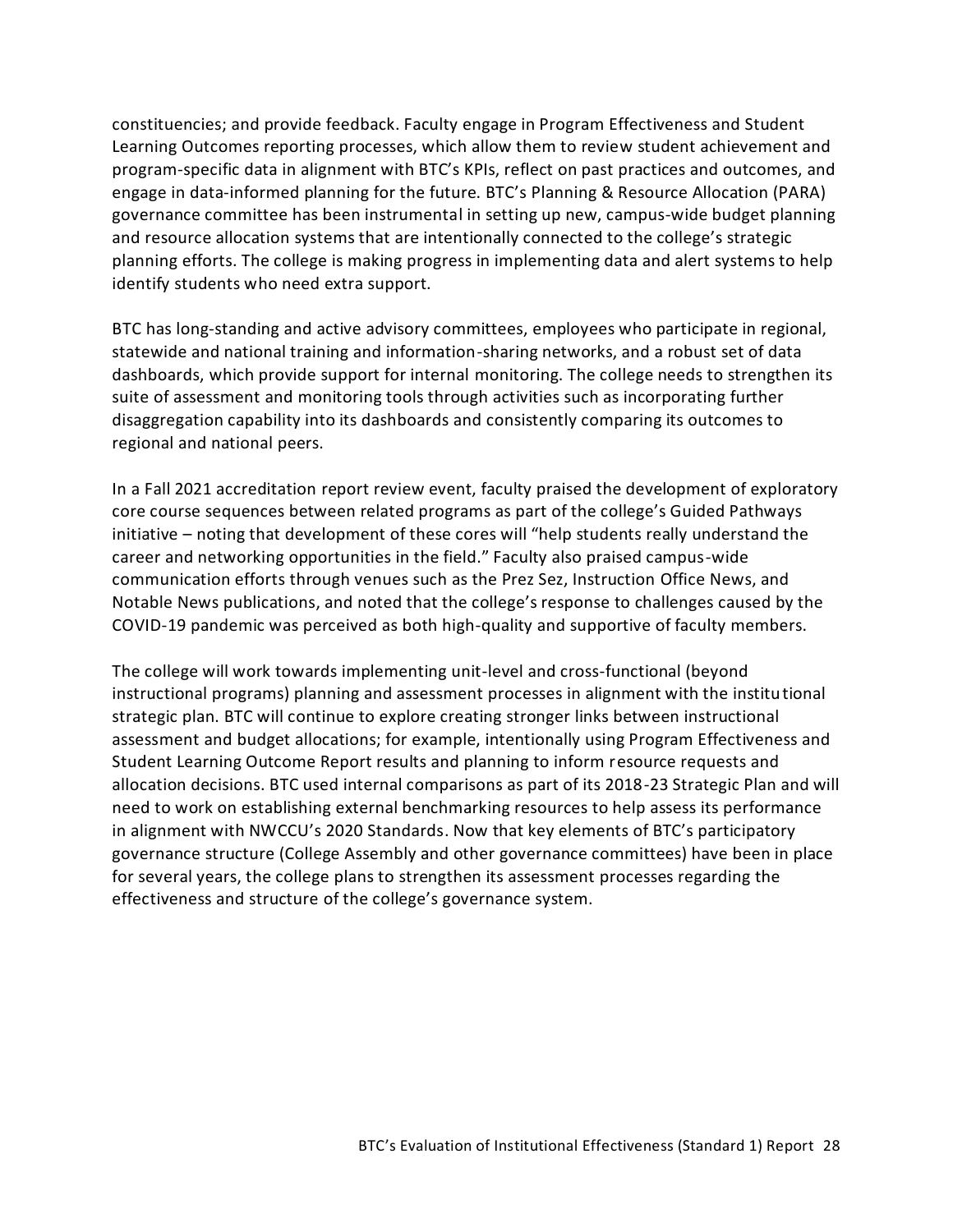#### **STUDENT LEARNING**

<span id="page-30-0"></span>**1.C.1 The institution offers programs with appropriate content and rigor that are consistent with its mission, culminates in achievement of clearly identified student learning outcomes that lead to collegiate-level degrees, certificates, or credentials and includes designators consistent with program content in recognized fields of study.**

The college's mission of providing student-centered, high-quality professional technical education forms a tight focus for its educational programs. All college employees support and facilitate an educational environment where the primary purpose is to help students prepare for careers in professional and technical fields.

Curriculum is developed by faculty, and is based on state and/or national skill standards. The sequencing and structure of the coursework is influenced by several factors, including prerequisite skills and knowledge needed for courses, benchmarking with similar programs at other colleges, and advisory committee feedback and recommendations. Ongoing revision of existing programs takes place as needed for the programs to keep abreast of changes in the relevant occupational fields. The appropriate dean or director, Interim Executive Dean of Instruction, and BTC Instruction Council recommend new or revised professional technical curriculum for Chief Academic Officer approval. Faculty consult with the Interim Executive Dean of Instruction, program advisory committee members, Guided Pathways Instructional Designer, and deans to design effective and well-defined program and course Student Learning Outcomes (SLOs).

The college has made significant strides in refining learning assessment processes for both courses and programs; faculty have worked over many years and across many professional technical programs and academic disciplines to build and sustain a culture of assessment. Recent work has centered on ensuring that assessment processes in both courses and programs are explicitly identified in syllabi and that all major activities are strongly aligned to and help students achieve success in those outcomes. Information on SLOs is included in **Program** [Information Sessions,](https://www.btc.edu/FutureStudents/ExploreYourPathway.html#InfoSessions) and program SLOs and measures, such as relevant skills, knowledge, and abilities, are published to the college website (e.g. [Business Management\)](https://www.btc.edu/Academics/DegreesAndCertificates/BusinessManagement/index.html) and catalog (e.g. [HVAC\)](https://catalog.btc.edu/preview_entity.php?catoid=10&ent_oid=617&returnto=238). SLOs and measures are included on syllabi, as defined by the BTC [syllabi template.](https://nwccu.box.com/s/9onzhwte6zo9noj6qgmsqdi6lm224yaw) When students enter their programs, they are provided with course syllabi and program handouts outlining requirements and expectations for successful program completion. Many programs, such a[s Culinary Arts,](https://www.btc.edu/Academics/DegreesAndCertificates/CulinaryArts/index.html) [Dental Assisting,](https://www.btc.edu/Academics/DegreesAndCertificates/DentalAssisting/Dental%20Assisting-Certificate.html) [Nursing,](https://www.btc.edu/Academics/AreasofStudy/NursingandAlliedHealth.html) [Radiologic Technology](https://www.btc.edu/Academics/DegreesAndCertificates/RadiologicTechnology/index.html) and Welding [& Fabricating Technology,](https://www.btc.edu/Academics/DegreesAndCertificates/WeldingAndFabricatingTechnology/index.html) provide specialized orientations and/or courses which cover learning outcomes, and may also provide students with extensive program handbooks (in accessible formats) on specific program requirements, procedures and conditions.

All professional technical programs develop an annual [SLO Report](https://nwccu.box.com/s/8q13adu9t68qba1jwybbj6d3vo7286v7) to document and evaluate achievement of clearly identified program- and course-level SLOs. In the 2020-21 academic year, 89% of students included in these reports achieved their course-level SLOs.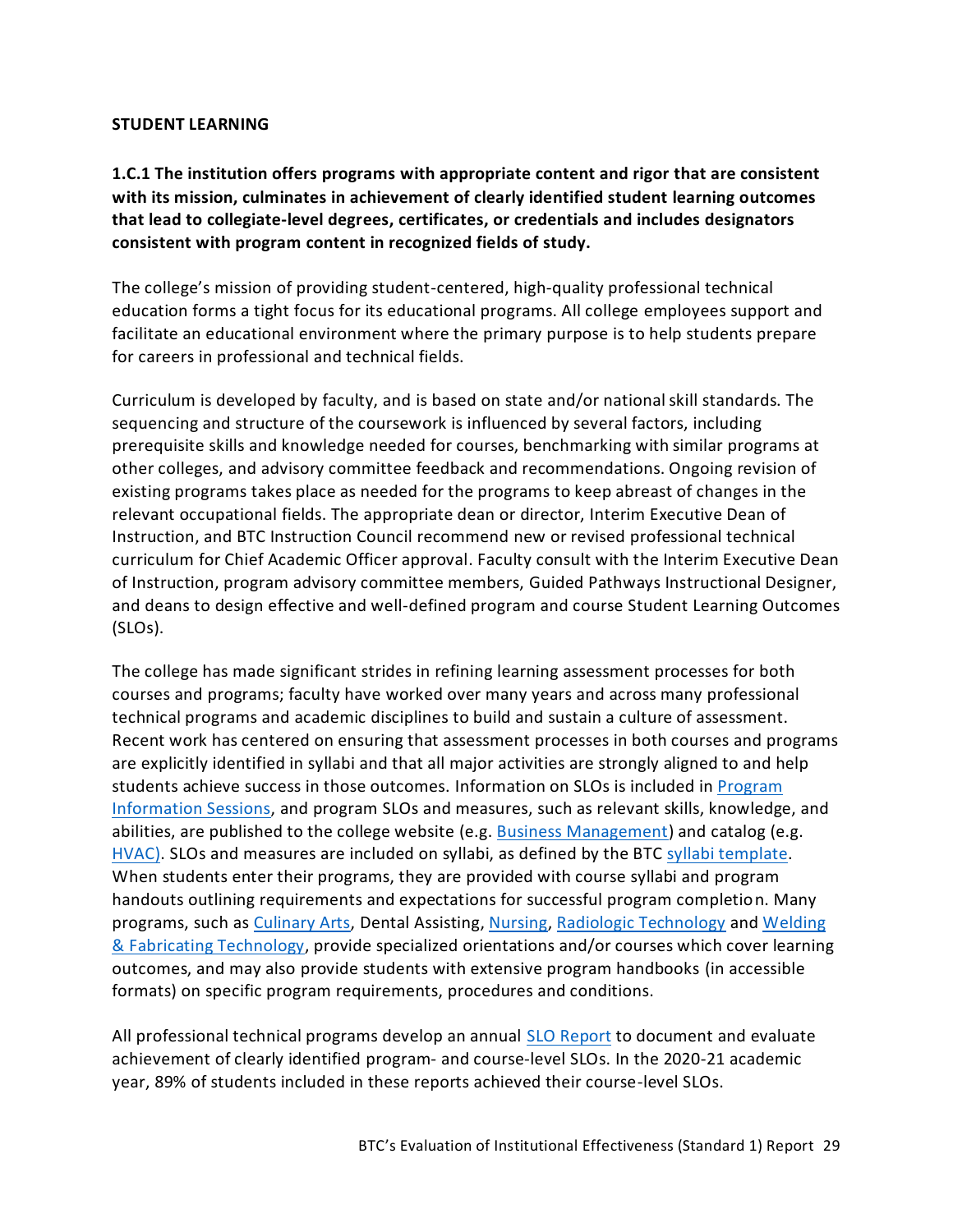For each of the professional technical degrees, an [advisory committee](https://nwccu.box.com/s/b18mjbwq8gs65cmcepxrbytz7wpkcay8) of business and industry employers meets at least twice annually. Lab and classroom activities, facilities and curriculum are developed to best reflect current technology and skills used in relevant occupations. Faculty are members of related industry or business organizations and are familiar with industry standards. Whenever possible, employees arrange student internship opportunities and/or opportunities for students to take national or state industry licensing exams used by their particular industry. Many professional technical programs focus on preparing students for industry licensing exams and/or incorporate licensure exam standards and testing into course and/or program curriculum. Each certificate/degree program at the college provides the appropriate scope, rigor and sequence of learning. Programs of more than 45 credits must include general education courses in math, English composition or communications, and psychology or human relations.

NWCCU approved BTC candidacy status to offer degrees at the baccalaureate degree level in May 2016, and awarded full approval in January 2019 (effective September 2017). Today, BTC offers two Bachelor of Applied Science (BAS) degrees in [Operations Management](https://www.btc.edu/Academics/DegreesAndCertificates/Operations%20Management/index.html) and [Engineering Technology.](https://www.btc.edu/Academics/DegreesAndCertificates/Engineering-BASET/index.html)

The college also offers four [Direct Transfer Agreement/Major Related Program](https://www.sbctc.edu/colleges-staff/programs-services/transfer/major-related-programs.aspx) (DTA/MRP) associate degree programs in computer science (not currently enrolling new students), [nursing,](https://www.btc.edu/Academics/DegreesAndCertificates/Nursing/Nursing-DTA-MRP-AssociateDegree.html) and [pre-nursing.](https://www.btc.edu/Academics/DegreesAndCertificates/Nursing/Nursing-DTA-MRP-Pre-Nursing.html) These programs help students transfer seamlessly into baccalaureate programs as juniors and follow statewide transfer agreements, which require agreed-upon courses statewide and are approved by the State Board for Community and Technical Colleges.

BTC awarded 1,247 credentials to 909 students in 2020-21. All Associate in Applied Science (AAS), Associate in Applied Science-Transfer (AAS-T), Direct Transfer Agreement/Major Related Program (DTA/MRP) and Bachelor of Applied Science (BAS) degrees and certificates offered at Bellingham Technical College meet requirements established by the State Board of Community [and Technical Colleges](https://www.sbctc.edu/) (SBCTC) and th[e Intercollege Relations Commission](https://www.wa-council.org/icrc/) (ICRC). The AAS-T, DTA/MRP and BAS degrees include transferable general education courses that are designated as common courses with standard outcomes in the SBCTC system. All professional technical programs with 90 credits or more of required course content offer AAS and/or AAS-T degrees, and all approved programs of less than 90 credits offer certificates. All students who graduate with an AAS, AAS-T, DTA/MRP, BAS or certificate from BTC must meet required course and program outcomes and requirements. All transferable general education coursework fulfills content requirements as defined by the ICRC and SBCTC.

# <span id="page-31-0"></span>**1.C.2 The institution awards credit, degrees, certificates, or credentials for programs that are based upon student learning and learning outcomes that offer an appropriate breadth, depth, sequencing, and synthesis of learning.**

BTC's professional technical programs are developed or modified in response to identified workforce needs and the Student Learning Outcomes (SLOs) that are needed to prepare enrolled students for entry into the workforce. Program design and modification are centered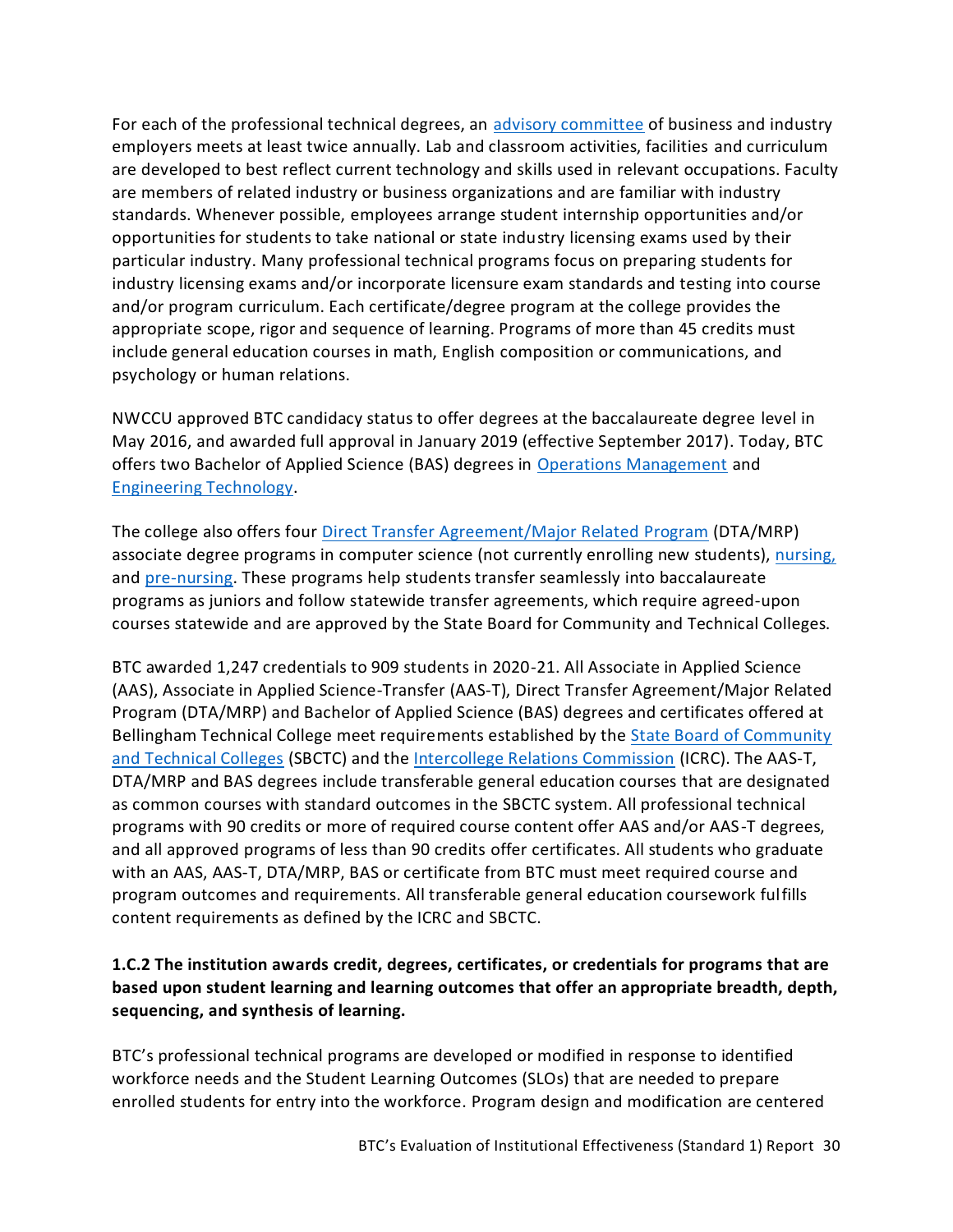around these outcomes and assessed based on student achievement of SLOs. Faculty design professional technical program courses (and the course-level SLOs) to build upon each other and align with the program-level SLOs. As part of BTC [Guided Pathways](https://nwccu.box.com/s/29zje421o3eb1y85igs15fhrgig3ne80) work, faculty are conducting intensive study of current program course sequencing, content overlaps, and SLOs to create common course cores across related programs. Development or revision of existing programs, including course sequencing and SLO development and assessment, is based on input from general education and professional technical instructional faculty, administrators, advisory committee members, and other business and industry representatives.

In order to ensure the development and continuation of coherent program design with appropriate breadth, depth and sequencing of student learning across courses, extensive work is done to verify the workforce need and employment potential for graduates, and to ensure that program content meets the targeted industry needs, professional technical skills standards, and certification requirements. For the development of new programs, the college conducts a needs assessment to identify labor market demand from a variety of sources, including focus groups, advisory committees, business and industry requests, local, state and national labor market research and reviews of existing programs. Continuing development or refinement of curriculum and program structure and sequencing (including creating 'stop in' and 'stop out' points for students) is conducted by faculty working in conjunction with advisory committee members and other industry representatives. Several of BTC's professional technical programs maintain national accreditation status, including [Culinary Arts,](https://nwccu.box.com/s/6pasisyz9y7zdo3wf35zdohszuf5qcxw) [Dental Assisting,](https://nwccu.box.com/s/q28zrb261ayt6a1wyo7h8mnv9e239zx2) [Dental Hygiene,](https://nwccu.box.com/s/wbct58szvnfnybjwn6yzhv458urmr431) [Nursing,](https://nwccu.box.com/s/58x6h84v5sjehaznqmfntn8j5zwljlya) [Surgery Technology,](https://nwccu.box.com/s/s9x0n2wb0cvsfjpe2zcegoknyd2gscqb) and [Veterinary Technician,](https://nwccu.box.com/s/bnz4o2mgplrh9eerdd99k4uz0vw2lxet) while programs such as [Information Technology](https://www.btc.edu/Academics/AreasofStudy/InformationTechnology.html) and [Welding & Fabrication](https://www.btc.edu/Academics/DegreesAndCertificates/WeldingAndFabricatingTechnology/index.html) integrate industry skill standard certification testing into their curriculum. Program faculty ensure that any curricular changes closely adhere to industry-specific standards and closely monitor student pass rates on required industry tests.

The BTC catalog (e.g. [Automotive Collision Repair Technology\)](https://catalog.btc.edu/preview_program.php?catoid=10&poid=1039&returnto=238) and website (e.g. [Engineering](https://www.btc.edu/Academics/DegreesAndCertificates/Engineering-Mechanical/index.html)  [Technology -](https://www.btc.edu/Academics/DegreesAndCertificates/Engineering-Mechanical/index.html) Mechanical) list program requirements and Student Learning Outcomes for all degree and certificate programs.

# <span id="page-32-0"></span>**1.C.3 The institution identifies and publishes expected program and degree learning outcomes for all degrees, certificates, and credentials. Information on expected student learning outcomes for all courses is provided to enrolled students.**

The BTC website identifies Student Learning Outcomes (SLOs) for each of its degree and certificate programs (e.g. [Accounting Technician\)](https://www.btc.edu/Academics/DegreesAndCertificates/Accounting/index.html), and the college catalog (e.g. [Diesel](https://catalog.btc.edu/preview_entity.php?catoid=10&ent_oid=588&returnto=238)  [Technology\)](https://catalog.btc.edu/preview_entity.php?catoid=10&ent_oid=588&returnto=238), available online and in hard-copy, also lists program-level SLOs. Syllabi (e.g., [Communications\)](https://nwccu.box.com/s/gyfx9p1uau5x644cm54uojvs1aenjqh1) are provided to each student for each individual course offered at the college and contain course-level SLOs. Individual programs also may provide program handbooks (e.g., [Nursing\)](https://www.btc.edu/files/Documents/Publications/Programs/21-22%20Nursing%20Student%20Program%20Handbook.pdf) for each student, which include SLOs for each course or unit. Both course- and program-level SLOs are assessed and evaluated by faculty as part of the annual SLO [Report](https://nwccu.box.com/s/8q13adu9t68qba1jwybbj6d3vo7286v7) completed by each professional technical certificate and degree program.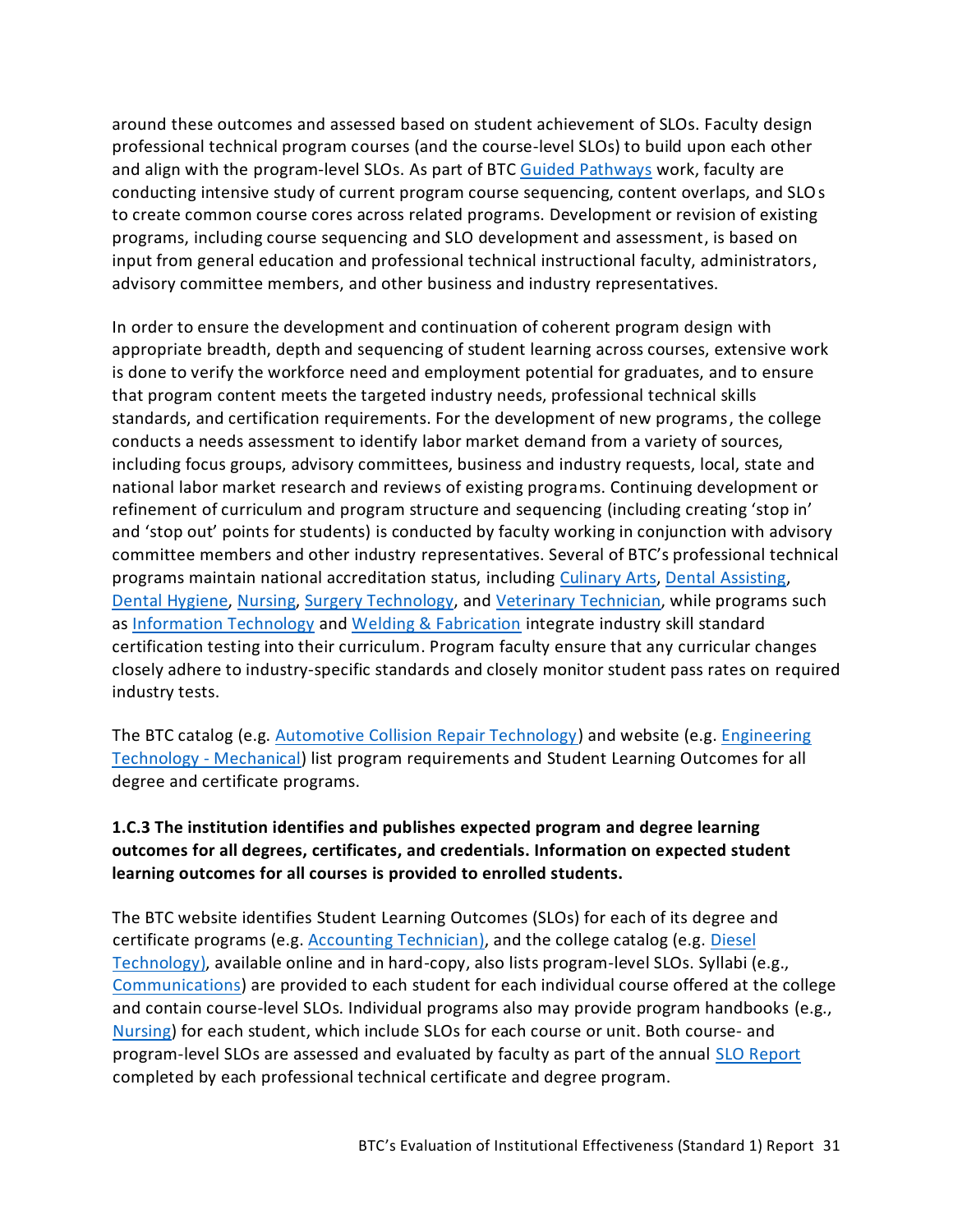### <span id="page-33-0"></span>**1.C.4 The institution's admission and completion or graduation requirements are clearly defined, widely published, and easily accessible to students and the public.**

BTC's website includes an overview of typical course sequencing (e.g., [Electrician\)](https://www.btc.edu/Academics/DegreesAndCertificates/Electrician/index.html#Classes) and structure for each program as applicable. Admissions & Advising staff and faculty discuss program entry requirements with prospective students during outreach events and individual communications and meetings, and college navigators meet with every student in required *GET Started* [sessions](https://www.btc.edu/AboutBTC/Forms/getstarted.html) prior to enrollment to review program entry and completion requirements. After completing the required *GET Started* sessions, students are cleared for course or program registration. Transitional Studies students fill out a [special application](https://nwccu.box.com/s/laivxpo95b8c3r6a8qgiid7gbozl18zw) online, and ELL students at basic language levels do intake and advising directly with their instructor or college navigator. College navigators also track prospective students as they continue the [admissions process](https://www.btc.edu/FutureStudents/AdmissionsSteps.html) and send regular communications to applicants to support and encourage their progress. [Admission](https://catalog.btc.edu/content.php?catoid=10&navoid=240)  [requirements](https://catalog.btc.edu/content.php?catoid=10&navoid=240) and steps are listed in the [catalog](https://catalog.btc.edu/content.php?catoid=10&navoid=240#enrollment-services) and [website.](https://www.btc.edu/FutureStudents/AdmissionsSteps.html) Supplemental program admission sheets (e.g., [Dental Hygiene\)](https://nwccu.box.com/s/chop6zqtk3w52adn1s4aox4a3aahlm6c) are also available in the Admissions & Advising Office[. Graduation](https://www.btc.edu/CurrentStudents/StudentResources/CommencementGraduationInformation.html)  [requirements](https://www.btc.edu/CurrentStudents/StudentResources/CommencementGraduationInformation.html) are available on the website and program handbooks (e.g., [Radiologic](https://nwccu.box.com/s/xv2wf4eqanprl8fodpk58s4r8cj71kgu)  [Technology\)](https://nwccu.box.com/s/xv2wf4eqanprl8fodpk58s4r8cj71kgu) also detail requirements for admission and graduation. BTC has used Degree Audit to help track student progress towards graduation, and will use Academic Advisement Reports in the [ctcLink](https://www.sbctc.edu/colleges-staff/it-support/ctclink/) system to assist students, faculty and staff in tracking student progress towards fulfilling graduation requirements. Once in their professional technical programs, students are provided ongoing support from college navigators as well as their program faculty members: after students enter their professional technical program of choice, BTC program faculty act as primary advisors and assist students in keeping track of program graduation requirements. Entry and ongoing support is also provided by staff who serve special populations of students, including those with disabilities, veterans, displaced workers, students in poverty, foster youth and those working on basic academic skills.

BTC meets accreditation information requirements through its annual [catalog,](https://catalog.btc.edu/) which is available on BTC's website and in hard copy. The catalog is available primarily online and is provided in hard copy upon request for those who prefer a print medium. Students are encouraged to visit the website for the most updated and accurate information. The BTC catalog is created using a collaborative process to ensure broad input and accuracy.

## <span id="page-33-1"></span>**1.C.5 The institution engages in an effective system of assessment to evaluate the quality of learning in its programs. The institution recognizes the central role of faculty to establish curricula, assess student learning, and improve instructional programs.**

BTC faculty complete annual Student Learning Outcome (SLO) reports, in which they document program- and course-specific SLO expectations, measurement/assessment details, student achievement results, and reflective responses to those results. The [SLO Report template](https://nwccu.box.com/s/ete0pizhbcrzg1p69sz2wb5nfqatawhw) was recently updated to prompt faculty to enter raw numbers (rather than percentages or brief descriptions) of student achievement across each SLO, allowing for descriptive analysis at the course-, program-, and institutional-levels. As part of the college's ongoing focus on development of effective SLOs, faculty and administration have worked together to improve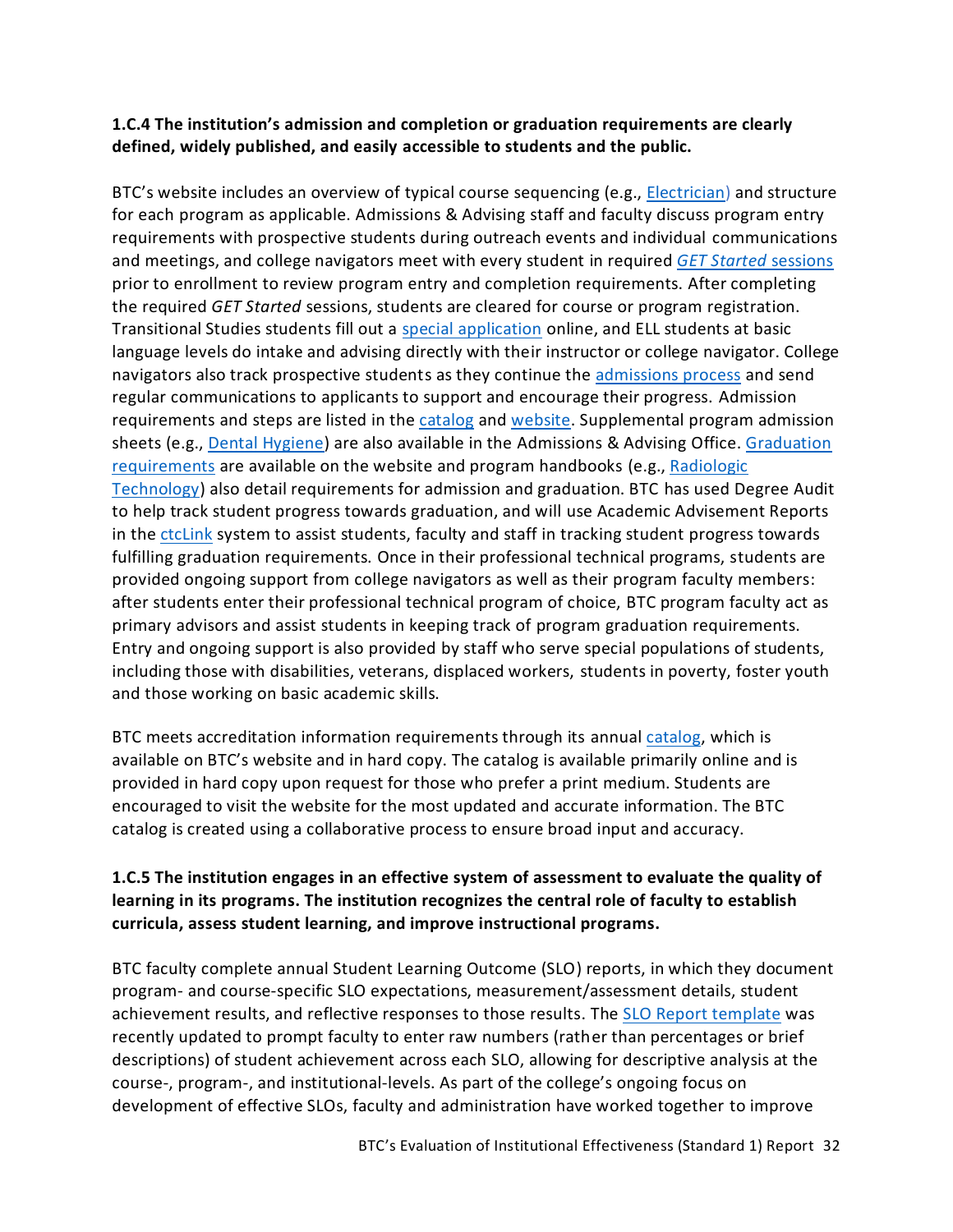SLO assessment processes, combining course- and program-level SLO Reports to emphasize the integration of SLOs across the curriculum; improve faculty training; streamline the reporting process; and make the resulting data more accessible for analysis and application to future practice. This improved process for SLO development and assessment helps ensure that faculty—working in conjunction and as needed with the Chief Academic Officer, deans, and Data & Research staff—will continue to identify specific, measurable SLOs, define effective assessment methods to measure student achievement across each SLO, and engage in meaningful use of assessment results to improve the teaching and learning process.

For example, a Process Technology faculty member noted in their 2019-20 [SLO Report for their](https://nwccu.box.com/s/2jwj7e6u1cu6wmk54lwv3vtnst8mgm22)  [PTEC 211](https://nwccu.box.com/s/2jwj7e6u1cu6wmk54lwv3vtnst8mgm22) (Troubleshooting) course that "students struggle to analyze basic ladder logic diagrams." In response, the faculty member developed an interactive lab to demonstrate ladder logic basic concepts and execution using the Envision high-fidelity simulation system. Subsequent analysis of course SLO outcomes after this change, however, showed that "the Envision system has proven inadequate to demonstrate basic ladder logic diagrams and execution. More work needs to be done to improve student comprehension of this topic." In a second example, BTC's [Veterinary Technology](https://nwccu.box.com/s/bk0wqd6hw7dcqq523enc4one9jozco1e) instructor noted that, for their VET 104 (Veterinary Nutrition) course, the "General concept [was] understood well, but specifics of puppy vs. senior vs. lactation diet needs in dogs [were] clearly understood by 25% of students." The instructor planned to increase emphasis of this topic in lecture to address the issue, and reported that, after implementation of the change, "students did well on understanding lifestage nutrition with incorporation of [the] new Lifestage Nutrition tutorial (online)."

Faculty are considered the subject-matter experts in their respective fields, and have clear authority and responsibility for setting appropriate SLOs, designing and implementing curriculum guided by the SLOs, and assessing student achievement of SLOs. Faculty revise existing curriculum using relevant business and industry input, and participate in campus-wide professional development opportunities. For example, in the Fall 2021 Faculty Inservice, two '[Assessment Norming](https://nwccu.box.com/s/s8och64wi1cme7p27y6y09ucg22bccdk)' sessions regarding consistent design and evaluation of bot[h written](https://nwccu.box.com/s/961y1o2vh2lg3359t427vdvcgecpl2bu) and practical assignments were facilitated by and offered to BTC faculty. Faculty also regularly update their knowledge of industry standards and skills via ongoing professional development, such as participating in back-to-industry experiences or attending professional technical trade shows and other events. Proposals for curriculum revisions and structural changes are reviewed and approved by the appropriate dean, Instruction Council, and the Chief Academic Officer prior to implementation. Standard transfer courses such as those in science, psychology, mathematics, and English are developed based on state common course requirements.

Annually, all professional technical program faculty—in collaboration with Data & Research staff—also complete [Program Effectiveness Reports,](https://nwccu.box.com/s/68pmk7kf91law5dytrf1vafwoqgv7xfs) which are aligned with BTC's Key Performance Indicators (KPIs) and include program-specific data on and standards for student enrollment (headcount and FTE), student retention, student completion, and completer employment. Faculty and deans review the reports together as needed to discuss the effectiveness of prior changes and identify any further changes needed or new areas for improvement. Faculty use this reporting structure to formally evaluate and continuously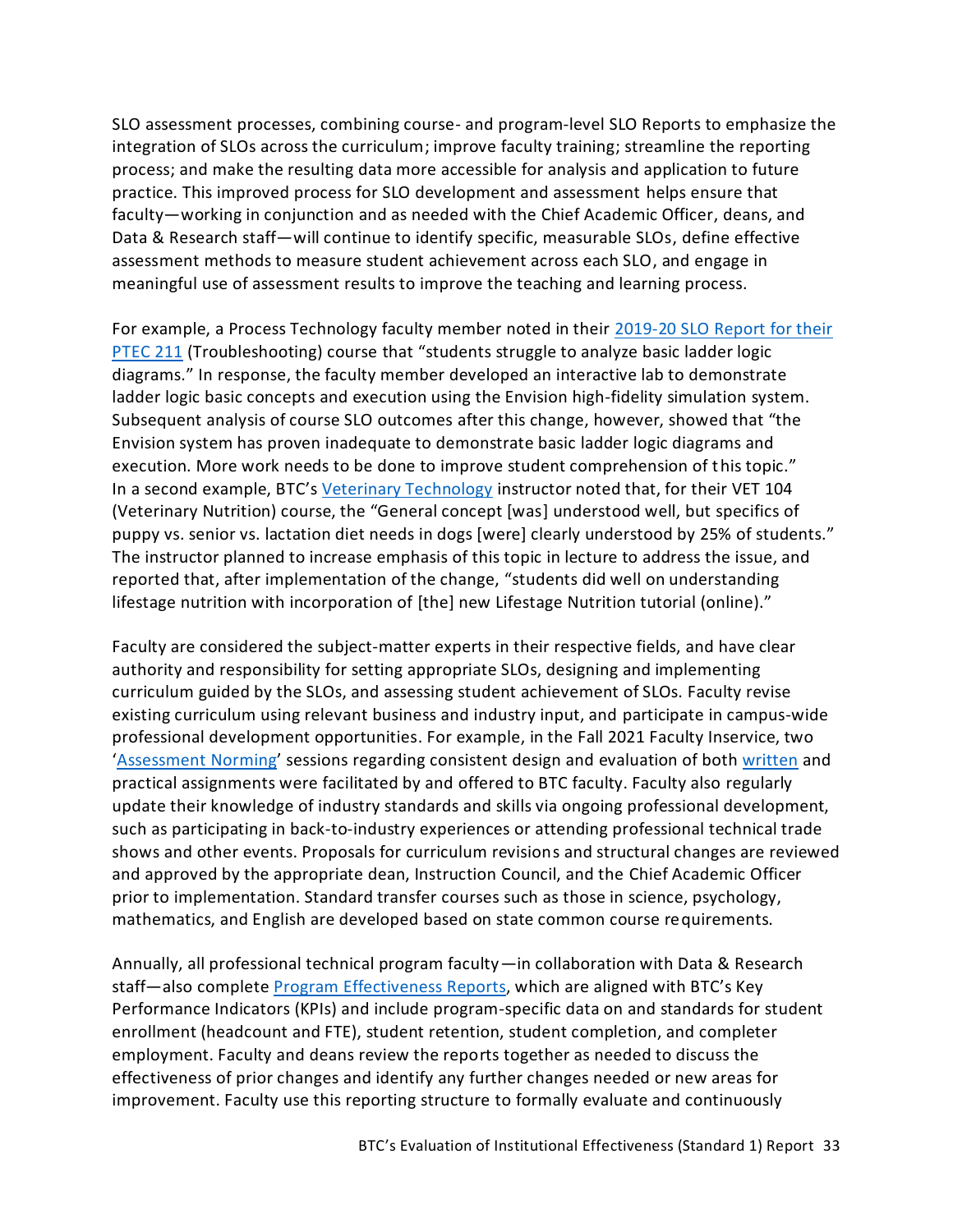improve each professional technical program. For example, in the 2020-21 [Transitional Studies](https://nwccu.box.com/s/uwofyiibfac0gqpc64lgfw8mlsdmrbeu) report, staff and faculty noted that technology, including online reading, had continued to be a barrier for students. Improvement planning and activities to address this issue in the online learning environments required during the pandemic included checking out laptops and wifi hotspots to students, sending course packets to students' homes and making them available through the library, and providing one-on-one assistance through the phone or zoom. The department created an online orientation course to help students get onboarded for school (which included technical training and assistance with completing forms), Facebook page (including announcements for registration and other information), and a new process through which instructors visit each other's online classes to offer feedback and support.

The college uses a variety of technologies to collect and analyze program performance data, including Tableau software and other tools, to create multiple online dashboards which are developed and maintained by BTC's Data & Research team. Recently, Data & Research staff have focused on creation of a [program-specific data dashboard,](https://tableau.sbctc.edu/t/Bellingham/views/Programdashboard/Introduction?iframeSizedToWindow=true&:embed=y&:showAppBanner=false&:display_count=no&:showVizHome=no&:origin=viz_share_link) and hope to align this dashboard with the college's program effectiveness reporting process in the coming years. Instructional programs are also evaluated and improved based on regular [course experience](https://nwccu.box.com/s/bx8cex79oalcxjc8p49bqif5u6tjdta8)  [surveys,](https://nwccu.box.com/s/bx8cex79oalcxjc8p49bqif5u6tjdta8) advisory committee feedback, and the college's Instruction Council, composed primarily of faculty and a cross-section of other employees, reviews and recommends policies and procedures related to student learning on an ongoing basis.

<span id="page-35-0"></span>**1.C.6 Consistent with its mission, the institution establishes and assesses, across all associate and bachelor level programs or within a General Education curriculum, institutional learning outcomes and/or core competencies. Examples of such learning outcomes and competencies include, but are not limited to, effective communication skills, global awareness, cultural sensitivity, scientific and quantitative reasoning, critical analysis and logical thinking, problem solving, and/or information literacy.**

BTC is committed to providing a solid academic foundation for its students in communication, computation, and human relations subjects, as well as helping students master complex professional technical skills relevant to each discipline. Each course included in the general education requirements for BTC's degree programs is designed to build knowledge and skills that will directly support student career goals. College [general education courses](https://www.btc.edu/Academics/GeneralEdTransfer.html#GeneralEducationClasses) required for professional technical programs remain focused on delivering: 1) the communication, computation, and human relations skills needed by students for success in respective professional technical programs; and 2) a general education foundation needed for further education.

One of BTC's qualitative Key Performance Indicators (KPIs) is "campus-level SLO expectations and assessment processes are in place." In Spring 2019, the [Planning and Resource Allocation](https://nwccu.box.com/s/ftmi1cp798lj0z5deq394646q7z50tec) (PARA) Committee held a series of eight [campus forums](https://nwccu.box.com/s/on6nf2gs6f02dro9movr3pmieqyi69bw) to inform the development of the college's qualitative KPIs, including campus-level SLOs, and the Data & Research team conducted a short faculty survey to gather feedback on meaningful campus-level SLOs. The General Education area began drafting program-level outcomes in Fall 2019 with the idea that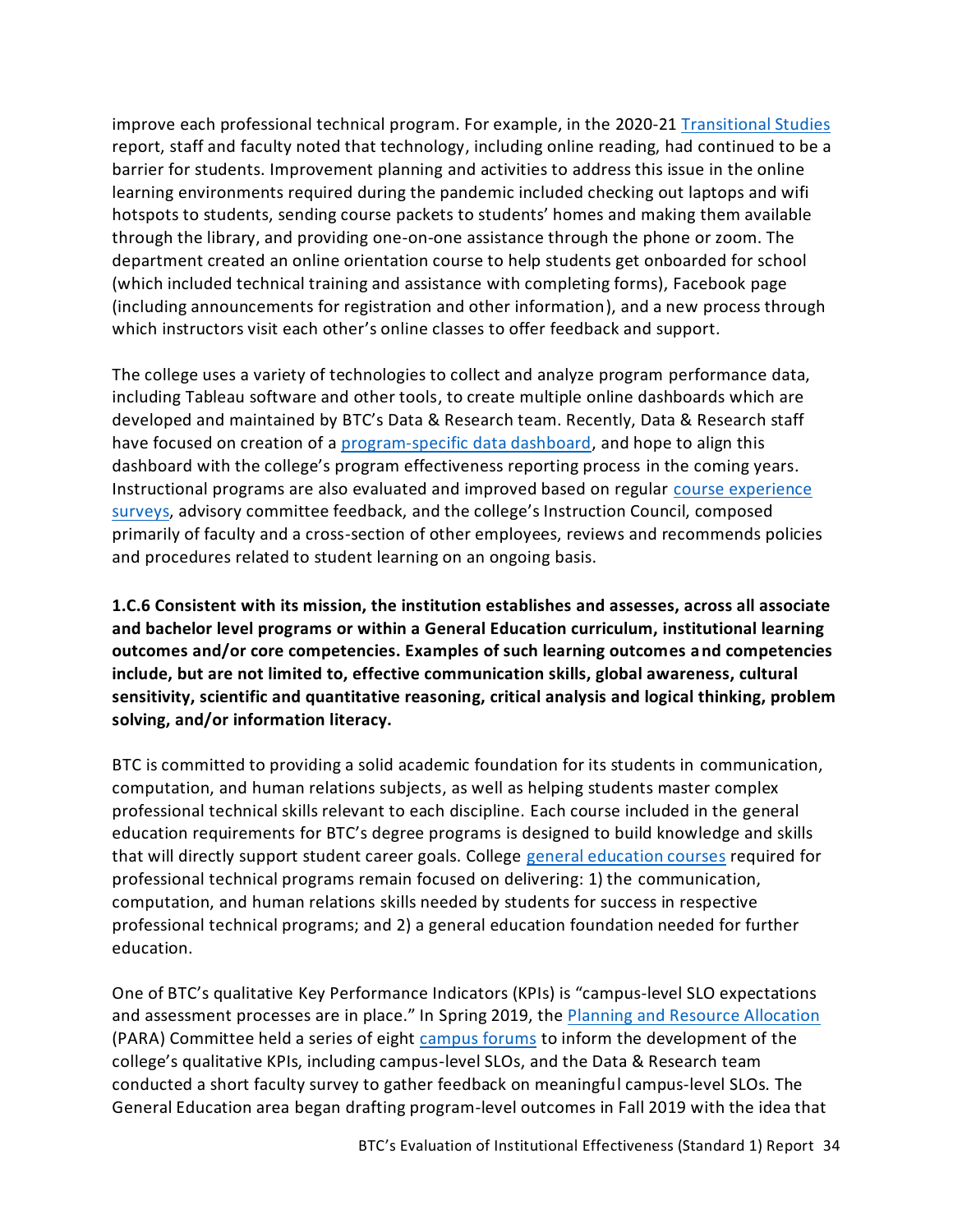these outcomes would inform the development of BTC's campus-level SLOs. Much of this work was put on hold until recently due to the COVID-19 pandemic. An Instruction Council (IC) workgroup was established in Spring 2021 to begin identifying college-level SLOs and assessment processes focused on improving BTC practices. The workgroup created and shared an early draft of the [College-Level Student Learning Outcomes](https://nwccu.box.com/s/q7qup3ogvkmqk7cm09pwgvfljs03jz01) (CLSLOs) with IC in June 2021, and drafted a timeline for completing development and assessment of those outcomes. The workgroup continued to fine-tune the CLSLOs in Fall 2021, and gathered stakeholder feedback in January and February 2022. IC will consider the CLSLOs for approval in March 2022, and both College Assembly and the President's Leadership Team will review and consider for approval in April/May 2022.

### <span id="page-36-0"></span>**1.C.7 The institution uses the results of its assessment efforts to inform academic and learning- support planning and practices to continuously improve student learning outcomes.**

Student outcomes data form the foundation for major student learning initiative planning, and are compiled and analyzed annually at the program and course levels. These data are available to any employee, are regularly reviewed by faculty and deans, and may be reviewed by special initiative teams. BTC professional technical program faculty may also share Student Learning Outcome (SLO) Report information with their program advisory committee members to gain input on strategies that may help improve SLO achievement. In a recent accreditation report review session, faculty noted that the SLO annual reports have become easier to use and that faculty use these reports to "make changes in real time as well as share input [with] advisory committee members" and "review previous year [results] and make improvements to track action." Other BTC areas, such as [Accessibility Resources,](https://www.btc.edu/CurrentStudents/AccessibilityResources/Index.html) have also developed SLOs based on national student affairs standards used by the [Council of Advancement of Standards in Higher](https://www.cas.edu/)  [Education,](https://www.cas.edu/) and evaluate area performance against their established SLOs at least annually.

Examples of using the results of BTC student learning assessment efforts to inform academic and learning-support planning and practices, with the goal of continuously improving Student Learning Outcomes, include:

**Continuous Improvement Changes**: BTC faculty make a variety of adjustments to individual courses based on SLO data, including modifying syllabi, reviewing and improving learning assessments, reviewing and updating books and other course learning materials, and purchasing equipment and technology intended to enhance student learning. In each SLO Report, faculty discuss their actions to help improve SLO achievement. For example, a math faculty member reported that only 58% of their Spring 2019 students i[n Math& 142](https://nwccu.box.com/s/ozj4omwenpg6141muthqzwtdh24on01f) had achieved 70% or higher on a unit test meant to measure student ability to derive the arc functions from the basic trigonometric functions using inverse function properties, sketch their graphs by hand, and evaluate the composition of arc functions analytically. Recognizing that "students need more time to fully understand the concepts when applied to a transcendental function such as trigonometry and master the delicate manipulation to evaluate the composition of arc functions analytically," this faculty member decided to use a different course textbook with enhanced online support resources. As a result, 92.31% of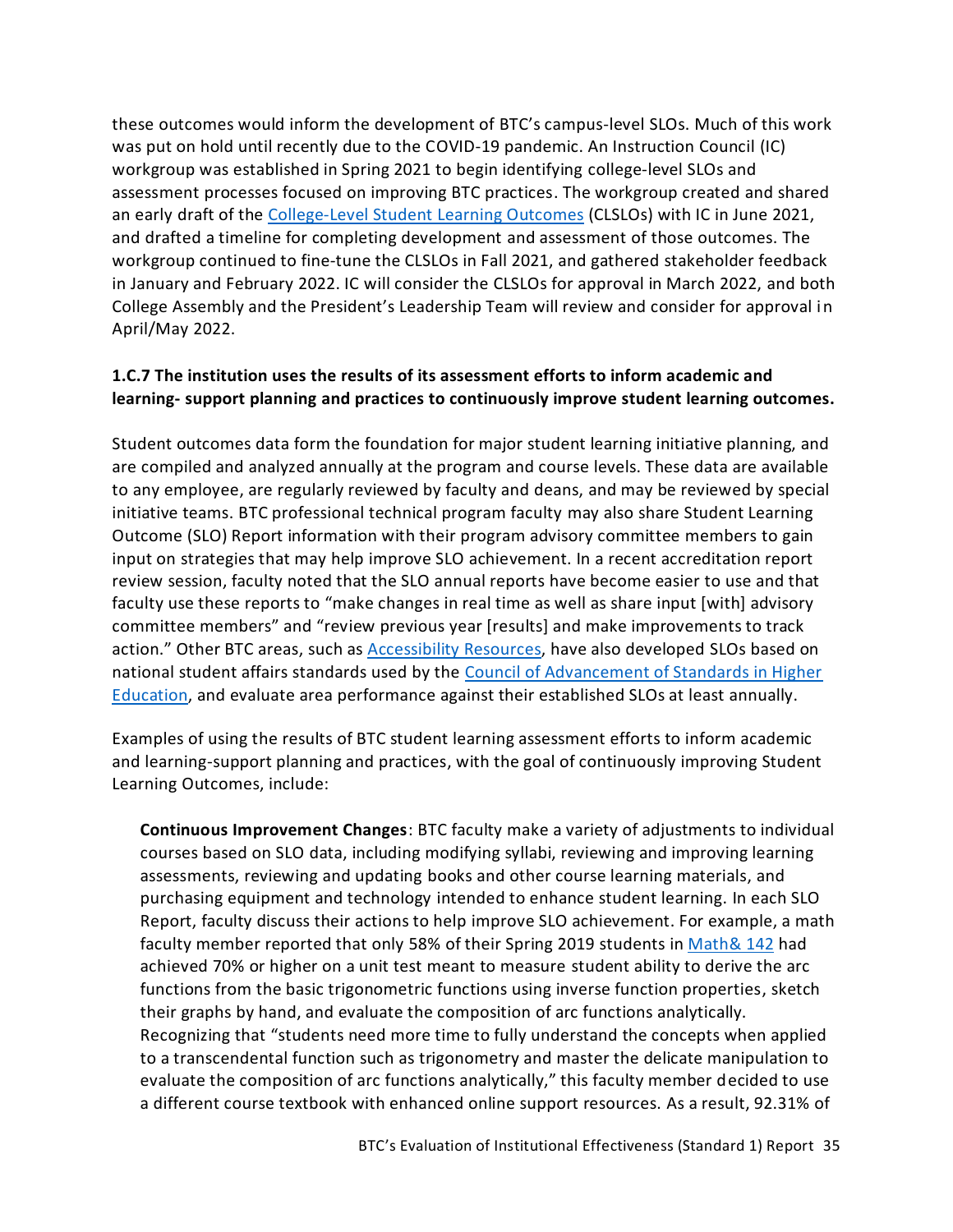students enrolled in Spring 2020 achieved 70% or higher on the unit test. In another example, an [Industrial Maintenance and Mechatronics](https://www.btc.edu/Academics/DegreesAndCertificates/IndustrialMaintenanceAndMechatronics/index.html) program faculty member reviewed student assignments, projects, and test results in the [EMTEC 105](https://nwccu.box.com/s/enw62w9edo5wzr0vav7li1qtzg8elyl2) course related to the program's "recognize[d] safety standards/protocols for industrial safety conditions as identified throughout instruction." They realized that "we need to add some parts for safety in mechatronics, for instance physical safety including robot safety and ergonomics, also digital safety such as information systems or IT safety and security."

**Resource Requests:** The BTC Resource Request process also encourages employees to respond to SLO and SLO-related data. For example, in their response to prompts within the request form, BTC's [Automotive Technology](https://www.btc.edu/Academics/DegreesAndCertificates/AutomotiveTechnology/index.html) faculty members requested an engine performance trainer (in response to advisory committee feedback) because "Quality instruction is more important now than ever. These engine performance trainers will greatly enhance the quality of instruction in our most complex curriculum, engine performance. There is no topic more challenging to a new graduate entering the workforce than engine performance related diagnostics and these trainers directly address their readiness to enter the workplace when faced with the arduous task of diagnostics. Our current trainers are outdated and these modern trainers will assure [that] BTC keeps pace with industry and the needs of today's workforce."

In BTC's [Machining](https://www.btc.edu/Academics/DegreesAndCertificates/Machining/index.html) program, students were training on bed mills with controls and software from different eras. Students could not transfer their programs from one machine to another, and the techniques used for programming on one machine were not applicable to another. This situation resulted in bottle-necks and frustration for both students and faculty members. Although the college had gradually been replacing outdated lathes, adding machines, and updating lab software, the pace of this change was inadequate. The program struggled to retain students, particularly in their third and fourth quarters, due in part to student frustration over waiting times to use the training equipment and the inefficiencies of that equipment. Based on these retention—and related student learning access—issues, faculty launched multiple successful resource development efforts (including through the resource request process) over the past three years to fully update, standardize, and equip the Machining program laboratory. As a result of faculty and administration efforts to improve student outcomes, students are now able to train in smaller teams on each piece of equipment, reducing frustration over lack of access to the equipment they need to practice their skills. This change helped focus program curriculum and activities on current industry processes and skills, and increased the relevancy of program training.

**Financial Literacy**: BTC has studied the needs of its lowest-income students to identify the most significant barriers to learning and success for this population. Results from targeted student and employee forums indicate that lack of financial literacy skills and inability to effectively access financial aid resources are the biggest challenges for these students. In a [Spring 2017 survey,](https://nwccu.box.com/s/14ipoayb5ysom8dms5lf0grjn9g0xvrp) 82% of responding students reported that financial aid was very important in their decision to attend BTC, yet only 65% were satisfied with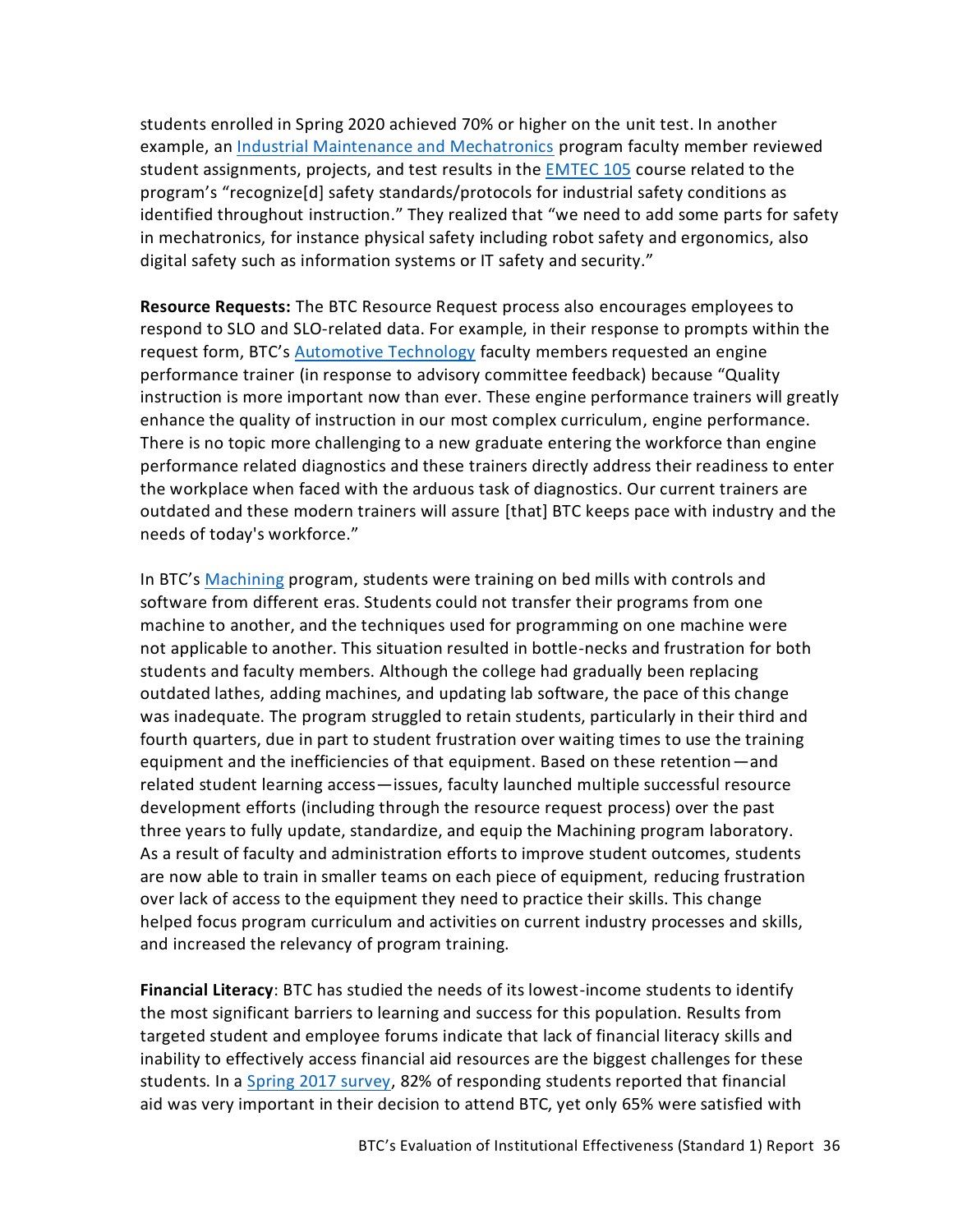financial aid resources. To respond to these concerns, BTC created a peer mentoring program intended to help low-income BTC students develop financial literacy knowledge and skills. This program was designed to improve student learning outcomes by enabling students to access more financial resources and develop financial plans to help them stay in school and better focus on their learning. While this model has shown promise, the number of students served remained low. Financial literacy content is now included in BTC's [College Foundations I](https://nwccu.box.com/s/bmqgztrhw0pn1v6e4hpil00u4vr5rvci) (CDEV) course, which is required for students placing into pre-college coursework. Previously, due to BTC policy loopholes, many students were able to avoid enrolling in this course, but college policy/processes have recently been updated to correct this gap. An element of BTC's [Guided Pathways](https://nwccu.box.com/s/29zje421o3eb1y85igs15fhrgig3ne80) model includes the integration of student financial literacy training into required navigation and student support activities. The college will build on its prior models of financial literacy training to design an information system that will effectively serve BTC students.

<span id="page-38-0"></span>**1.C.8 Transfer credit and credit for prior learning is accepted according to clearly defined, widely published, and easily accessible policies that provide adequate safeguards to ensure academic quality. In accepting transfer credit, the receiving institution ensures that such credit accepted is appropriate for its programs and comparable in nature, content, academic rigor, and quality.**

BTC's [Credit Acceptance Policy](https://nwccu.box.com/s/gh1s73nvpokii8sb7y7pxlkkahru27zm) (331) is clearly articulated in the college catalog and online. On its Transfer Student website, BTC maintains a linked table of courses it accepts in transfer from the other state two-year community and technical colleges. Credit transfer guidelines, including for College Board Advanced Placement (AP) credit and Career and Technical Education (CTE) Dual Credit, as well as courses from other accredited institutions, are clearly outlined in the college [catalog](https://catalog.btc.edu/content.php?catoid=10&navoid=235#transferring-earning-credits) and [website](https://www.btc.edu/FutureStudents/TransferStudent.html). College procedures are consistently followed by BTC's Transcript Evaluator. Typically, a student must earn at least a "C" average and three credits or more in courses that are 100-level or above at an accredited college or university in order to satisfy general education equivalencies. For transfer of specific professional technical credits within a particular program, the program instructor helps evaluate the student's request and official transcripts for equivalency. CTE Dual Credit articulation agreements with area high schools are in place for programs such as Business, Culinary Arts, and Welding & Fabricating Technology. The transfer credit policy for the CTE Dual Credit program is described in the college [catalog](https://catalog.btc.edu/content.php?catoid=10&navoid=240#dual-credit) and [website.](https://www.btc.edu/FutureStudents/HighSchoolPrograms/CTEDualCredit.html)

In addition to offering DTA/MRP and BAS degrees, BTC continues to expand articulation agreements with colleges that offer baccalaureate degrees in fields that match the college's offerings. Over the past few years, BTC has improved transfer opportunities for professional technical students, including finalizing an articulation agreement between BTC's Fisheries & Aquaculture Sciences program and Skagit Valley College's (SVC) Bachelor of Applied Science Degree in Environmental Conservation. Additional articulations have been developed between SVC's Manufacturing Technology program and BTC's Bachelor of Applied Science degree in Engineering Technology, and between BTC's Engineering Technology: Geomatics Specialization program and the University of Alaska's Bachelor of Science in Geomatics. The BTC website has a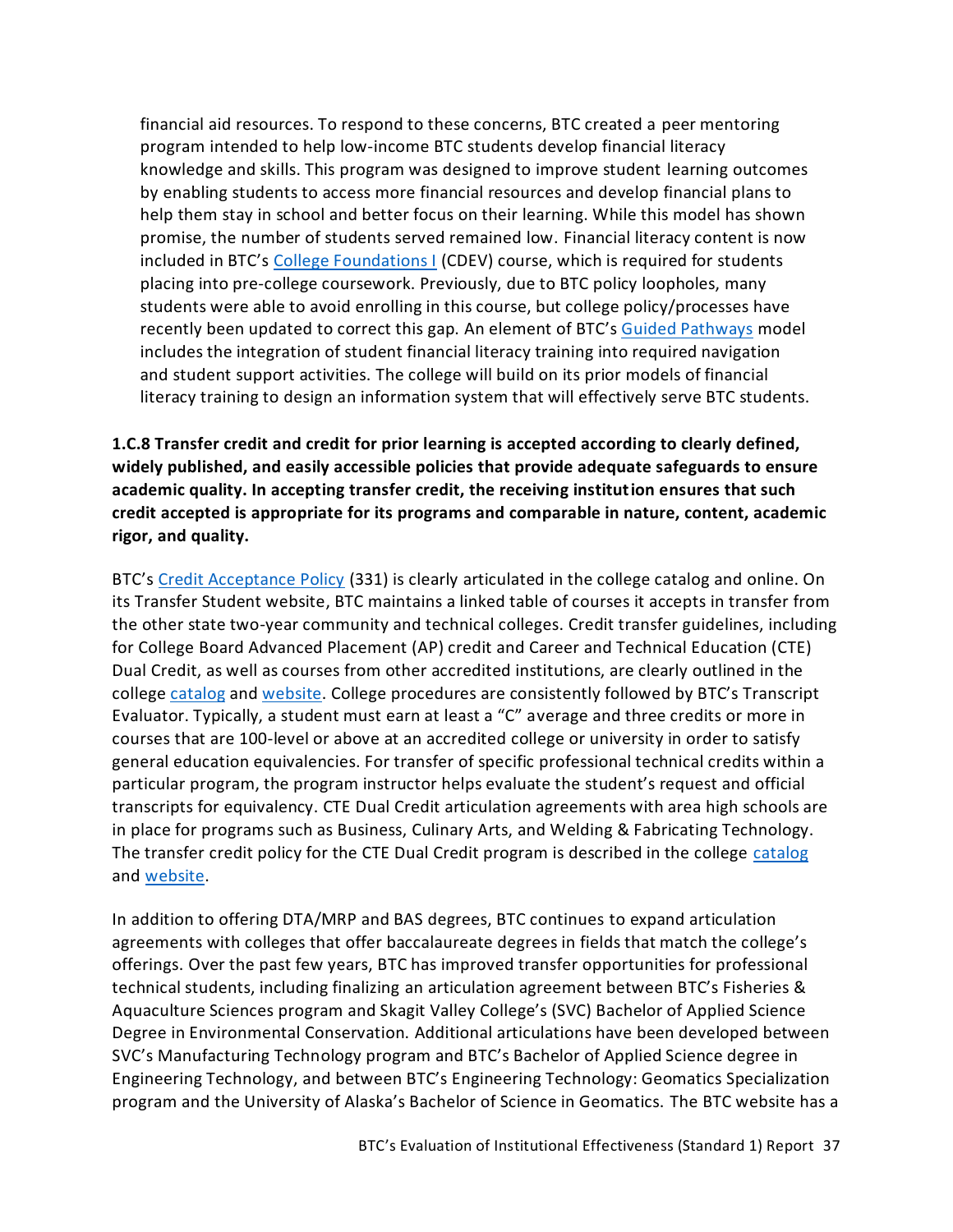[Transfer Options](https://www.btc.edu/Academics/TransferOptions.html) site that lists colleges with which BTC has developed articulation agreements, or that have blanket acceptance of AAS or AAS-T degrees. The site includes an overview and list for the state's common course numbering system.

BTC has revised and added to its prior learning policies, creating policy 332.0, Academic Credit [for Prior Learning](https://nwccu.box.com/s/qitfrplfe3veeztoxzksx2qy3ylzlbwe) (ACPL), and 332.1, [Awarding Credit for Military Training.](https://nwccu.box.com/s/119qxzlfbtqe6mafmcpz1q67xp0ymn8u) Together, these policies address credit for prior experiential learning, challenge procedures, and options for advanced program placement. [ACPL](https://www.btc.edu/FutureStudents/AcademicCreditforPriorLearning.html) information is outlined on BTC's website and includes both the process for awarding credit for prior learning and which professional technical programs at BTC are approved to award prior learning credit.

When a program develops procedures to award credit for prior experiential learning, the process is reviewed and approved by BTC's Instruction Council. Programs make these procedures available to enrolled program students. The institution makes no assurances to the student regarding the number of credits to be awarded prior to the completion of the institution's review process. At BTC, prior learning credit for experiential learning is identified on transcripts with the unique grade "CR". Over the past year, to better assist students who enter BTC with previous experience and skills, the Instruction area created an [ACPL brochure](https://nwccu.box.com/s/yklf5x2k348i774c6ncdv20rkm3fl772) for current and prospective students and a [one-page document](https://nwccu.box.com/s/rkfxgvbx9bo4az30wv1msgllpcczuzb5) to inform internal stakeholders about the benefits of ACPL. The [BTC Foundation](https://www.btc.edu/AboutBTC/BTCFoundation/Index.html) also established an endowment and annual scholarship fund to offset fees for students who want to earn ACPL.

<span id="page-39-0"></span>**1.C.9 The institution's graduate programs are consistent with its mission, are in keeping with the expectations of its respective disciplines and professions, and are described through nomenclature that is appropriate to the levels of graduate and professional degrees offered. The graduate programs differ from undergraduate programs by requiring, among other things, greater: depth of study; demands on student intellectual or creative capacities; knowledge of the literature of the field; and ongoing student engagement in research, scholarship, creative expression, and/or relevant professional practice.**

N/A

## <span id="page-39-1"></span>**1.C Assessment, Reflection and Future Planning**

BTC's practice of building its professional technical programs around industry knowledge and standards is excellent, and its students have high placement rates in their chosen fields compared to other Washington community and technical colleges. The college has a mix of many long-standing and some newer professional technical programs: long-term and new faculty members are working together to experiment with promising instructional models that can be used to enhance program practices.

The culture of embracing Student Learning Outcomes (SLOs) in order to improve courses is becoming established, and the quality of individual course SLOs is improving. Professional technical program faculty demonstrate thoughtful engagement with SLO assessment and improvement efforts. One faculty member recently noted that "SLOs which have very high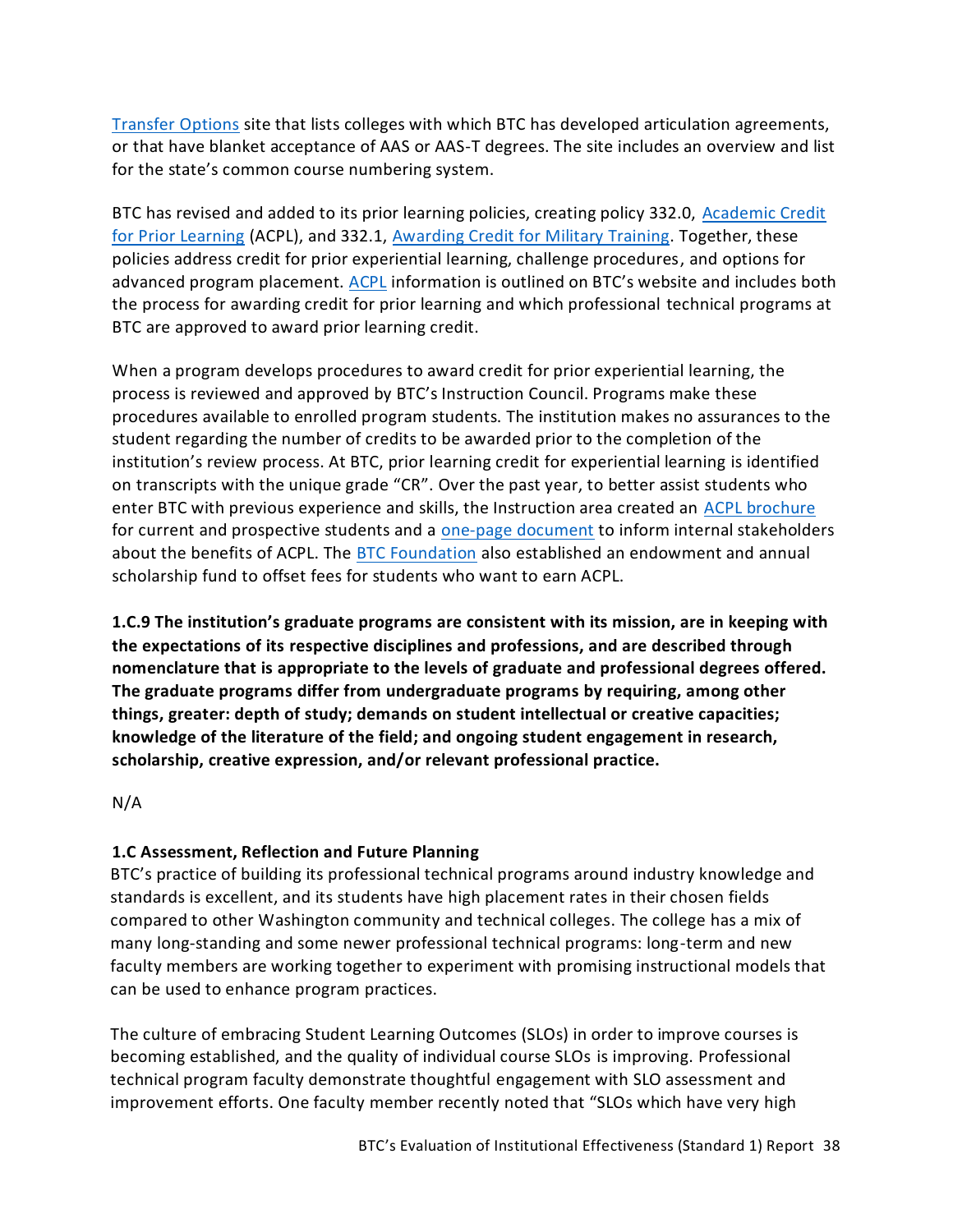performance scores allow instructors to evaluate the appropriate difficulty aspect and may encourage the instructor to delve deeper and challenge the students in the future," while another observed that "transitioning to mainly online learning, due to COVID, has provided unique opportunities to assess SLOs in a different way." However, while the SLO and Program Effectiveness reports contain a wide range of data, the quality of report assessment and followup on the part of faculty and their supervisors is not consistent across all programs, and not all programs involve all relevant faculty members in development and assessment of SLOs across all courses. Results and outcomes from these reporting processes need to be consistently used to inform improvements and resource allocation decisions. Professional technical faculty do not yet report SLO achievement at the individual student level (the current reporting structure instead prompts faculty to report the proportion of students who met each SLO), which prevents employees from conducting more effective analyses of equity gaps in student learning. The quality of SLOs and SLO assessments are not yet consistent. For example, adjunct faculty do not complete SLO Reports and may be the sole instructor for a course; this results in some courses not being assessed via the SLO reporting process.

The college is in the process of establishing institution-level SLOs and assessment practices based on those outcomes, but BTC does not yet have a consistent and effective system in place for establishing and/or communicating non-instructional program outcomes.

BTC employs technology systems to track student progress, and program admission and completion requirements are published in its catalog. The college could, however, better communicate and strengthen processes to help students track their progress and graduation requirements.

#### <span id="page-40-0"></span>**STUDENT ACHIEVEMENT**

<span id="page-40-1"></span>**1.D.1 Consistent with its mission, the institution recruits and admits students with the potential to benefit from its educational programs. It orients students to ensure they understand the requirements related to their programs of study and receive timely, useful, and accurate information and advice about relevant academic requirements, including graduation and transfer policies.**

The college maintains an open admissions policy, and most of BTC's [degree and certificate](https://www.btc.edu/Academics/DegreesAndCertificates/index.html)  [programs](https://www.btc.edu/Academics/DegreesAndCertificates/index.html) require evidence of appropriate reading, mathematics, and sentence skills for entry. Applicant skill levels are identified through evaluation of previous testing or educational experience, or through [assessment testing](https://www.btc.edu/CurrentStudents/AdmissionsAndAdvising/AssessmentCenter.html) using the Accuplacer Next Generation<sup>®</sup> exam. Some programs, such a[s Nursing and Allied Health](https://www.btc.edu/Academics/AreasofStudy/NursingandAlliedHealth.html) programs, require additional application materials, including the completion of prerequisite courses, criminal background checks or drug testing (to meet clinical partner requirements), to ensure that program admissions requirements meet professional standards and/or program accreditation requirements. Programs with specific admissions steps provide additional information (e.g.[, Dental Hygiene\)](https://www.btc.edu/files/Documents/Publications/Programs/Dental%20Hygiene%20Program%20Admissions%20Process%20FAQ%2022-23.pdf) on the BTC website and in the Admissions & Advising Office. Hard-copy and web information includes admissions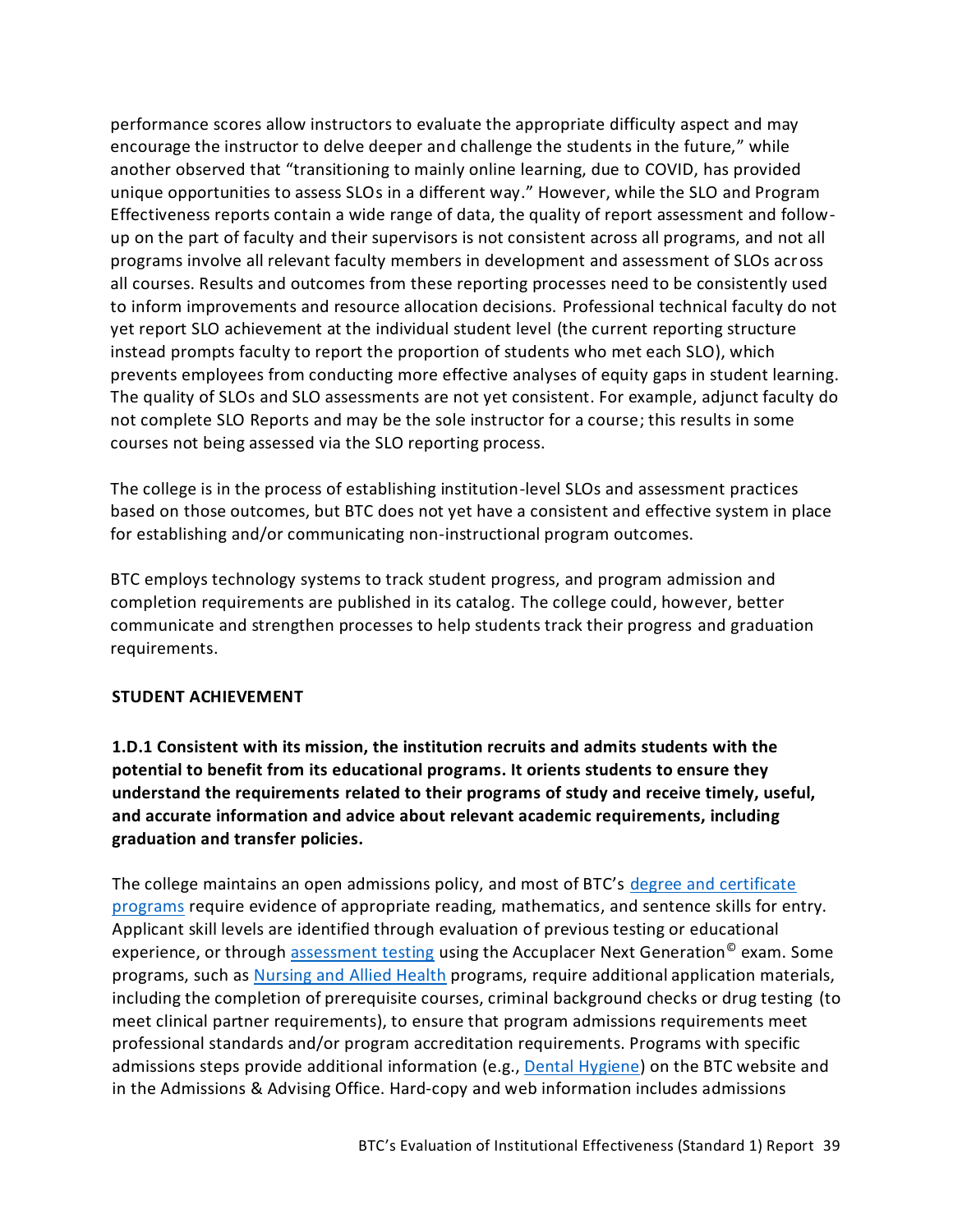information and steps along with required forms. For most short-term certificate programs, students sign up for classes on a first-come, first-served basis. [Transitional Studies](https://www.btc.edu/Academics/TransitionalStudies.html) students may be referred to the Transitional Studies area as a result of Accuplacer assessment scores, or go directly to the department to complete an intake process and register for courses or programs.

In a collaborative effort between Instruction and Student Services, program waitlists, long a tradition at BTC, were eliminated beginning in 2018-19. Students who meet the admissions requirements for these programs now enroll on a first-come, first-served basis during scheduled registration periods. This change was implemented to reduce enrollment barriers for students and decrease employee workloads.

BTC's nine [areas of study](https://www.btc.edu/Academics/AreasofStudy/index.html) are listed on the college's main webpage, with links to the individual program pages that are included under each area. Each individual program page contains program information such as entry requirements, costs, required courses, outcomes, and employment outlook. Similar information is provided via BTC's [program brochures](https://www.btc.edu/AboutBTC/PublicationsandMedia.html#Publications) and [Viewbook,](https://www.btc.edu/files/Documents/Publications/Brochures/BTCViewbook.pdf) which have traditionally been distributed in hard copy but are now also available on BTC's website.

BTC Admissions Specialists employ a prospective student caseload structure, which assists with communications and resource information-sharing. Activities include invitations to campus tours and events, and provision of both in-person and remote individualized assistance for each new student prior to registration for their first quarter. The college provides a variety of outreach events designed to inform students about educational pathways, inc luding campus-wide career and program exploration events such as 'Try-a-Trade' and in-person or online [Info](https://www.btc.edu/FutureStudents/ExploreYourPathway.html#InfoSessions) [Sessions,](https://www.btc.edu/FutureStudents/ExploreYourPathway.html#InfoSessions) which cover information on featured programs, and opportunities to tour different programs (virtually or in-person) and talk to instructors. Admissions specialists are available to answer questions about how to get started at BTC. BTC also hosts regular information sessions at high schools where staff discuss BTC program offerings and admissions processes. At these sessions, high school students and family members can access navigation support as well as take advantage of placement testing opportunities.

Based on a collaborative assessment of Student Services operations and programs that needed further refinement in Spring 2018, an employee-led Onboarding Redesign workgroup was established. This group researched, planned and implemented improvements to BTC's onboarding process for new students, and the [new student onboarding process](https://www.btc.edu/FutureStudents/AdmissionsSteps.html) was implemented in Fall 2018. The process emphasizes consistent communication and outreach to prospective students and connecting new students to individualized assistance prior to registration for their first quarter. The group developed the model of holding required individual *[GET Started](https://www.btc.edu/AboutBTC/Forms/getstarted.html)* meetings with every new degree-seeking student prior to registration.

As part of BTC's [Guided Pathways](https://nwccu.box.com/s/29zje421o3eb1y85igs15fhrgig3ne80) work, the college's goal was to align college navigators with each area of study. While BTC previously had advisors and coaches in separate roles, the college successfully created its first college navigator role (involving an integration of advising and coaching functions in one position) in Fall 2019. In Summer 2021, the college converted its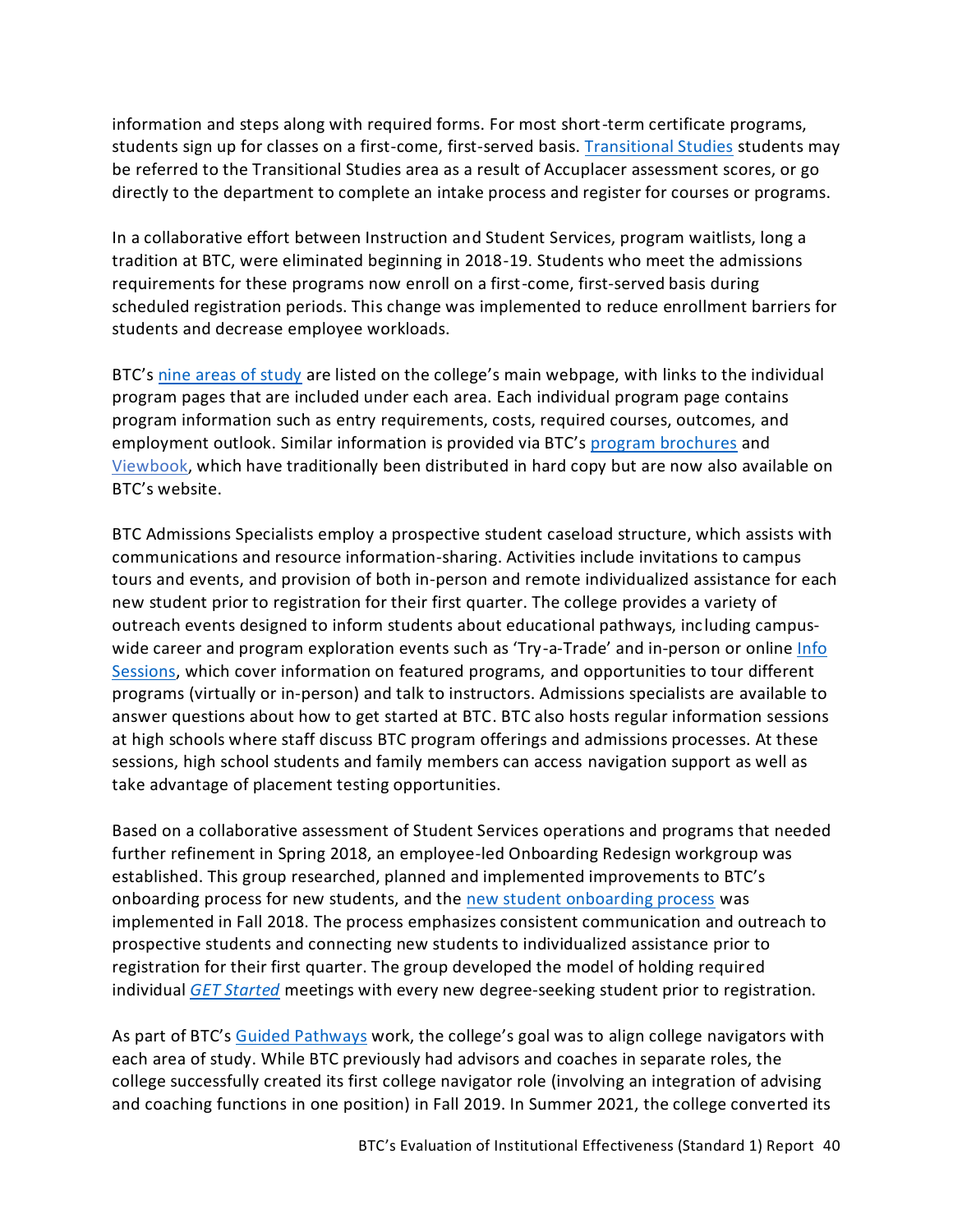academic and career advisors and completion coaches into college navigators, creating a cadre of college navigators who were assigned to specific areas of study. At *GET Started* sessions, these college navigators work with each student to help them understand their program of choice, entry and registration requirements, and help them create an academic plan. College navigators also provide students with information about BTC funding opportunities, support resources, and next steps. This mandatory on-boarding structure aligns with Guided Pathways equity goals, and is particularly beneficial for new students, including first-generation students, who may not know about or be adept at seeking out resources. College navigators keep students on their caseloads from entry to graduation so that, although faculty take over advising duties once students are in their program, college navigators retain connections with and remain resources for students.

Career exploration tools and services are available to all prospective and current students. Online tools include the Emsi [Career Coach](https://bellinghamtechnical.emsicc.com/?radius=®ion=Whatcom%2C%20Skagit%2C%20and%20Island%20counties) software tool (purchased in Spring 2021), which provides students with labor-market information, career exploration and assessment services linked to BTC's professional technical programs, and resume-building services. The system also has a portal for employers to post internship or job opportunities suitable for students. BTC has employees who specialize in assisting special population students, including those with disabilities, veterans, displaced workers, students of color, foster youth, and those with basic academic skills. These specialized programs often provide mandatory and intensive career exploration, academic planning and transfer support for target populations. For example, BTC's [TRiO Student Support Services](https://www.btc.edu/CurrentStudents/StudentResources/TRIO.html) and [Workforce Funding](https://www.btc.edu/CurrentStudents/FinancialResources/WorkForceFunding.html) programs help specific populations of students with additional educational and career planning. For example, the college's Basic [Food, Employment & Training](https://www.btc.edu/CurrentStudents/FinancialResources/WorkForceFunding.html#BasicFoodEmploymentTraining) (BFET) program onboarding process includes development of an employment plan, identifying barriers to success, career path, and assessment of student's interest in their program of study. As part of its Guided Pathways implementation, BTC is working with professional technical program faculty to create common exploratory course cores shared across relevant programs. These cores will not only increase ease of student transfers between programs, but will also typically include career exploration elements.

BTC departments, such as [Student Life,](https://www.btc.edu/CurrentStudents/StudentLife/Index.html) [Library,](https://www.btc.edu/Academics/Library/Index.html) and [eLearning,](https://www.btc.edu/CurrentStudents/eLearning.html) host [Tech Camps](https://btc.ctc.libguides.com/OnlineBTCtechcamp) and an Open House before the beginning of each quarter. All new and continuing students are invited to attend the camps and visit the [Student Center](https://www.btc.edu/CurrentStudents/StudentLife/Index.html#StudentCenter) for a student ID card and to meet and network with [Associated Students BTC](https://www.btc.edu/CurrentStudents/StudentLife/Index.html#AssociatedStudentsASBTC) (ASBTC) Executive Team members, peer coaches from BTC's TRiO SSS program, and BTC's cadre of Student Ambassadors, who lead campus tours and participate in new student activities. Many programs (such as [Culinary Arts](https://www.btc.edu/Academics/DegreesAndCertificates/CulinaryArts/index.html) an[d Nursing\)](https://www.btc.edu/Academics/AreasofStudy/NursingandAlliedHealth.html) also have individual orientations that occur before the quarter starts. The  $myBTC$  portal allows students to access a wide variety of online services, including online registration, Financial Aid, Degree Audit, unofficial transcripts, and current course schedules.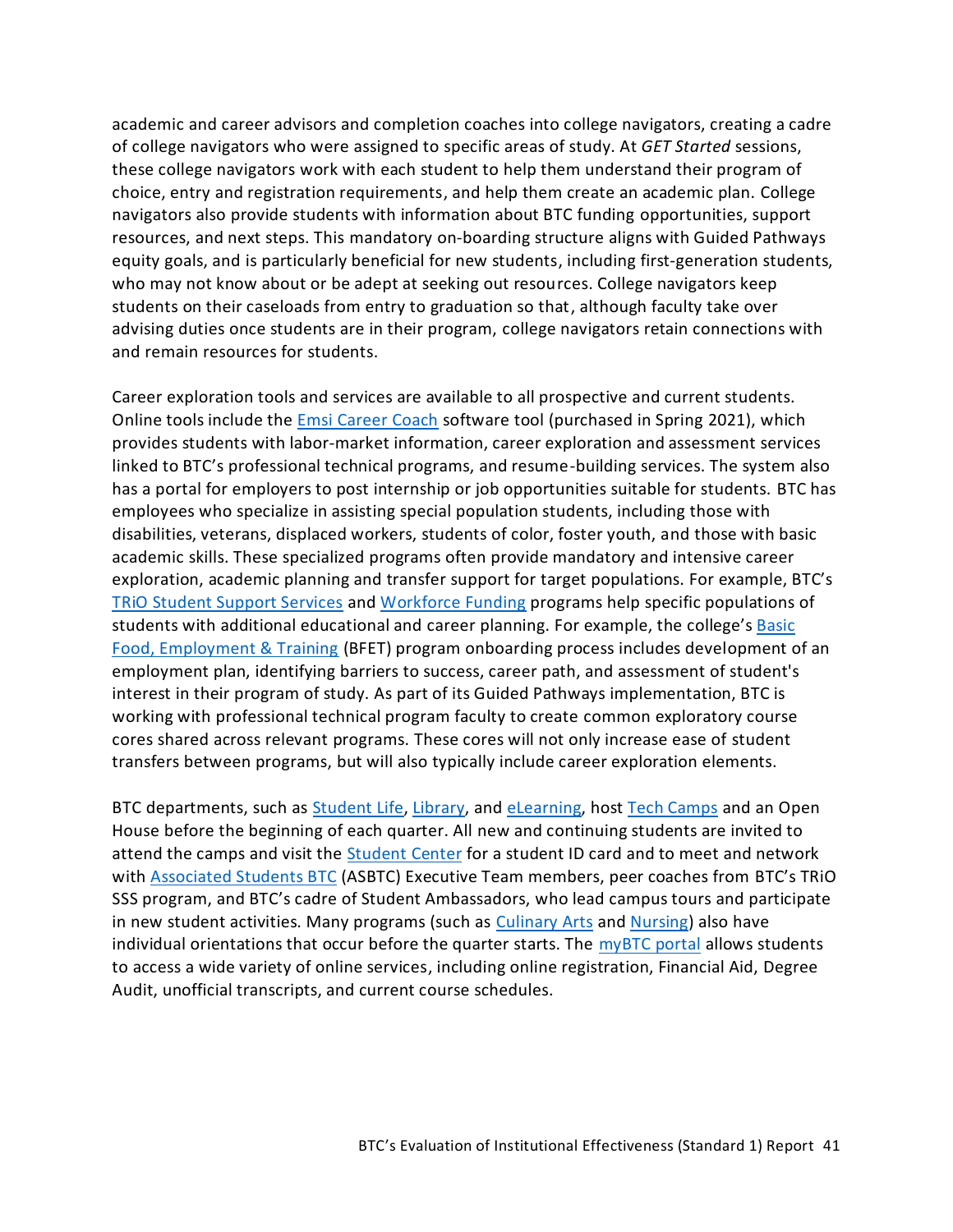<span id="page-43-0"></span>**1.D.2 Consistent with its mission and in the context of and in comparison with regional and national peer institutions, the institution establishes and shares widely a set of indicators for student achievement including, but not limited to, persistence, completion, retention, and postgraduation success. Such indicators of student achievement should be disaggregated by race, ethnicity, age, gender, socioeconomic status, first generation college student, and any other institutionally meaningful categories that may help promote student achievement and close barriers to academic excellence and success (equity gaps).**

BTC has selected a collection of data that are used to inform strategic planning, evaluate progress across each goal, and help shed light on how well BTC is fulfilling its mission. Development of BTC's [Key Performance Indicators](https://www.btc.edu/AboutBTC/ReportsandPolicies/InstitutionalEffectiveness.html#KeyPerformanceIndicatorStatus) was informed by an extensive, campus-wide collaborative process, research of peer regional and national college KPIs, and review of several external sources (e.g., the American Association of Community Colleges' core indicators of effectiveness, IPEDS). A Planning & Resource Allocation (PARA) Committee taskforce developed a set of draft KPIs for BTC based on student and employee feedback, identified how to assess progress for each KPI, and worked wit[h PARA,](https://nwccu.box.com/s/ftmi1cp798lj0z5deq394646q7z50tec) [College Assembly,](https://nwccu.box.com/s/xqdtznc74moap2ljy5jmxjcrmrazih81) President's Leadership Team, and the Board of Trustees to finalize the indicators.

Out of the college's 12 KPIs, five focus on student achievement:

- 1. Student Learning Outcomes, with sub-KPIs capturing course-, program-, and campuslevel SLOs;
- 2. Student Transition, with sub-KPIs capturing Transitional Studies to college-level, Developmental Education to college-level, and early-program to core-program transition;
- 3. Retention;
- 4. Completion; and
- 5. Employment, with sub-KPIs capturing job placement and workplace performance.

The College's [peer institutions](https://www.btc.edu/AboutBTC/BTCFacts.html#ExternalBenchmarking) include nine community and technical colleges in Washington State, and five additional colleges across the nation. Regional and national benchmarking data will begin to be published in 2022-23 on the BTC website and intranet. Indicators from these institutions will be reviewed and updated annually.

In order to expand access to BTC KPI information and data, Data & Research staff rebuilt the college's [internal dashboards,](https://nwccu.box.com/s/q8pax7atc3ioaierr80jqjirsixydjzw) which are accessible to all employees, to align with the KPIs, and recently developed public-facin[g Strategic Themes, Goals & KPIs](https://www.btc.edu/AboutBTC/ReportsandPolicies/InstitutionalEffectiveness.html#201823ThemesGoalsKeyPerformanceIndicators) and KPI [Indicator](https://www.btc.edu/AboutBTC/ReportsandPolicies/InstitutionalEffectiveness.html#KeyPerformanceIndicatorStatus) Status dashboards, which are available on its website and help viewers understand the college's progress across each of its KPIs. For these internal data dashboards, users can disaggregate data by student demographics such as age, gender, first-generation status, disability status, students of color/ethnicity, veteran status, and low-income status. Users can also disaggregate by student status, such as part-time status or academically disadvantaged. BTC's Transition, Retention, and Completion student achievement dashboards allow for comparisons between student groups (e.g. comparing students of color to first-generation students). These dashboards also allow for comparisons to be made across certain student support programs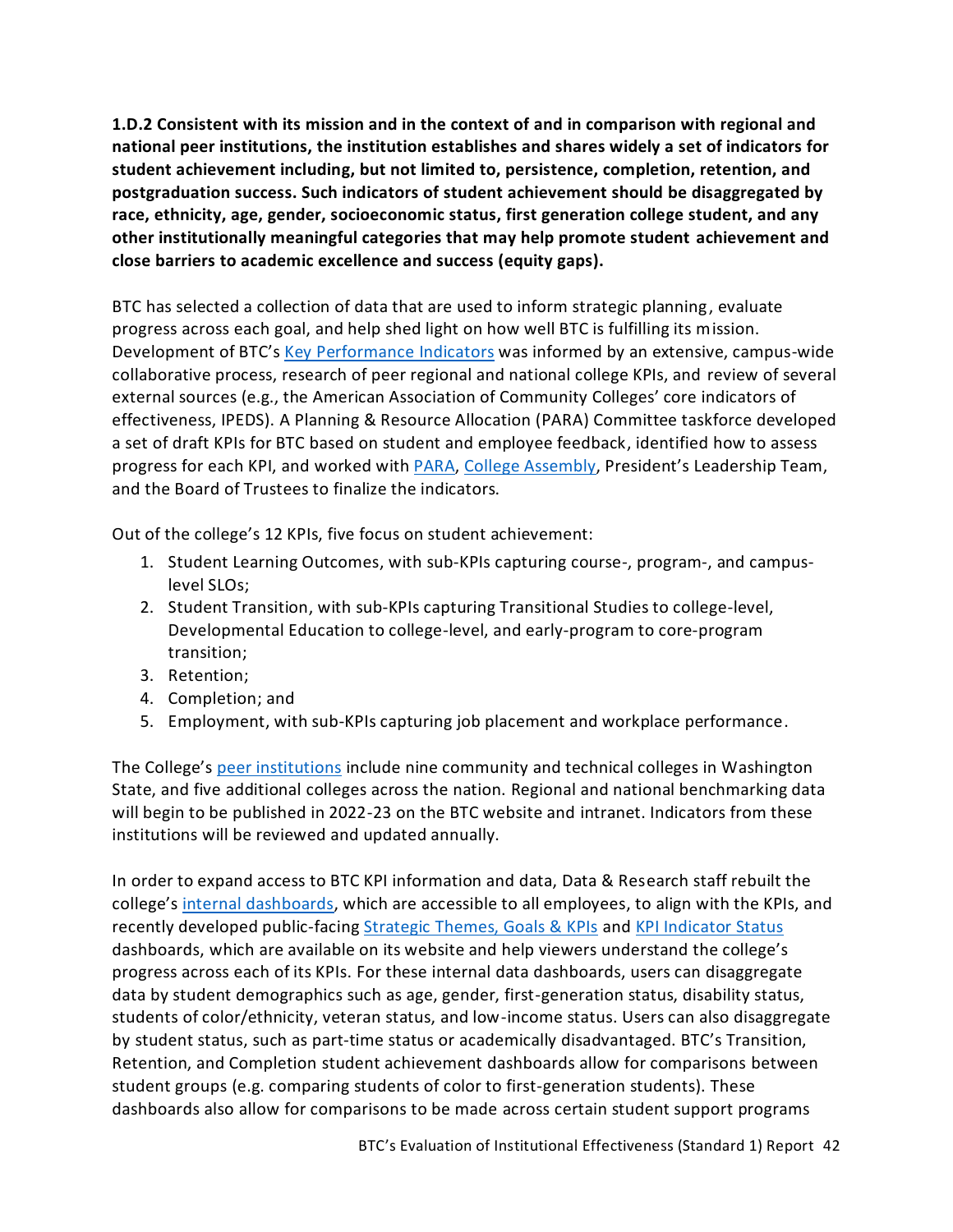that primarily serve underrepresented students, such as [workforce funding,](https://www.btc.edu/CurrentStudents/FinancialResources/WorkForceFunding.html) [TRiO SSS,](https://www.btc.edu/CurrentStudents/StudentResources/TRIO.html) [Accessibility Resources,](https://www.btc.edu/CurrentStudents/AccessibilityResources/Index.html) [Running Start,](https://www.btc.edu/FutureStudents/HighSchoolPrograms/RunningStart.html) and th[e IMPACT!](https://www.btc.edu/FutureStudents/HighSchoolPrograms/IMPACT.html) youth reengagement program.

BTC's Data & Research area has focused on broad engagement with stakeholders regarding student achievement data. The area posts the dashboards on the college's intranet site for easy access on the part of employees, shares information about those dashboards in campus publications such as [Notable News](https://nwccu.box.com/s/8ojinaqpwb8spepp1o1jiif46k1ou2bd) and the President's regular newsletters, conducts training sessions at campus-wide events such as Campus Kick-Off, Faculty Inservices and in governance committee meetings, and processes [ad-hoc data requests.](https://nwccu.box.com/s/0xzck2qr6qnloaac4qdg3jqk1r6xjm2j) In BTC's [Spring 2021 employee](https://nwccu.box.com/s/y39nciy27xku0aiip5v50mn8ndu44vg0)  [survey,](https://nwccu.box.com/s/y39nciy27xku0aiip5v50mn8ndu44vg0) 65% of respondents reported that they were aware how to access the dashboards, and 52% reported occasionally or frequently using college data to inform their work.

# <span id="page-44-0"></span>**1.D.3 The institution's disaggregated indicators of student achievement should be widely published and available on the institution's website. Such disaggregated indicators should be aligned with meaningful, institutionally identified indicators benchmarked against indicators for peer institutions at the regional and national levels and be used for continuous improvement to inform planning, decision making, and allocation of resources.**

BTC carefully monitors current students and their academic achievement, including retention, progression, and completion rates, as well as workforce success indicators (job placement and employer feedback) for our graduates. College [data dashboards](https://nwccu.box.com/s/q8pax7atc3ioaierr80jqjirsixydjzw) offer users the ability to disaggregate BTC student achievement data. Employees use these data to help identify BTC's most at-risk student populations and focus resource development efforts to help identify strategies and adopt models (such as [Guided Pathways\)](https://www.sbctc.edu/colleges-staff/programs-services/student-success-center/guided-pathways.aspx) intended to close achievement gaps. Annually, all faculty—in collaboration with Data & Research staff—complete Program [Effectiveness Reports](https://nwccu.box.com/s/68pmk7kf91law5dytrf1vafwoqgv7xfs). Each program's faculty review their disaggregated program-specific effectiveness data, use those data results to demonstrate the program's effectiveness compared to institutional standards, and develop strategies for increased retention and completion. For example, a faculty member for the [Instrumentation & Control Technology](https://nwccu.box.com/s/8tphnv79ep9bmg4blnl3rrxihfy1swmo) program identified job placement as an area of opportunity for their program after review of their Program Effectiveness Report data, and collaborated with other faculty to gather ideas. As a result, the faculty member implemented a variety of improvement activities, including increasing the frequency of dialogue with students regarding employment opportunities, application processes, common industry hiring practices, interview questions and preemployment exams. In addition to more in-program discussions, on multiple occasions faculty had industry professionals come in to answer student questions and provide industry insight.

A public-facing student achievement dashboard has been created and added to the website, including easy-to-understand metrics such as student demographics, retention and progression, and completion and employment. This [dashboard](https://www.btc.edu/AboutBTC/BTCFacts.html#StudentProfile) is simple to use, and was designed for use by individuals with no dashboard training. Definitions and other data information have been added to the dashboard to enhance understanding and transparency.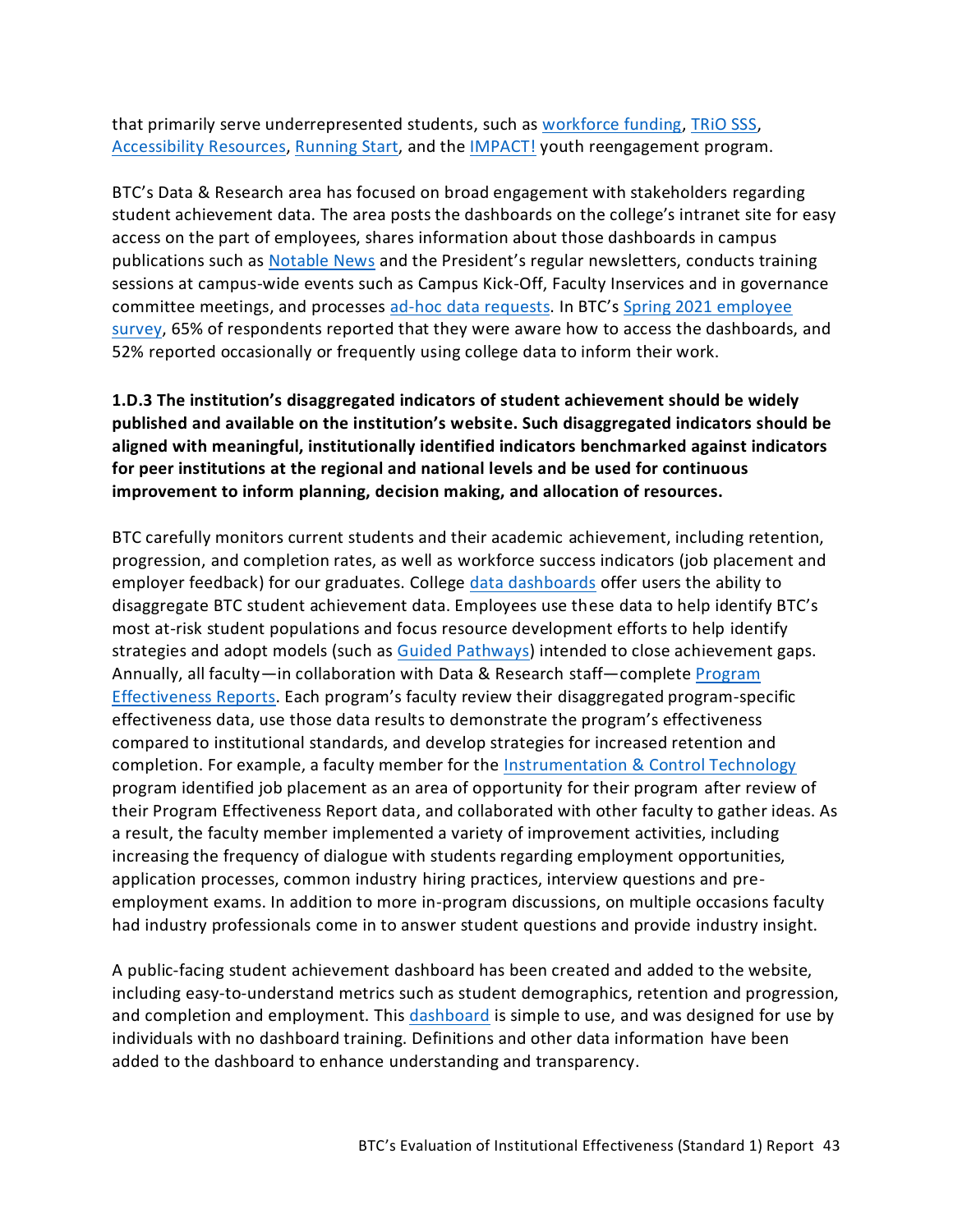College employees have access to the Washington State Board for Community and Technical Colleges (SBCTC) dashboards, such as the [Credentials Awarded](https://www.sbctc.edu/colleges-staff/research/data-public/credentials-awarded-dashboard.aspx) and [First-Time Entering Student](https://nwccu.box.com/s/53iuf7flih16jjuogu9t73gzhosdnyb8)  [Outcomes](https://nwccu.box.com/s/53iuf7flih16jjuogu9t73gzhosdnyb8) dashboards, that track student achievement outcomes and include both disaggregation options based on student demographic factors and comparison options across specific colleges. Regional and national benchmarking data will begin to be published in 2022- 23 on the BTC website and intranet (see response to Criterion 1.B.2 for further information).

# <span id="page-45-0"></span>**1.D.4 The institution's processes and methodologies for collecting and analyzing indicators of student achievement are transparent and are used to inform and implement strategies and allocate resources to mitigate perceived gaps in achievement and equity.**

The annual schedule for [Program Effectiveness a](https://sharepoint2013.btc.ctc.edu/sites/intranet/instruction/faculty/SitePages/EffectivenessReports.aspx)nd Student Learning Outcomes reporting ensures that assessment is consistently applied to all degree programs and offerings and that a continuous cycle of improvement is in place.

Faculty regularly and systematically assess and respond to findings, and develop and implement strategies to improve their teaching and student learning. In order to ensure dissemination of best practices, these results are compiled and posted to the Instruction section of the college's intranet site (accessible to all campus personnel). [This site](https://nwccu.box.com/s/ndt018nnkrq4i2sjbwmh0c6cie8ukojj) contains detailed information related to course [syllabi,](https://sharepoint2013.btc.ctc.edu/sites/accreditation/SitePages/Syllabi.aspx) Student Learning Outcomes, assessment tools and techniques, assessment results, improvements in teaching and learning, learning outcomes tracking, current assessment, and projects. Academic and learning support planning enhances core teaching and learning in the classroom as well as at the institutional level, and occurs at every cornerstone of the college, including Instruction, Student Services, Administrative Services, Institutional Planning & Advancement.

Examples of how data are used at BTC to inform and implement strategies and allocate resources to mitigate perceived gaps in achievement and equity include:

**Applicant Milestones and Placement Dashboards**: In an effort to identify equity gaps between student populations based on entry milestones that occur before they even step foot in a BTC classroom, BTC's Data & Research staff worked with the [Student](https://nwccu.box.com/s/sf2o8ttdazszlxc4u7ast2vgfc1gjiuv)  [Access and Success](https://nwccu.box.com/s/sf2o8ttdazszlxc4u7ast2vgfc1gjiuv) (SAS) governance committee to create an [Applicant Milestones](https://tableau.sbctc.edu/t/Bellingham/views/ApplicantYield/Applicantsbydemographic?:isGuestRedirectFromVizportal=y&:embed=y)  [dashboard,](https://tableau.sbctc.edu/t/Bellingham/views/ApplicantYield/Applicantsbydemographic?:isGuestRedirectFromVizportal=y&:embed=y) which was finalized in Summer 2020. While the dashboard was still in development, the committee was able to use the data to identify potential equity gaps among students of color and first-generation student groups: the gap between the number of students who applied for financial aid and the number who ultimately enrolled at BTC was much greater for these groups as compared to the rest of the student population. Based on these findings, Student Services staff reexamined recruitment practices geared toward students of color, consulting guidance materials from organizations such as the SBCTC. Employees revised communications strategies with undocumented students and students who complete the [Washington Application](https://wsac.wa.gov/wasfa)  [for State Financial Aid](https://wsac.wa.gov/wasfa) (WASFA), working with them proactively and on an individualized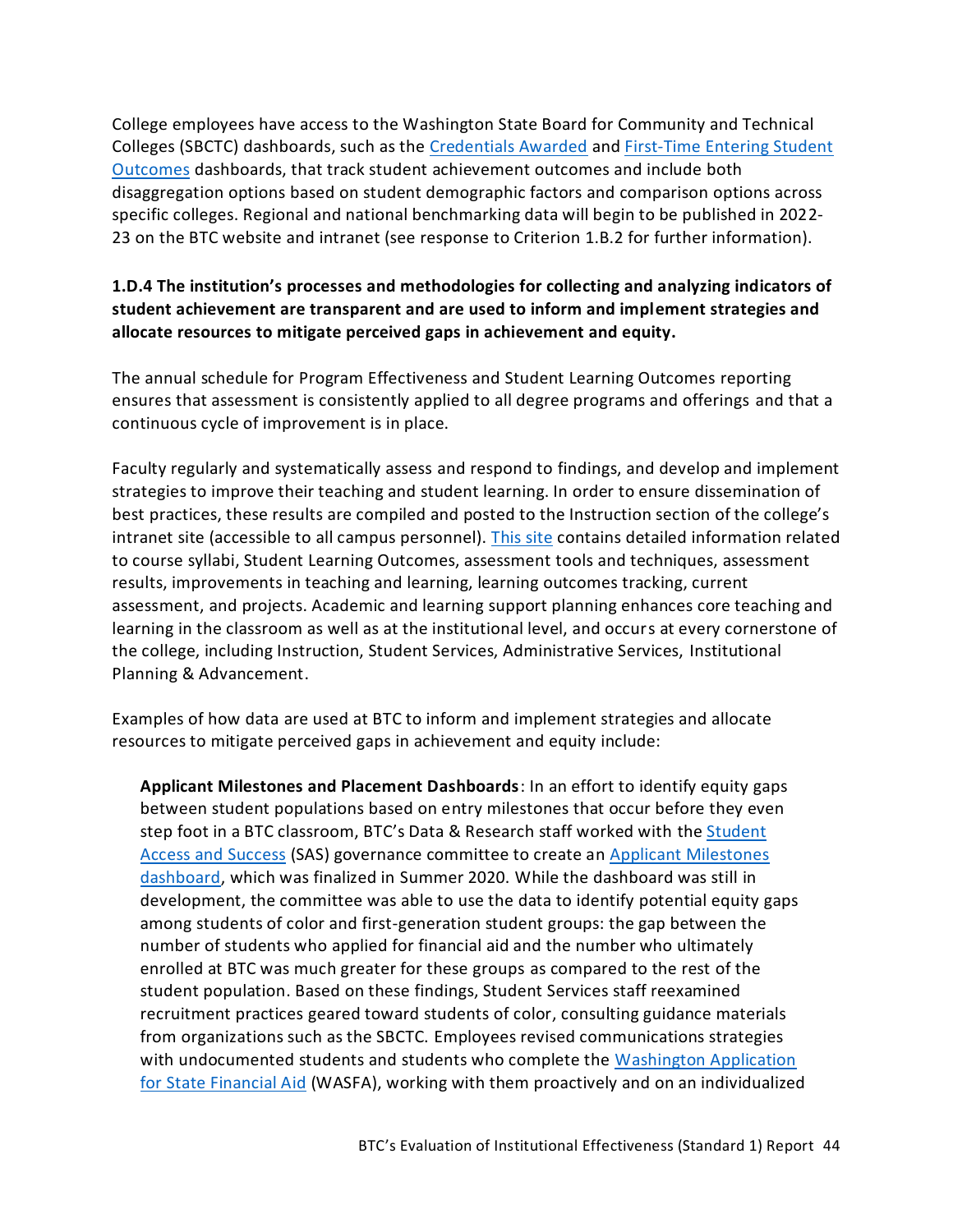basis. Student Services staff have also begun planning work with BTC's Diversity, Equity and Inclusion (DEI) area to align efforts with the college's strategic plan and DEI efforts.

One of the SAS operations committees (Connection to Enrollment) is also using the Applicant Milestones dashboard to examine how students advance through BTC's admissions steps. The data suggests that over the last few years, BTC has experienced an increase in the number of admissions applications it has received, but a decrease in the number of students enrolling. For example, in the 2020/2021 academic year, 1,438 students achieved placement the quarter they planned to start, but only 730 of them enrolled, which was 15% of the total number of applicants. BTC has also developed a Placement Testing dashboard that helps employees assess what methods students are using to place into English and math courses, along with student success rates in initial English and math courses based on placement method. Results indicate that nearly half of those students who take the college's current assessment tests fail to enroll. The Connection to Enrollment committee will examine what happens after students test and achieve placement that may keep them from enrolling, and provide recommendations to the college based on this research and analysis.

**Exploratory Core Sequences**: Most of BTC's professional technical degree programs have historically operated within a rigid, siloed structure. Many programs offer courses on common topics such as safety or basic mechanical principals, but each has a unique curriculum and students can transfer no credits among them. Thirty-four percent (34%) of BTC completers change programs prior to receiving their degree, but graduating students who change their program at least once take a median of seven additional quarters to complete their degrees. In addition, students who are interested in enrolling in professional technical programs but who place into pre-college course levels have no chance to take program-level courses in their area of interest until they finish their remedial coursework in English and/or mathematics. This causes delays of a quarter or more for these students, and results in low retention and completion rates. Almost half of BTC's non-traditional students enroll in a pre-college course in their first year, and only 44% of these students are still at BTC one year later. Only 28% of non-trad students who are required to take pre-college coursework complete a credential within three years of starting, compared to 43% of non-traditional students who did not have to enroll in pre-college courses.

A key element of BTC's [Guided Pathways](https://nwccu.box.com/s/29zje421o3eb1y85igs15fhrgig3ne80) project involves the development of exploratory core sequences between areas of study, and in some cases, exploration of de-sequencing second-year coursework to better allow students to stop-in and stop-out of professional technical programs. We expect this work to strengthen student achievement outcomes by allowing students to transfer credits between similar programs, enhancing completion rates, and ensuring pre-college level students will be able to begin taking program-level courses as soon as they enter their area of study. These areas of study are being designed to promote non-traditional student learning by offering coursework at times and in modalities that can help students meet work and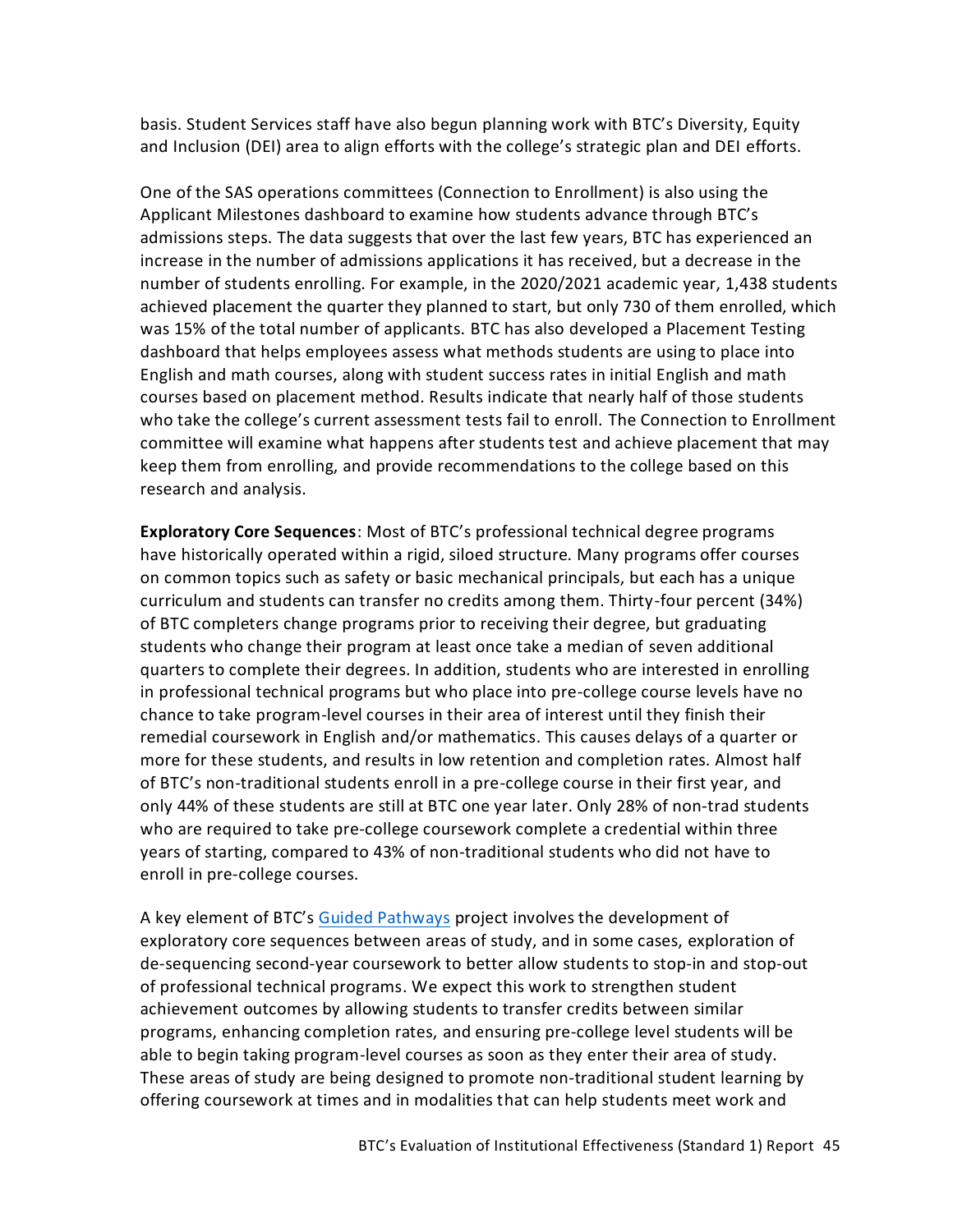family care obligations. BTC anticipates that this structure will increase non-traditional student access to professional technical programs and their related opportunities for engagement, allow them time to fully explore career options within their field of interest, and improve their learning outcomes. Some faculty are also working to desequence courses in their second year with the support of BTC's Instructional Designer, which will open up access for students who may stop out of the program and need to come back in and finish a specific quarter.

**[Students Helping Build an Inclusive Future in the Trades \(SHIFT\):](https://www.btc.edu/AboutBTC/SHIFT.html)** Faculty members in BTC professional technical programs observe that, while their female-identifying students have the same level of ability as male-identifying students, they often suffer from lack of confidence in their skills and abilities, and sometimes struggle to fit in with an overwhelmingly male student population. Female students frequently need to balance school and other obligations (e.g., child/family care), experiencing a high degree of pressure to earn money and spend time outside of school fulfilling other responsibilities. In consequence, and as reflected in state data, the college has seen steady decreases in the levels of non-traditional student enrollment and retention over the past several years.

In order to help address these issues, female-identifying faculty members at the college proposed formation of a cross-trades women's mentoring program. With assistance from State and private funding resources beginning in 2017-18, the SHIFT committee, with over 15 representatives—including faculty members; Student Services, Institutional Planning & Advancement, and Marketing & Communication staff representatives; and members of BTC's administrative team—have worked to identify project goals, progress, and issues; create student networking groups; host events designed to raise awareness; and engage in planning. For example, in 2019-20, in addition to developing a SHIFT video, organizing fund-raising events, and delivering the plenary address at a Faculty Inservice event, committee members met in special sessions to assist with special event and outreach planning, organizing and promoting a campus-wide event that highlighted the experiences of non-traditional students and workers. The SHIFT committee partnered with the [Apprenticeship and Non-Traditional Employment for](https://anewcareer.org/)  [Women](https://anewcareer.org/) (ANEW) and the [National Association of Women in Construction](https://www.nawic.org/) (NAWIC) to host the first annual [Northwest Washington Council of Tradeswomen Equity Summit](https://nwccu.box.com/s/swg0q99tf687dnc7bu2y07po32eogue6) at BTC in Winter 2020. In Spring 2021, BTC's SHIFT faculty leader was a featured presenter at the statewide [Workforce Education Council](https://www.sbctc.edu/colleges-staff/commissions-councils/wec/default.aspx) (WEC) winter meeting hosted by the [State Board of Community and Technical Colleges.](https://www.sbctc.edu/) The meeting included approximately 80 statewide workforce deans, directors, and other personnel.

**[Multiple Services Study](https://nwccu.box.com/s/zg2bhwvzptxkeuvjxjw1q0213wvgjieu)**: In a study requested by SAS in 2018-19, BTC's Data & Research staff examined whether student participation in multiple specialized support programs was more effective in retaining students than participation in only one program. Preliminary study results showed no evidence of increased retention on the part of students who received services from multiple support programs as compared to students who received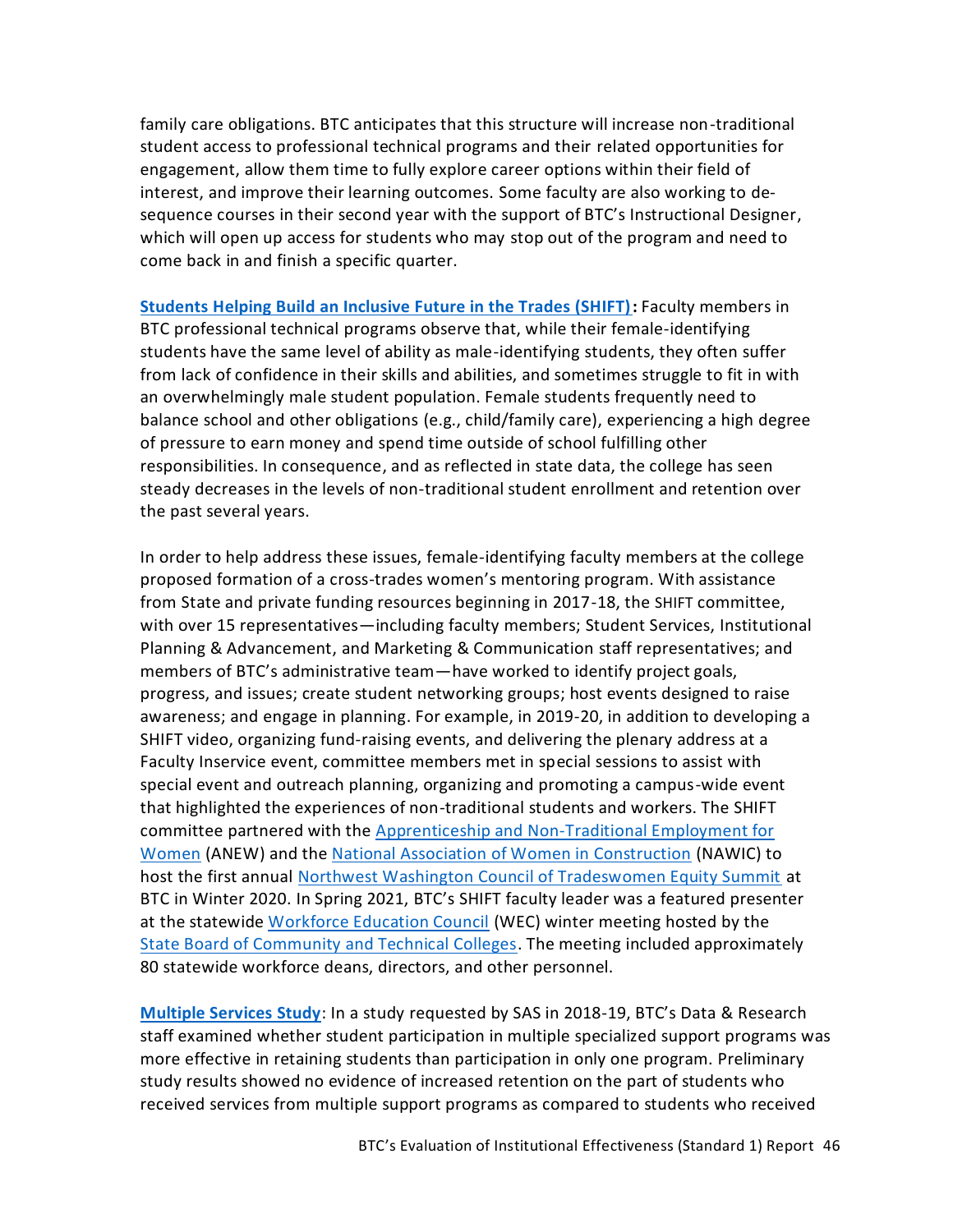services from a single program. This research helped strengthen the college's focus on creating touch-points and services that serve a broad range of students rather than concentrating multiple services on limited student populations. For example, the college integrated student support staff into all developmental classrooms to provide navigation information and services, and the college's new onboarding process for new students requires that nearly every new degree-seeking student receive navigation support.

**Completion Coaching Program:** Using the [retention dashboard,](https://tableau.sbctc.edu/t/Bellingham/views/Progressionandretention/Studentprogression?iframeSizedToWindow=true&:embed=y&:showAppBanner=false&:display_count=no&:showVizHome=no&:origin=viz_share_link) the college identified academically underprepared students (those students who placed into basic or developmental general education coursework), low-income students, students with disabilities, and first-generation students as high-risk groups. After researching evidencebased post-secondary strategies for increasing high-risk student retention, BTC selected replication of the *[InsideTrack](https://www.insidetrack.org/)* student coaching model as a strategy to help redress student equity issues. The college targeted its resource development work and successfully obtained a TRiO Student Support Services grant and multiple Title III awards to support this effort. This funding allowed BTC to pilot a completion coaching program in Spring 2016 and has enabled BTC to continue the program ever since. BTC research showed that 63% of new full-time, degree-seeking students persisted from Fall 2018 to Fall 2019, but that only 52% of new part-time, degree-seeking students continued. Further analysis revealed that parttime students who receive coaching three times per quarter from one of BTC's coaching programs (TRiO Student Support Services and Title III completion) are retained at higher rates than are non-coached students and, furthermore, at rates similar to those of full-time students. These results suggest that BTC's coaching programs are effective in helping retain this at-risk student population at higher rates. As a result of this improvement, BTC has transformed and expanded the college's existing advising and coaching systems in order to integrate coaching practices at scale. As part of the Guided Pathways model at BTC, advisors and coaches have worked together to combine coaching and advising practices and become college navigators, delivering intrusive, mandatory navigation services to at-risk students enrolled in each of the college's areas of study. College navigators and faculty continue to work together to make sure the navigators are aware of program processes and curriculum to better help students figure out what their end goal is.

**Team Math:** BTC faculty formed an inquiry group ('Team Math') in 2015-16 to begin addressing pervasive student success issues in BTC's math courses. BTC data showed that nearly 40% of all BTC students were not succeeding in one or more BTC math course and, in some critical gateway courses such as Beginning or Intermediate Algebra, the overall failure rates rose to nearly 50%. When students fail math courses, they become increasingly unlikely to ever achieve their educational goals: only approximately 21% of students who enrolled in one of BTC's precollege math courses went on to earn a BTC certificate or degree within the next three years.

Team Math began research and activities with the goal of improving BTC student success, retention, and completion in mathematics. As a result of this work, faculty members identified the [National Repository of Online Courses \(NROC\) Project](https://www.nroc.org/) as a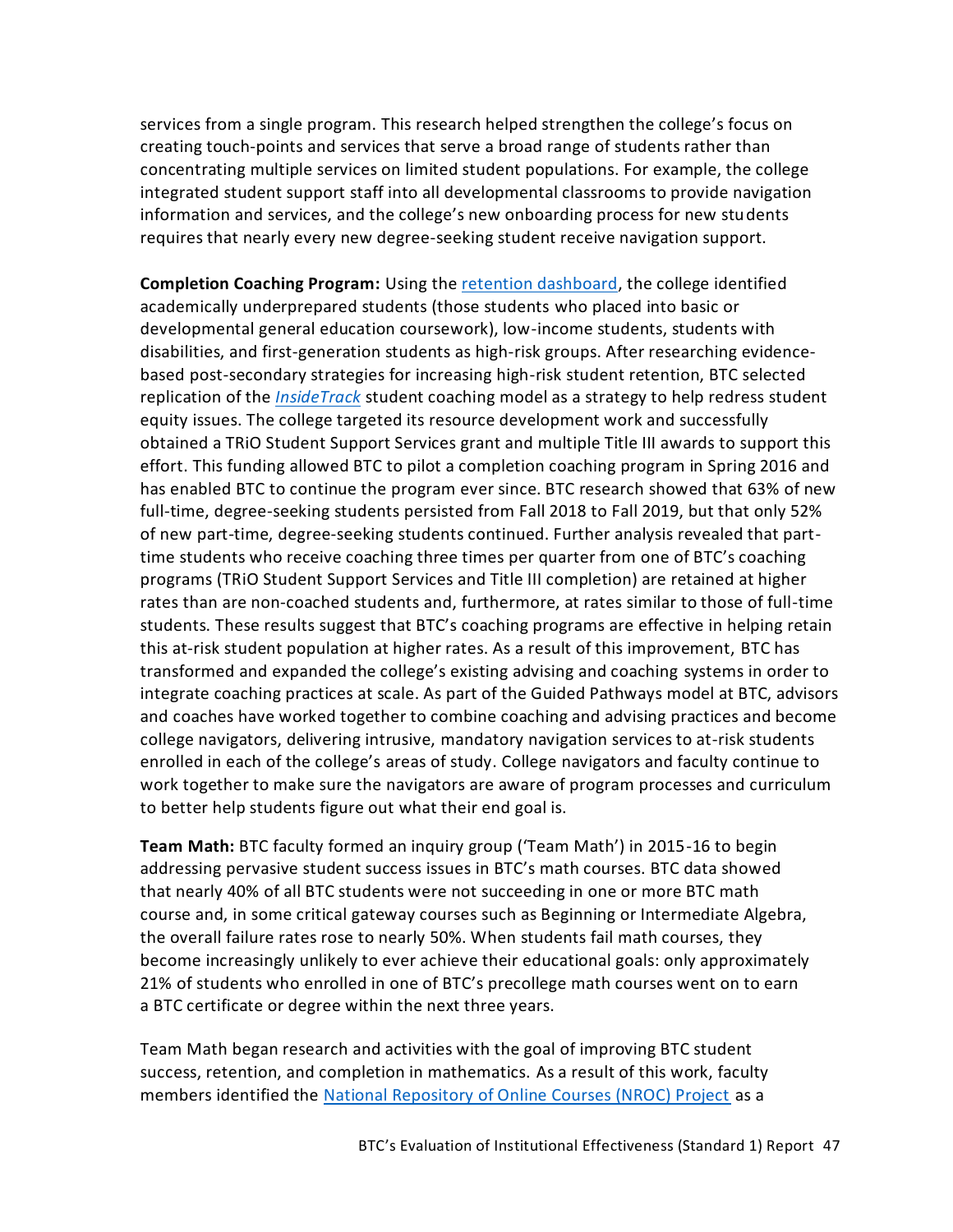critical resource for improvement. The NROC Project represents a network of educators who work together to develop and share robust digital resources designed to better prepare and accelerate students through math coursework modules. Faculty determined that adaptation and use of these open educational resources would help the college create a competency-based, flipped-classroom mathematics learning model designed to redress specific weaknesses in student knowledge, along with substantially reducing course costs for students.

BTC administrators approved resource development efforts to support the goals of Team Math, and garnered multiple State and private funding resources to assist this work. With this additional funding, Team Math worked closely with the NROC Project to fully implement a flipped-classroom instructional model in BTC's math courses, as well as develop a suite of shared academic and metacognitive resources, create master Canvas course shells for math courses, develop Open Educational Resources (OER), and incorporate additional teaching assistance into pre-college math classrooms. These achievements represented the culmination of over three years of faculty-led effort to redesign BTC's math programming. The focus of this redesign was on basic and developmental math courses, which serve a high percentage of BTC's non-traditional students. Preliminary data results are indicating success; for example, the percentage of BTC students in Math 50, 90, 98, and 99 who enroll in the next course with a C or better within four quarters increased by approximately 12% from 2015-16 to 2019-20. Student surveys across all years of the project showed that students felt that NROC worked: they attested that the new examples, practice problems, and videos helped increase their understanding of math. In 2018-19, Team Math was recognized by the State Board for Community and Technical Colleges (SBCTC) for saving over \$400,000 in student costs since switching to OER textbooks for developmental math courses in 2015-16.

#### <span id="page-49-0"></span>**1.D Assessment, Reflection and Future Planning**

Multiple elements of BTC's Guided Pathways model, including development of a college navigation model, greater focus on career preparation services, and core exploratory sequences between related programs, will help students explore career options early in their educational pathway. BTC's advising systems have greatly improved, shifting from providing optional advising services to mandatory, individualized assistance for each new degree-seeking student prior to first-quarter registration. BTC has developed a strong suite of data dashboards, which are available to all employees. Use of these data to inform and implement strategies is increasing; for example, data informs BTC resource development efforts, and governance committees such as SAS look at data to help inform decision-making. BTC's KPI indicator status dashboards are available both internally and externally on the college's website, and the college has identified a meaningful set of regional and national peer institutions across which to benchmark. SLO assessment methodologies have been developed from campus input and are effective.

Traditionally, the college has employed a rigid program enrollment system in which students declare and enter their professional technical program of choice either immediately or after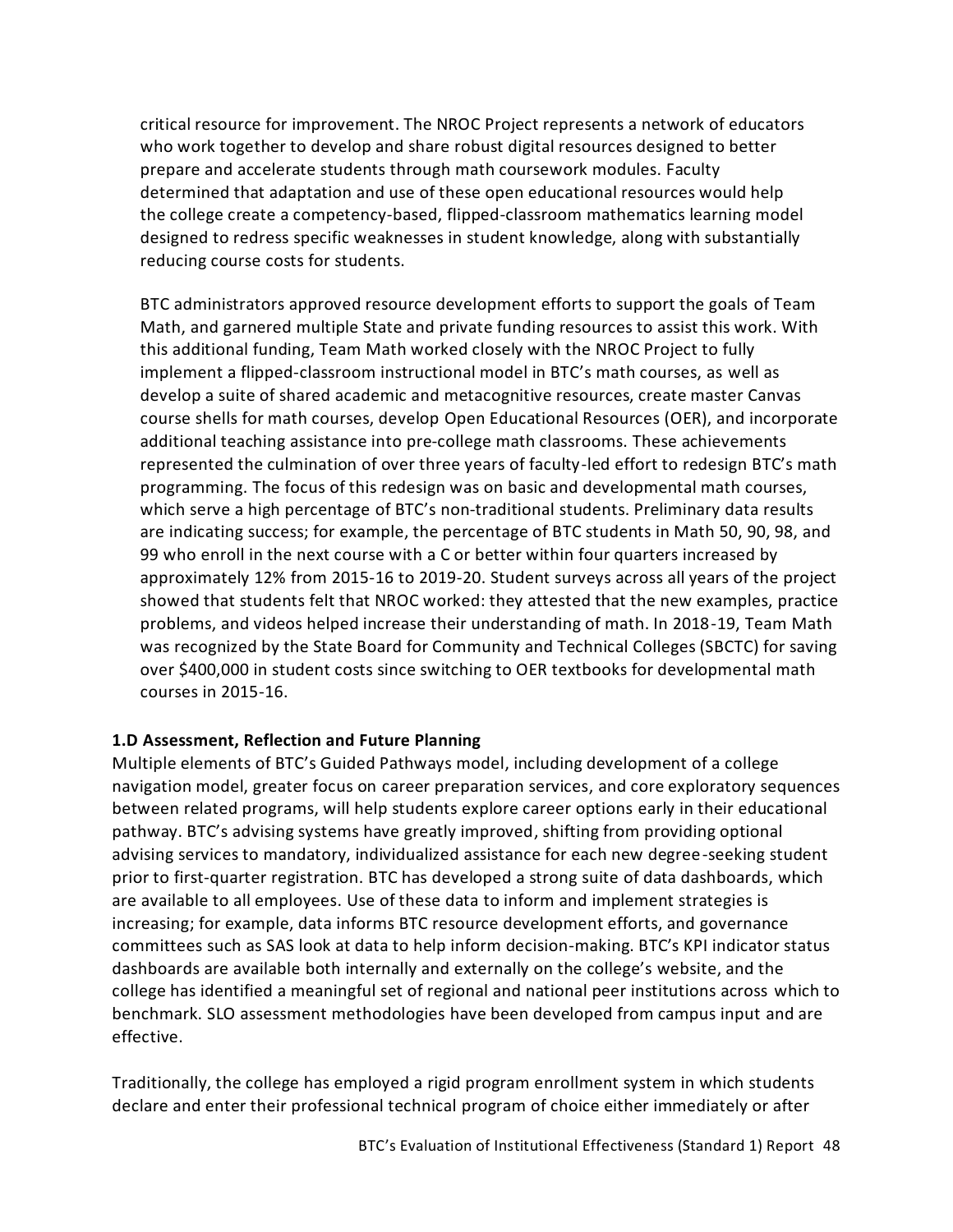their developmental coursework. Program content, however, is siloed, thereby limiting transferability between even related programs. This results in BTC students who enter their program of choice, realize that they are not suited for and/or do not want to enter the occupation, and lose time by having to start over in another program (or leave the college). To address this issue, BTC will continue to work on implementation of the Guided Pathways model, which includes development of core exploratory course sequences across related programs and improvement of the college's career advising services, particularly for prospective or new students. The college needs to provide dedicated training and support to help employees using the college's data systems to fully understand student outcome gaps and pressure points. BTC also needs to establish a consistent practice for identifying and acting on equity gaps. The college recently expanded its engagement in regional/national benchmarking, and needs to identify meaningful, ongoing processes through which to both analyze and make improvements based upon these comparisons.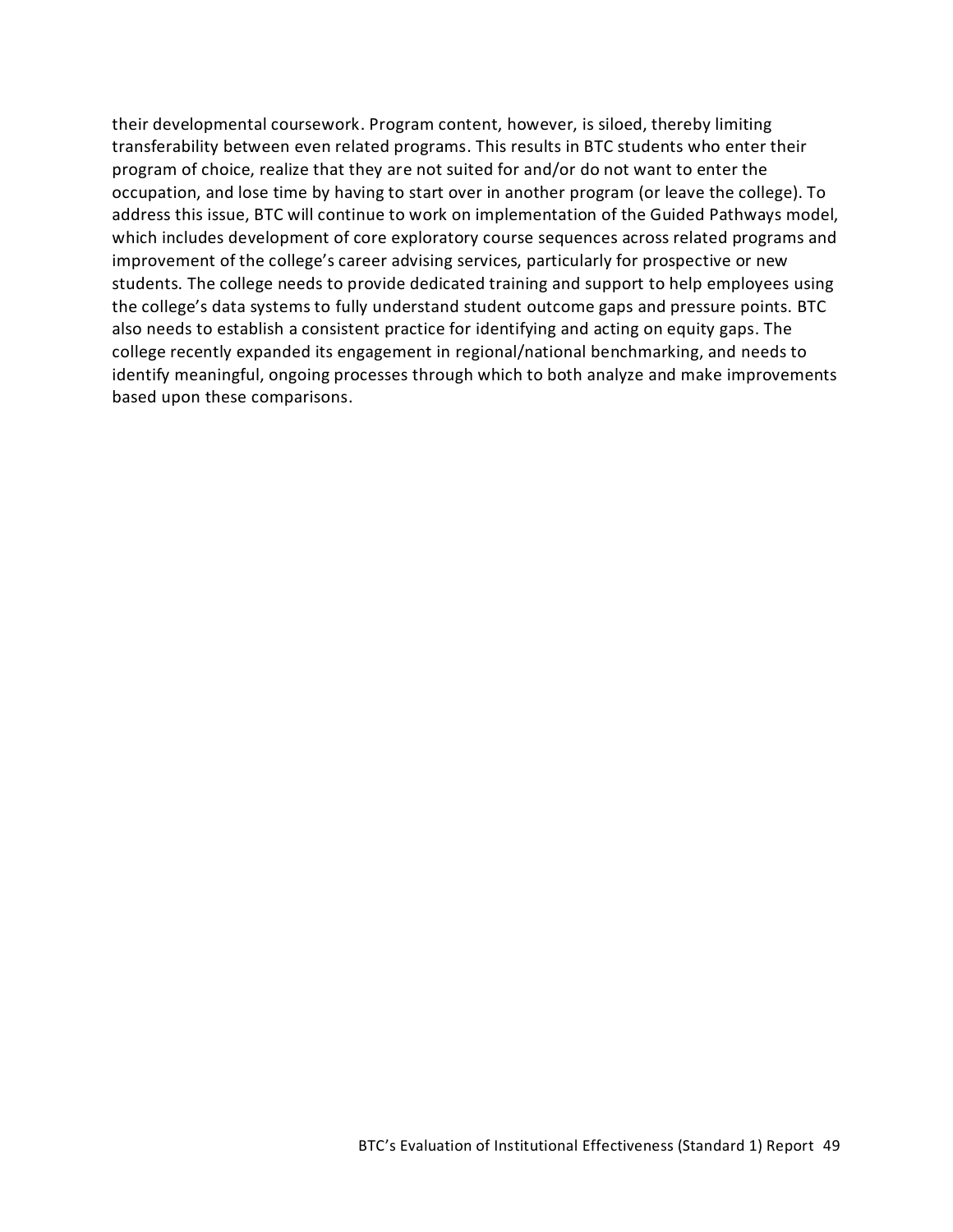# **CONCLUSION**

<span id="page-51-0"></span>Heavy involvement from employees in institutional planning, assessment and accreditation efforts has helped stakeholders feel that their interests are strongly reflected in BTC's themes, goals and Key Performance Indicators. This dynamic has led to increased awareness and interest on the part of participants and other campus community members in look ing at internal and external data to identify student achievement and college performance gaps. The development and expansion of the Institutional Planning & Advancement division over the last several years and the corresponding increase in campus-wide access to accurate, meaningful data analyses and tools has helped foster this culture.

Since the college submitted its Mid-Cycle Self-Evaluation Report in Fall 2017, the college has developed major new initiatives around student success, transition and completion; created, reinstated or expanded high-demand professional technical programs; finished developing a new Strategic Plan; added new policies and procedures through highly collaborative processes; and reorganized multiple college departments. Engaging in authentic assessment of college outcomes through institutional planning and accreditation processes has also helped BTC prioritize and target strategies and activities needed to maintain its financial stability. The college has worked to balance educational programming, diversify its revenue streams, and develop strategies and systems to help address declining [enrollment](https://sharepoint2013.btc.ctc.edu/sites/accreditation/Shared%20Documents/Institutional-Research-and-Planning/Other%20Data/Historical%20Enrollment.pdf) patterns. All of this work has taken place amid state budget reductions, a near-total turnover in administrative leadership, and a strong focus on responding to the COVID-19 pandemic.

The pace of change and the current economic, political, and health environment, however, has also created challenges for the institution. BTC has responded to these challenges by emphasizing broad engagement in campus-wide initiatives and planning efforts, including strategic planning, budget planning, and accreditation. Over the past few years, college leadership has improved campus culture through a strong commitment to increasing levels of collaboration and creating formal and informal feedback loops.

BTC's success is supported by a cadre of quality employees who have a high level of commitment to the college's mission. An example of this commitment is the college's pandemic response. Beginning in late Winter 2020, employees came together at BTC as never before to address the unprecedented teaching, learning, and service changes necessitated by the college's pandemic response.

Based on analysis of key performance indicators, it is apparent that the college is substantially fulfilling its mission and is positioned well for continued success. Key areas of strength, challenge, and opportunity are discussed in relation to each of the Standard One elements and can be found at the conclusion of each section. BTC is committed to continuous quality improvement, as evidenced by the fact that several major improvements and interventions are already well underway in response to gaps and weaknesses identified through the selfevaluation process. Despite challenges, the college has continued to adapt and improve its